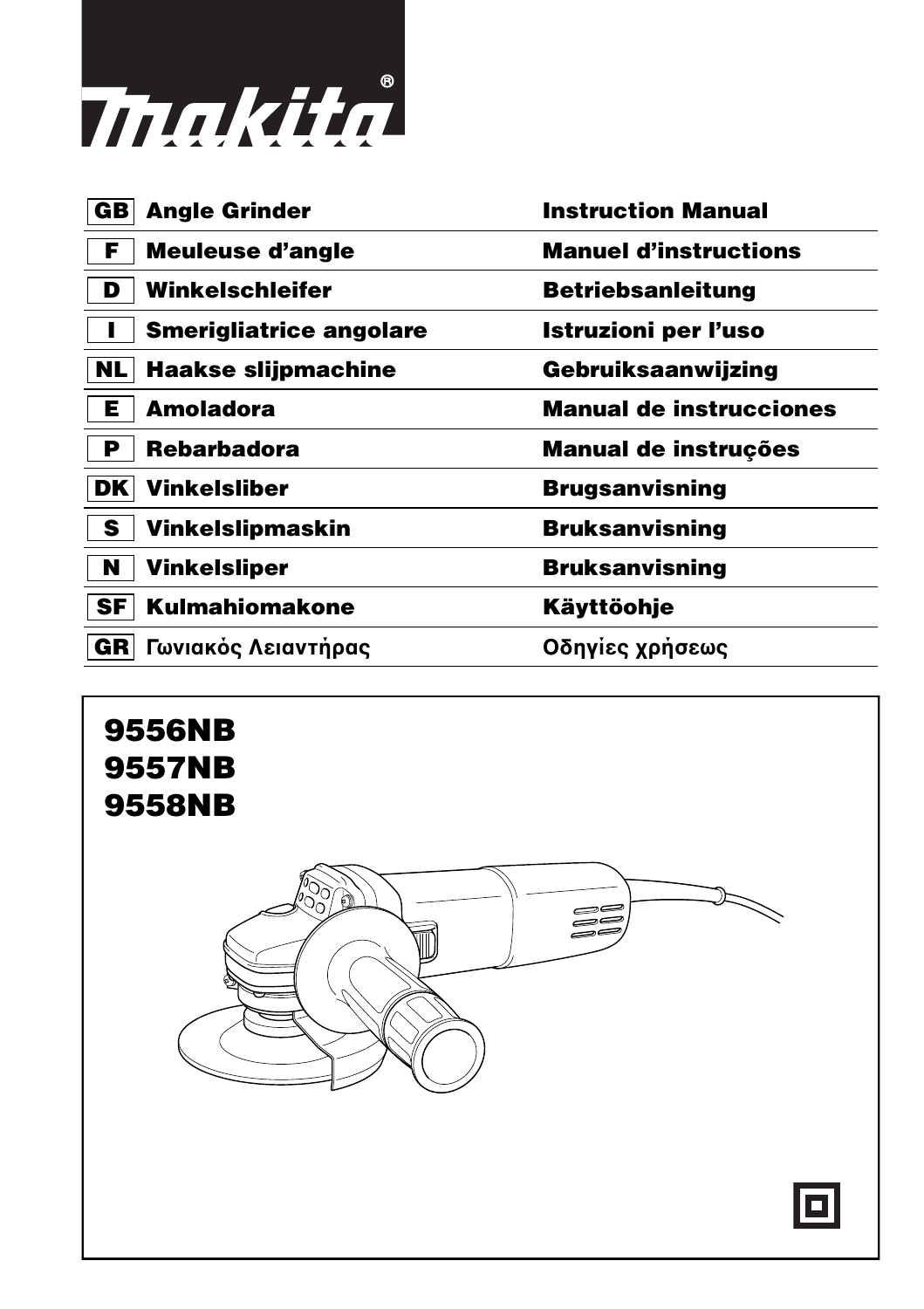













6 ◈ 7 8



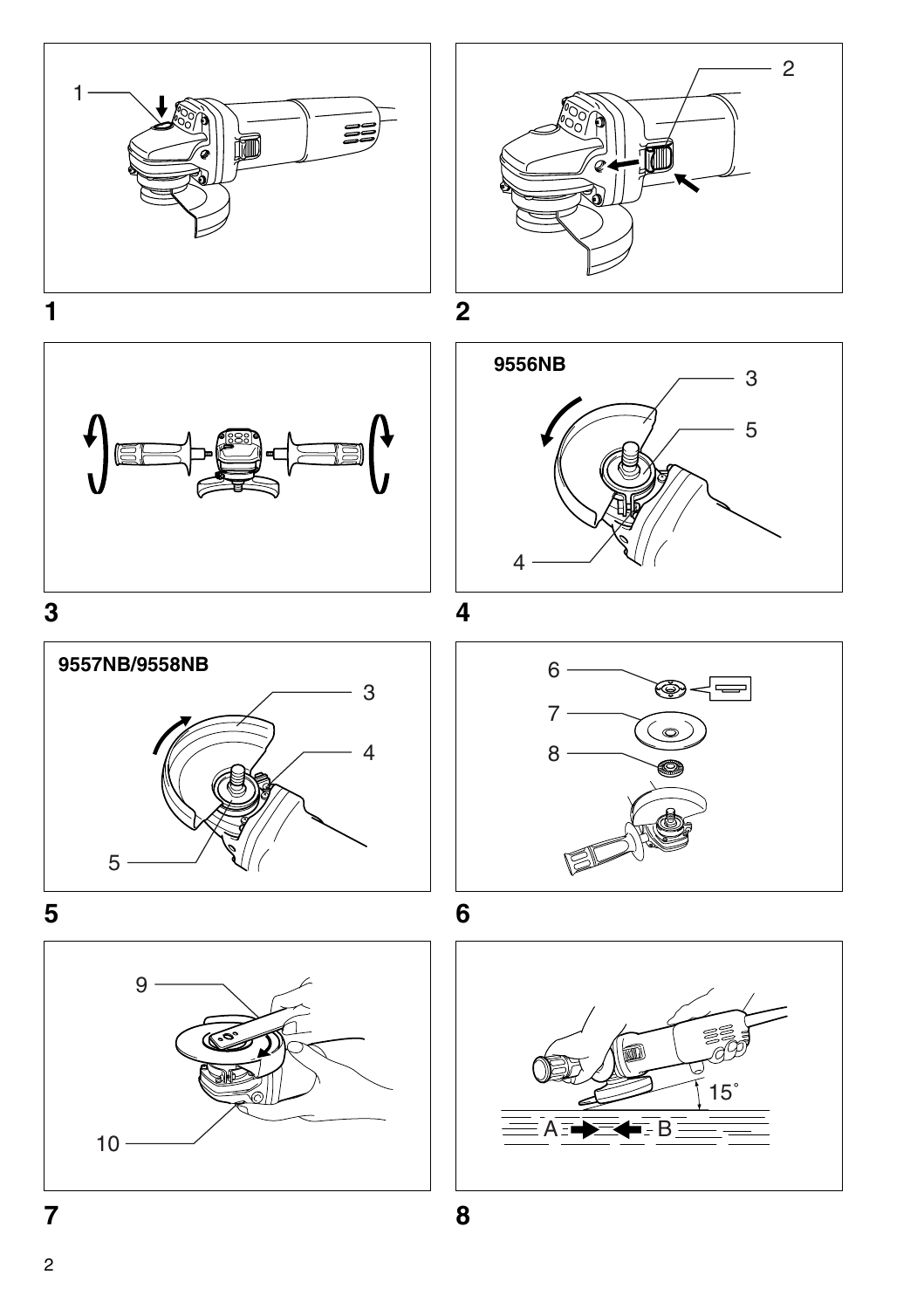

## **9**

## **Symbols**

The followings show the symbols used for the tool. Be sure that you understand their meaning before use.

### **Symboles**

Nous donnons ci-dessous les symboles utilisés pour l'outil. Assurez-vous que vous en avez bien compris la signification avant d'utiliser l'outil.

#### **Symbole**

Die folgenden Symbole werden für die Maschine verwendet. Machen Sie sich vor der Benutzung unbedingt mit ihrer Bedeutung vertraut.

#### **Simboli**

Per questo utensile vengono usati i simboli seguenti. Bisogna capire il loro significato prima di usare l'utensile.

#### **Symbolen**

Voor dit gereedschap worden de volgende symbolen gebruikt. Zorg ervoor dat u de betekenis van deze symbolen begrijpt alvorens het gereedschap te gebruiken.

#### **Símbolos**

A continuación se muestran los símbolos utilizados con esta herramienta. Asegúrese de que entiende su significado antes de usarla.

#### **Símbolos**

O seguinte mostra os símbolos utilizados para a ferramenta. Certifique-se de que compreende o seu significado antes da utilização.

#### **Symboler**

Nedenstående symboler er anvendt i forbindelse med denne maskine. Vær sikker på, at De har forstået symbolernes betydning, før maskinen anvendes.

#### **Symboler**

Det följande visar de symboler som används för den här maskinen. Se noga till att du förstår deras innebörd innan maskinen används.

#### **Symbolene**

Følgende viser de symblene som brukes for maskinen. Det er viktig å forstå betydningen av disse før maskinen tas i bruk.

#### **Symbolit**

Alla on esitetty koneessa käytetyt symbolit. Opettele näiden merkitys, ennen kuin käytät konetta.

#### **Σύµλα**

Τα ακόλουθα δείχνουν τα σύμβολα που χρησιμοποιούνται για το μηχάνημα. Βεβαιωθείτε ότι καταλαβαίνετε τη σημασία τους πριν από τη χρήση.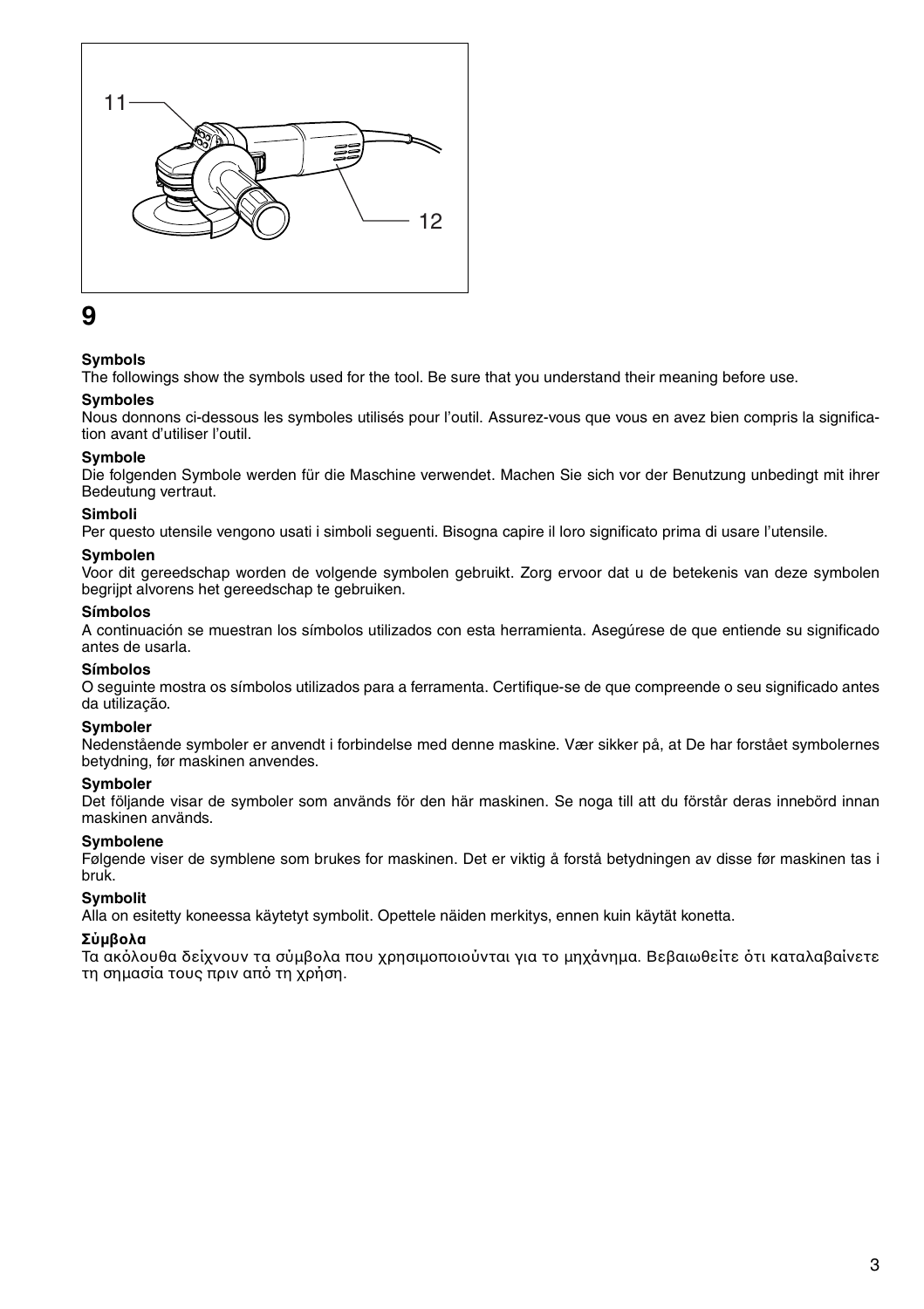

❏ Read instruction manual. ❏ Lire le mode d'emploi. ❏ Bitte Betriebsanleitung lesen. ❏ Leggete il manuale di istruzioni. ❏ Lees de gebruiksaanwijzing. ❏ Lea el manual de instrucciones.



❏ DOUBLE INSULATION ❏ DOUBLE ISOLATION ❏ DOPPELT SCHUTZISOLIERT ❏ DOPPIO ISOLAMENTO ❏ DUBBELE ISOLATIE ❏ DOBLE AISLAMIENTO



❏ Wear safety glasses. ❏ Porter des lunettes de protection.

- ❏ Schutzbrille tragen.
- ❏ Indossare occhiali di protezione.
- ❏ Draag een veiligheidsbril.
- ❏ Póngase gafas de seguridad.

❏ Leia o manual de instruções. ❏ Læs brugsanvisningen. ❏ Läs bruksanvisningen. ❏ Les bruksanvisingen. ❏ Katso käyttöohjeita. ❏ ∆ιαάστε τις δηγίες 
ρήσης.

❏ DUPLO ISOLAMENTO ❏ DOBBELT ISOLERET ❏ DUBBEL ISOLERING ❏ DOBBEL ISOLERING ❏ KAKSINKERTAINEN ERISTYS ❏ ∆ΙΠΛΗ Μ%ΝΩΣΗ

- ❏ Utilize óculos de segurança.
- ❏ Bær sikkerhedsbriller.
- ❏ Bär skyddsglasögon.
- ❏ Bruk vernebriller.
- ❏ Käytä suojalaseja. ❏ Φρέστε γυαλιά ασφαλείας.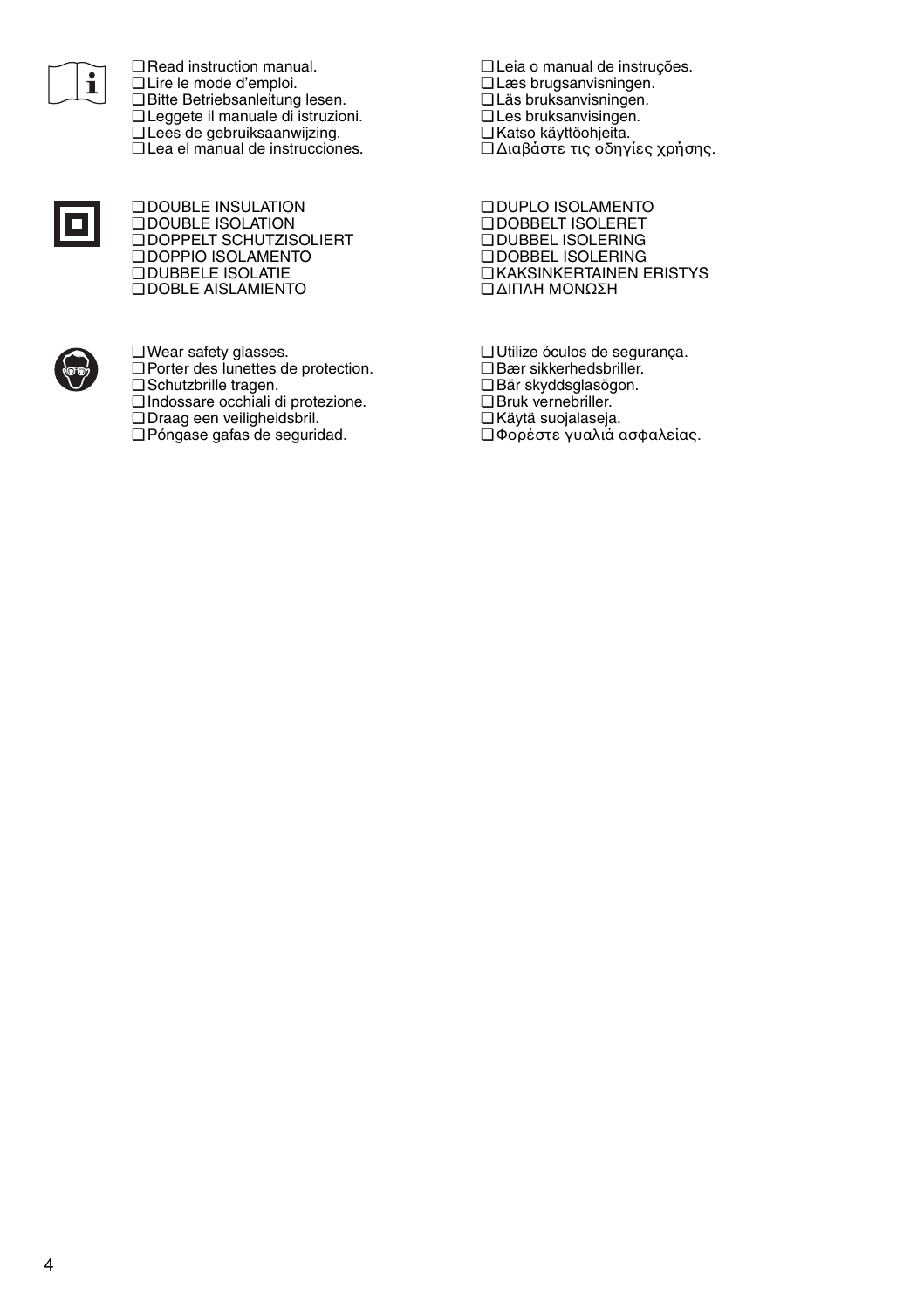## **ENGLISH**

## **Explanation of general view**

| Shaft lock<br>Switch lever<br>3<br>Wheel guard<br>4<br>Screw<br>5<br>Bearing box |  | Lock nut<br>Depressed center grinding<br>wheel/ Multi-disc<br>Inner flange<br>Lock nut wrench |  | 10 Shaft lock<br>Exhaust vent<br>12 Inhalation vent |
|----------------------------------------------------------------------------------|--|-----------------------------------------------------------------------------------------------|--|-----------------------------------------------------|
|----------------------------------------------------------------------------------|--|-----------------------------------------------------------------------------------------------|--|-----------------------------------------------------|

### **SPECIFICATIONS**

| <b>Model</b>                          | 9556NB | <b>9557NB</b>     | 9558NB            |  |
|---------------------------------------|--------|-------------------|-------------------|--|
| Depressed center wheel diamiter100 mm |        | $115 \text{ mm}$  | 125 mm            |  |
|                                       |        | M14               | M <sub>14</sub>   |  |
|                                       |        | 11.000            | 11.000            |  |
|                                       |        | 271 mm            | 271 mm            |  |
|                                       |        | 1.6 <sub>kq</sub> | 1.6 <sub>kq</sub> |  |
|                                       |        | 同川                | 同川                |  |

- Due to our continuing program of research and development, the specifications herein are subject to change without notice.
- Note: Specifications may differ from country to country.

#### **Intended use**

The tool is intended for cutting, grinding and sanding of metal and stone materials without the use of water.

#### **Power supply**

The tool should be connected only to a power supply of the same voltage as indicated on the nameplate, and can only be operated on single-phase AC supply. They are double-insulated in accordance with European Standard and can, therefore, also be used from sockets without earth wire.

#### **Safety hints**

For your own safety, please refer to the enclosed safety instructions.

## **ADDITIONAL SAFETY RULES**

#### ENB031-6

- **1. Always use eye and ear protection. Other personal protective equipment such as dust mask, gloves, helmet and apron should be worn.**
- **2. Always be sure that the tool is switched off and unplugged before carrying out any work on the tool.**
- **3. Keep guards in place.**
- **4. Use only wheels with correct size and wheels having a maximum operating speed at least as high as the highest No Load Speed marked on the tool's nameplate. When using depressed center wheels, be sure to use only fiberglassreinforced wheels.**
- **5. Check the wheel carefully for cracks or damage before operation. Replace cracked or damaged wheel immediately.**
- **6. Observe the instructions of the manufacturer for correct mounting and use of wheels. Handle and store wheels with care.**
- **7. Do not use separate reducing bushings or adaptors to adapt large hole abrasive wheels.**
- **8. Use only flanges specified for this tool.**
- **9. Do not damage the spindle, the flange (especially the installing surface) or the lock nut. Damage to these parts could result in wheel breakage.**
- **10. For tools intended to be fitted with threaded hole wheel, ensure that the thread in the wheel is long enough to accept the spindle length.**
- **11. Before using the tool on an actual workpiece, test run the tool at the highest no load speed for at least 30 seconds in a safe position. Stop immediately if there is any vibration or wobbling that could indicate poor installation or a poorly balanced wheel. Check the tool to determine the cause.**
- **12. Check that the workpiece is properly supported.**
- **13. Hold the tool firmly.**
- **14. Keep hands away from rotating parts.**
- **15. Make sure the wheel is not contacting the workpiece before the switch is turned on.**
- **16. Use the specified surface of the wheel to perform the grinding.**
- **17. Do not use cutting off wheel for side grinding.**
- **18. Watch out for flying sparks. Hold the tool so that sparks fly away from you and other persons or flammable materials.**
- **19. Pay attention that the wheel continues to rotate after the tool is switched off.**
- **20. Do not touch the workpiece immediately after operation; it may be extremely hot and could burn your skin.**
- **21. Position the tool so that the power cord always stays behind the tool during operation.**
- **22. If working place is extremely hot and humid, or badly polluted by conductive dust, use a shortcircuit breaker (30 mA) to assure operator safety.**
- **23. Do not use the tool on any materials containing asbestos.**
- **24. Do not use water or grinding lubricant.**
- **25. Ensure that ventilation openings are kept clear when working in dusty conditions. If it should become necessary to clear dust, first disconnect the tool from the mains supply (use non metallic objects) and avoid damaging internal parts.**
- **26. When use cut-off wheel, always work with the dust collecting wheel guard required by domestic regulation.**
- **27. Cutting discs must not be subjected to any lateral pressure.**

### **SAVE THESE INSTRUCTIONS.**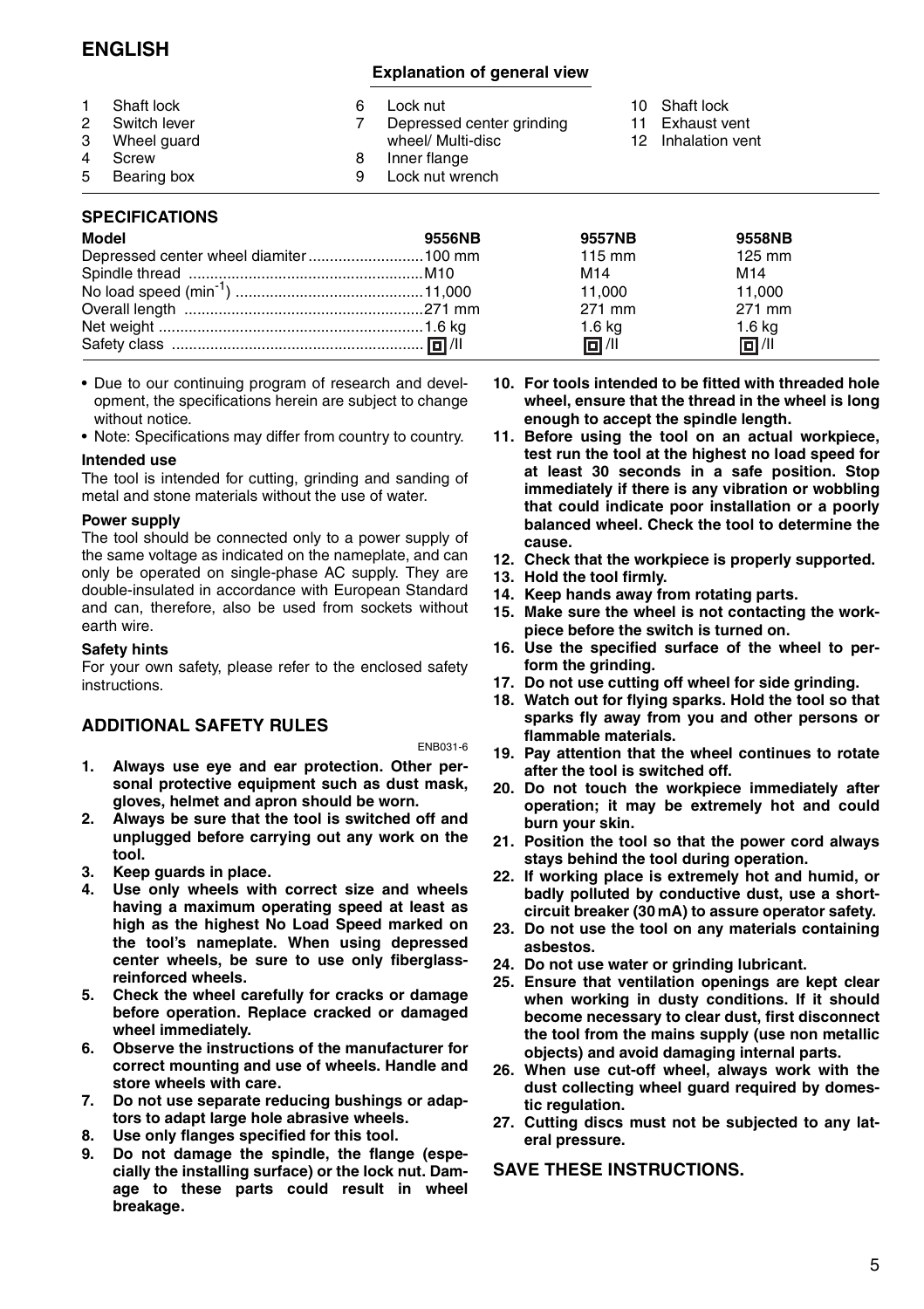## **FUNCTIONAL DESCRIPTION**

CAUTION:

• Always be sure that the tool is switched off and unplugged before adjusting or checking function on the tool.

## **Shaft lock (Fig. 1)**

CAUTION:

• Never actuate the shaft lock when the spindle is moving. The tool may be damaged.

Press the shaft lock to prevent spindle rotation when installing or removing accessories.

## **Switch action (Fig. 2)**

CAUTION:

• Before plugging in the tool, always check to see that the slide switch actuates properly and returns to the "OFF" position when the rear of the slide switch is depressed.

To start the tool, slide the slide switch toward the "I (ON)" position. For continuous operation, press the front of the slide switch to lock it.

To stop the tool, press the rear of the slide switch, then slide it toward the "O (OFF)" position.

## **ASSEMBLY**

CAUTION:

• Always be sure that the tool is switched off and unplugged before carrying out any work on the tool.

## **Installing side grip (handle) (Fig. 3)**

CAUTION:

• Always be sure that the side grip is installed securely before operation.

Screw the side grip securely on the position of the tool as shown in the figure.

### **Installing or removing wheel guard (Fig. 4 & 5)**

CAUTION:

• The wheel guard must be fitted on the tool so that the closed side of the guard always points toward the operator.

Mount the wheel guard with the protrusion on the wheel guard band aligned with the notch on the bearing box. Then rotate the wheel guard around 180 degrees. Be sure to tighten the screw securely.

To remove wheel guard, follow the installation procedure in reverse.

#### **Installing or removing depressed center grinding wheel/Multi-disc**

Mount the inner flange onto the spindle. Fit the wheel/ disc on the inner flange and screw the lock nut onto the spindle. **(Fig. 6)**

To tighten the lock nut, press the shaft lock firmly so that the spindle cannot revolve, then use the lock nut wrench and securely tighten clockwise.

To remove the wheel, follow the installation procedure in reverse. **(Fig. 7)**

WARNING:

• Only actuate the shaft lock when the spindle is not moving.

## **OPERATION**

WARNING:

- It should never be necessary to force the tool. The weight of the tool applies adequate pressure. Forcing and excessive pressure could cause dangerous wheel breakage.
- ALWAYS replace wheel if tool is dropped while grinding.
- NEVER bang or hit grinding disc or wheel onto work.
- Avoid bouncing and snagging the wheel, especially when working corners, sharp edges etc. This can cause loss of control and kickback.
- NEVER use tool with wood cutting blades and other sawblades. Such blades when used on a grinder frequently kick and cause loss of control leading to personal injury.

### CAUTION:

• After operation, always switch off the tool and wait until the wheel has come to a complete stop before putting the tool down.

## **Grinding and sanding operation (Fig. 8)**

ALWAYS hold the tool firmly with one hand on housing and the other on the side handle. Turn the tool on and then apply the wheel or disc to the workpiece.

In general, keep the edge of the wheel or disc at an angle of about 15 degrees to the workpiece surface.

During the break-in period with a new wheel, do not work the grinder in the B direction or it will cut into the workpiece. Once the edge of the wheel has been rounded off by use, the wheel may be worked in both A and B direction.

## **MAINTENANCE**

CAUTION:

• Always be sure that the tool is switched off and unplugged before attempting to perform inspection or maintenance.

The tool and its air vents have to be kept clean. Regularly clean the tool's air vents or whenever the vents start to become obstructed. **(Fig. 9)**

To maintain product SAFETY and RELIABILITY, repairs, any other maintenance or adjustment should be performed by Makita Authorized or Factory Service Centers, always using Makita replacement parts.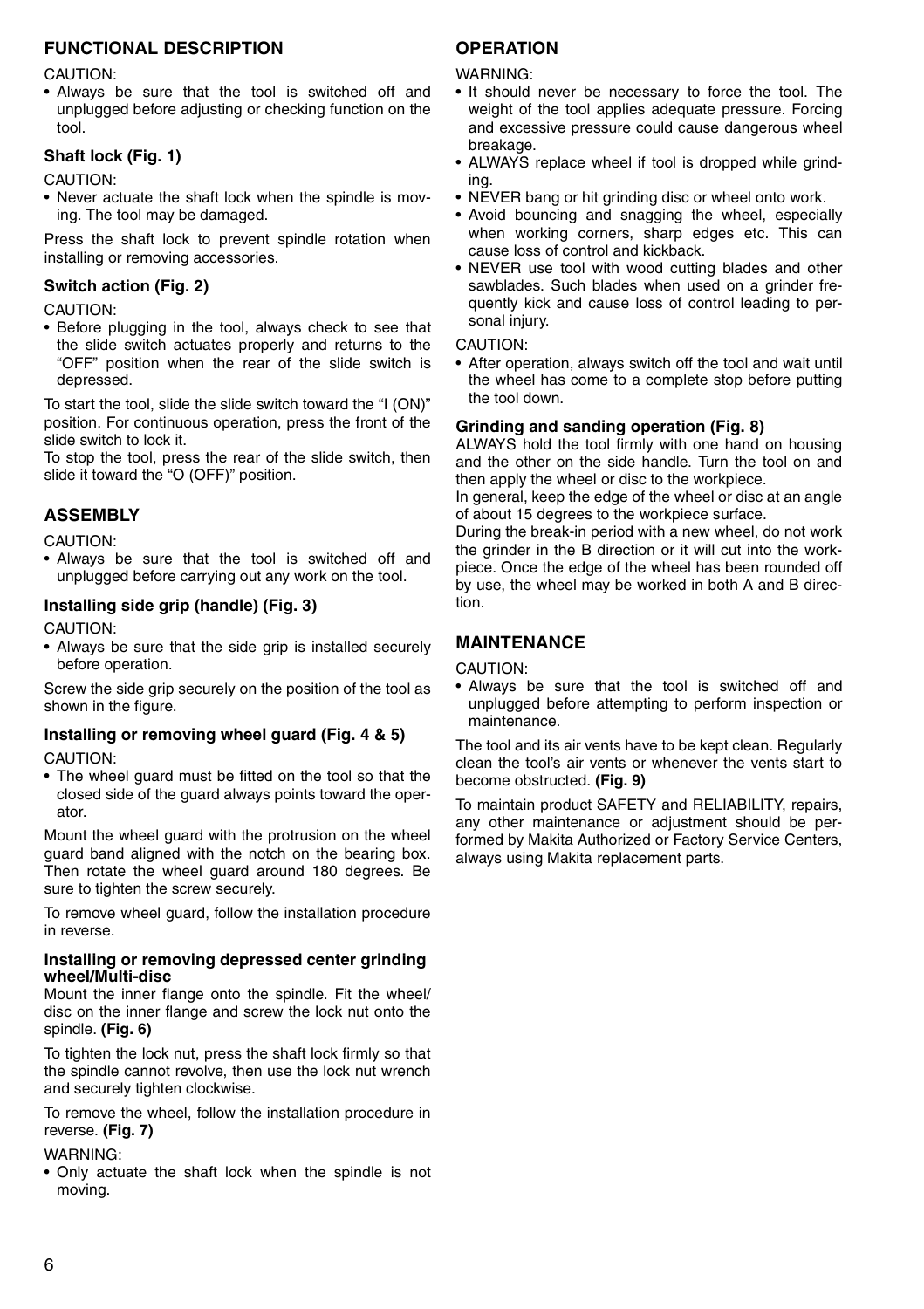## **ACCESSORIES**

CAUTION:

• These accessories or attachments are recommended for use with your Makita tool specified in this manual. The use of any other accessories or attachments might present a risk of injury to persons. Only use accessory or attachment for its stated purpose.

If you need any assistance for more details regarding these accessories, ask your local Makita service center.

- Wheel guard (Wheel cover)
- Inner flange
- Depressed center wheels
- Lock nut (For depressed center wheel)
- Rubber pad
- Abrasive discs
- Lock nut (For abrasive disc)
- Lock nut wrench
- Wire cup brush
- Wire bevel brush 85
- Side grip
- Dust collecting wheel guard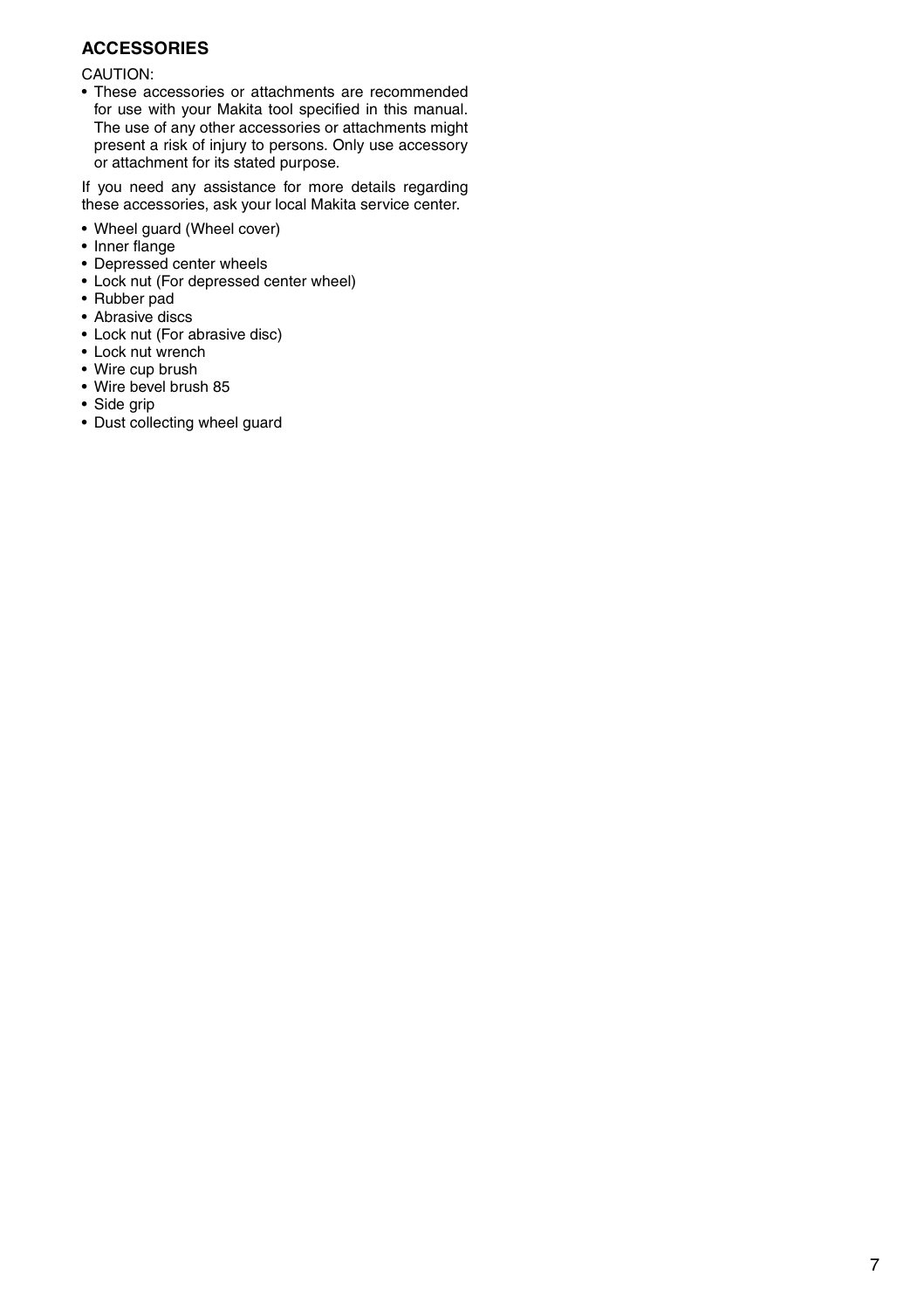## **FRANÇAIS**

## **Descriptif**

| $\mathbf{2}^{\circ}$<br>5 | Blocage de l'arbre<br>Levier de l'interrupteur<br>Carter de meule<br>Vis<br>Boîtier d'engrenage | Contre-écrou<br>Meule à moyeu déporté/multi-<br>disaue<br>Flasque intérieur<br>Clé à contre-écrou | 10 Blocage de l'arbre<br>Sortie d'air<br>12 Entrée d'air |
|---------------------------|-------------------------------------------------------------------------------------------------|---------------------------------------------------------------------------------------------------|----------------------------------------------------------|
|                           |                                                                                                 |                                                                                                   |                                                          |

## **SPECIFICATIONS**

| Modèle | 9556NB | 9557NB           | 9558NB              |
|--------|--------|------------------|---------------------|
|        |        | $115 \text{ mm}$ | $125 \,\mathrm{mm}$ |
|        |        | M <sub>14</sub>  | M <sub>14</sub>     |
|        |        | 11000            | 11000               |
|        |        | 271 mm           | 271 mm              |
|        |        | $1,6$ kg         | $1,6$ kg            |
|        |        | 回 / 11           | 回川                  |

- Etant donné l'évolution constante de notre programme de recherche et de développement, les spécifications contenues dans ce manuel sont sujettes à modification sans préavis.
- Note : Les spécifications peuvent varier suivant les pays.

#### **Utilisations**

L'outil est conçu pour la coupe, le meulage et le ponçage des matériaux de métal et de pierre, sans utilisation d'eau.

#### **Alimentation**

L'outil ne devra être raccordé qu'à une alimentation de la même tension que celle qui figure sur la plaque signalétique, et il ne pourra fonctionner que sur un courant secteur monophasé. Réalisé avec une double isolation, il est conforme à la réglementation européenne et peut de ce fait être alimenté sans mise à la terre.

#### **Consignes de sécurité**

Pour votre propre sécurité, reportez-vous aux consignes de sécurité qui accompagnent l'outil.

## **CONSIGNES DE SÉCURITÉ ADDITIONNELLES POUR L'OUTIL**

- **1. Portez toujours des lunettes de protection et des protections d'oreilles. Il est également recommandé de porter d'autres dispositifs de protection tels qu'un masque à poussière, des gants, un casque protecteur et un tablier de travail.**
- **2. Assurez-vous toujours que l'outil est hors tension et débranché avant d'effectuer tout travail sur l'outil.**
- **3. Laissez les protections en place.**
- **4. N'utilisez que des disques dont la vitesse maximum d'opération est au moins aussi élevée que l'indication "No Load RPM" (t/min à vide) inscrite sur la plaque-marque de l'outil. Lors de l'utilisation d'une meule à découper, assurezvous qu'elle est armée de fibre de verre.**
- **5. Avant l'utilisation, vérifiez soigneusement la présence de fissures ou de dommages sur le disque. Remplacez immédiatement tout disque fissuré(e) ou endommagé(e).**
- **6. Suivez les instructions du fabricant pour un montage adéquat et une utilisation appropriée des disques. Manipulez et rangez les disques soigneusement.**
- **7. N'utilisez pas de bagues de réduction ou d'adaptateurs pour les roues de ponçage dont le trou central est grand.**
- **8. N'utilisez que les flasques spécifiés pour cet outil.**
- **9. Veillez à ne pas endommager l'arbre, le flasque (tout particulièrement la surface d'installation) ou l'écrou de sûreté. L'endommagement de ces pièces peut causer le bris du disque.**
- **10. Dans le cas des outils conçus pour les disques à trou fileté, assurez-vous que la longueur du filetage du disque correspond à celle de l'arbre.**
- **11. Avant d'utiliser l'outil sur la pièce à travailler, procédez à un test en faisant tourner l'outil dans un endroit sûr à sa vitesse à vide maximum pendant au moins 30 secondes. Arrêtez-le immédiatement en cas de vibration ou de rotation déséquilibrée indiquant la possibilité d'une mauvaise installation ou d'un disque mal équilibré. Vérifiez l'outil pour identifier la cause.**
- **12. Vérifiez que la pièce à travailler est adéquatement supportée.**
- **13. Tenez l'outil fermement.**
- **14. Gardez les mains éloignées des pièces en rotation.**
- **15. Assurez-vous que le disque n'entre pas en contact avec la pièce à travailler avant de mettre l'interrupteur sous tension.**
- **16. Utilisez la face du disque spécifiée pour effectuer le meulage.**
- **17. N'utilisez pas de disque de découpage pour l'aiguisage latéral.**
- **18. Prenez garde aux étincelles. Tenez l'outil de telle sorte que les étincelles ne jaillissent pas vers vous, vers quelqu'un d'autre ou vers un matériau inflammable.**
- **19. N'oubliez pas que le disque continue de tourner une fois l'outil éteint.**
- **20. Ne touchez pas la pièce immédiatement après l'opération ; elle peut être extrêmement chaude et brûler votre peau.**
- **21. Placez l'outil de telle sorte que le cordon d'alimentation demeure en tout temps derrière pendant l'utilisation.**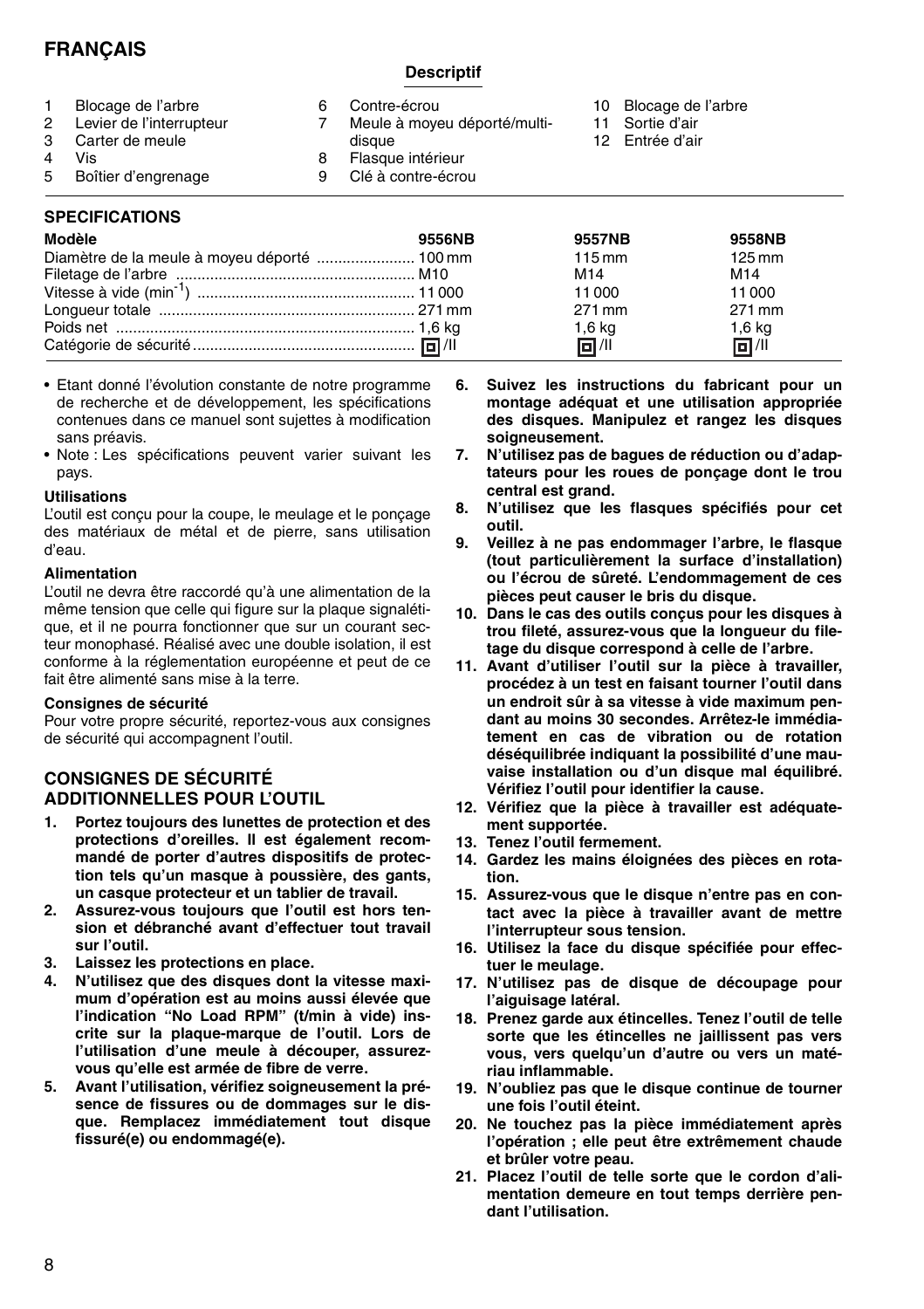- **22. Si le lieu de travail est extrêmement chaud et humide, ou fortement pollué de poussières conductrices, utilisez un disjoncteur (30 mA) pour assurer la sécurité de l'utilisateur.**
- **23. N'utilisez l'appareil avec aucun matériau contenant de l'amiante.**
- **24. N'utilisez pas d'eau ou de lubrifiant à meulage.**
- **25. Vérifiez que les ouvertures de ventilation sont dégagées lorsque vous travaillez dans des conditions poussiéreuses. S'il devient nécessaire de retirer la poussière accumulée, débranchez d'abord l'outil de l'alimentation secteur, et prenez garde d'endommager les pièces internes (utilisez un objet non métallique pour retirer la poussière).**
- **26. Lorsque vous utilisez une meule à tronçonner, travaillez toujours avec le carter de collecte des poussières exigé par la réglementation locale.**
- **27. Aucune pression latérale ne doit être appliquée sur le disque pendant la coupe.**

## **CONSERVEZ CES INSTRUCTIONS.**

## **DESCRIPTION DU FONCTIONNEMENT**

#### ATTENTION :

• Assurez-vous toujours que l'outil est hors tension et débranché avant de l'ajuster ou de vérifier son fonctionnement.

## **Blocage de l'arbre (Fig. 1)**

#### ATTENTION :

• N'activez jamais le blocage de l'arbre alors que l'axe bouge. Vous pourriez endommager l'outil.

Appuyez sur le blocage de l'arbre pour empêcher l'axe de tourner lors de l'installation ou du retrait des accessoires.

## **Interrupteur (Fig. 2)**

ATTENTION :

• Avant de brancher l'outil, assurez-vous toujours que l'interrupteur à glissière fonctionne correctement et revient en position "OFF" (arrêt) lorsque la partie arrière de l'interrupteur à glissière est enfoncée.

Pour mettre l'outil en marche, faites glisser l'interrupteur à glissière vers la position "I" (marche). Pour une utilisation continue, appuyez sur la partie avant de l'interrupteur à glissière pour le verrouiller.

Pour arrêter l'outil, appuyez sur la partie arrière de l'interrupteur à glissière, puis faites-le glisser vers la position "O" (arrêt).

## **ASSEMBLAGE**

### ATTENTION :

• Avant d'effectuer toute intervention sur l'outil, assurezvous toujours qu'il est hors tension et débranché.

### **Installation de la poignée latérale (manche) (Fig. 3)**

### ATTENTION :

• Avant d'utiliser l'outil, assurez-vous toujours que la poignée latérale est installée de façon sûre.

Vissez la poignée latérale à fond sur la position prévue à cet effet sur l'outil, comme illustré sur la figure.

#### **Installation ou retrait du carter de meule (Fig. 4 et 5)**

### ATTENTION :

• Le carter de meule doit être ajusté sur l'outil de sorte que la partie de la meule qui se trouve du côté de l'utilisateur soit toujours recouverte par le carter.

Montez le carter de meule en alignant la partie saillante de la bande du carter sur l'entaille du boîtier d'engrenage. Faites ensuite tourner le carter de meule sur 180 degrés. Assurez-vous d'avoir serré la vis fermement.

Pour retirer le carter de meule, suivez la procédure d'installation en ordre inverse.

### **Installation ou retrait de la meule à moyeu déporté ou du multidisque**

Montez le flasque intérieur sur l'axe. Ajustez la meule/le disque sur le flasque intérieur et vissez le contre-écrou sur l'axe. **(Fig. 6)**

Pour serrer le contre-écrou, appuyez fermement sur le blocage de l'arbre pour empêcher l'axe de tourner, puis utilisez la clé à contre-écrou pour serrer fermement dans le sens des aiguilles d'une montre.

Pour retirer la meule, suivez la procédure d'installation en ordre inverse. **(Fig. 7)**

AVERTISSEMENT :

• Activez uniquement le blocage de l'arbre lorsque l'axe ne bouge pas.

## **UTILISATION**

AVERTISSEMENT :

- Il n'est jamais nécessaire de forcer l'outil. Le poids de l'outil lui-même suffit à assurer une pression adéquate. En forçant l'outil ou en appliquant une pression excessive dessus vous courrez le risque dangereux de casser la meule.
- Remplacez TOUJOURS la meule si vous échappez l'outil pendant le meulage.
- Ne frappez JAMAIS le disque de meulage ou la meule contre la pièce à travailler.
- Évitez de laisser la meule sautiller ou accrocher, tout spécialement lorsque vous travaillez dans les coins, sur les bords tranchants, etc. Cela peut causer une perte de contrôle et un choc en retour.
- N'utilisez JAMAIS cet outil avec des lames à bois et autres lames de scie. Les lames de ce type sautent fréquemment lorsqu'elles sont utilisées sur une meuleuse et risquent d'entraîner une perte de contrôle pouvant causer des blessures.

ATTENTION :

• Après l'utilisation, mettez toujours l'outil hors tension et attendez l'arrêt complet de la meule avant de déposer l'outil.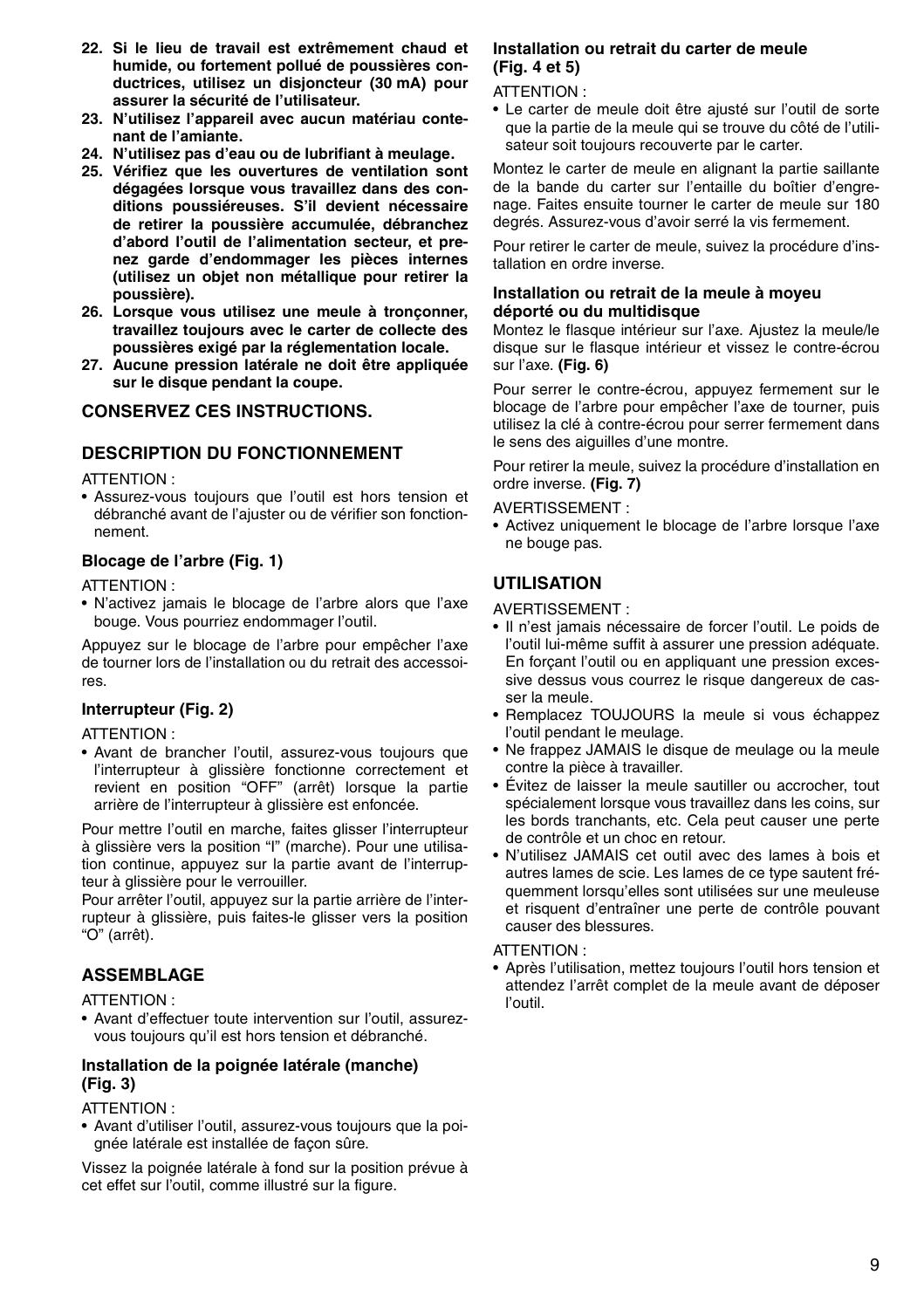## **Meulage et sablage (Fig. 8)**

Tenez TOUJOURS l'outil fermement en posant une main sur le carter et l'autre main sur le manche latéral. Mettez l'outil en marche puis posez la meule ou le disque sur la pièce à travailler.

En général, vous devez maintenir le bord de la meule ou du disque sur un angle d'environ 15 degrés par rapport à la surface de la pièce à travailler.

Pendant la période de rodage d'une meule neuve, ne faites pas avancer la meuleuse dans le sens B, sinon elle risque de couper la pièce à travailler. Une fois le tranchant de la meule rodé, la meule peut être utilisée dans les sens A et B.

## **ENTRETIEN**

AVERTISSEMENT :

• Assurez-vous toujours que l'outil est hors tension et débranché avant d'y effectuer tout travail d'inspection ou d'entretien.

L'outil et ses orifices d'aération doivent être maintenus propres. Nettoyez les orifices d'aération de l'outil régulièrement ou chaque fois qu'ils se bouchent. **(Fig. 9)**

Pour assurer la SÉCURITÉ et la FIABILITÉ du produit, les réparations, l'entretien ou les réglages doivent être effectués par un centre d'entretien Makita agréé, au moyen des pièces de rechange Makita.

## **ACCESSOIRES**

ATTENTION :

• Ces accessoires ou pièces complémentaires sont recommandés pour l'utilisation avec l'outil Makita spécifié dans ce mode d'emploi. L'utilisation de tout autre accessoire ou pièce peut comporter un risque de blessure. N'utilisez les accessoires ou pièces qu'aux fins mentionnées dans le présent mode d'emploi.

Si vous désirez obtenir plus de détails concernant ces accessoires, veuillez contacter le centre de service après-vente Makita le plus près.

- Carter de meule (capot protecteur de la meule)
- Flasque intérieur
- Meules à moyeu déporté
- Contre-écrou (pour meule à moyeu déporté)
- Plateau en caoutchouc
- Disques abrasifs
- Contre-écrou (pour disque abrasif)
- Clé à contre-écrou
- Brosse coupe métallique
- Brosse métallique à biseau 85
- Poignée latérale
- Carter de collecte des poussières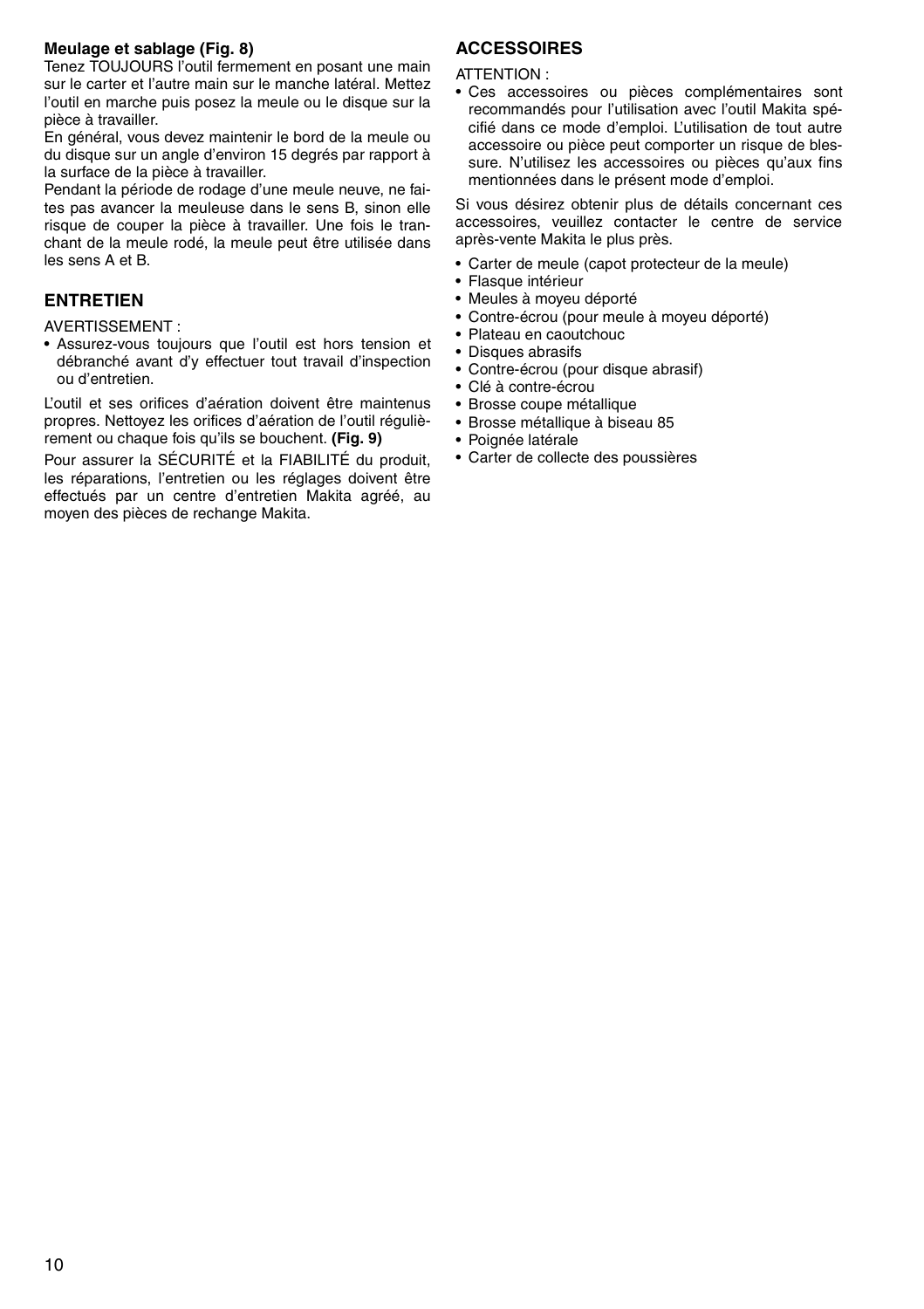## **DEUTSCH**

## **Übersicht**

9 Sicherungsmutterschlüssel

- 1 Spindelarretierung<br>2 Schalter 2 Schalter<br>3 Schutzh 3 Schutzhaube 6 Sicherungsmutter<br>7 Gekrönfte Trenner 7 Gekröpfte Trennschleifscheibe/ Multischeibe 8 Innenflansch<br>9 Sicherungsm 10 Spindelarretierung 11 Auslassöffnung 12 Einlassöffnung
- 4 Schraube<br>5 Lagergeh
	-
- **Lagergehäuse**

## **TECHNISCHE DATEN**

| Modell | 9556NB | 9557NB           | 9558NB              |
|--------|--------|------------------|---------------------|
|        |        | $115 \text{ mm}$ | $125 \,\mathrm{mm}$ |
|        |        | M14              | M <sub>14</sub>     |
|        |        | 11 000           | 11 000              |
|        |        | 271 mm           | 271 mm              |
|        |        | 1,6 kg           | $1,6$ kg            |
|        |        | 回 / 11           | 回 /1                |

- Wir behalten uns vor, Änderungen im Zuge der Entwicklung und des technischen Fortschritts ohne vorherige Ankündigung vorzunehmen.
- Hinweis: Die technischen Daten können von Land zu Land abweichen.

#### **Vorgesehene Verwendung**

Das Werkzeug ist für das Schneiden und Schleifen von Metall- und Steinmaterial ohne Verwendung von Wasser vorgesehen.

#### **Stromversorgung**

Die Maschine darf nur an die auf dem Typenschild angegebene Spannung angeschlossen werden und arbeitet nur mit Einphasen-Wechselspannung. Sie ist entsprechend den Europäischen Richtlinien doppelt schutzisoliert und kann daher auch an Steckdosen ohne Erdungskabel angeschlossen werden.

#### **Sicherheitshinweise**

Lesen und beachten Sie diese Hinweise, bevor Sie das Gerät benutzen.

## **ZUSÄTZLICHE**

## **SICHERHEITSREGELN FÜR DAS WERKZEUG**

- **1. Tragen Sie stets eine Schutzbrille und einen Gehörschutz. Das Tragen weiterer Schutzvorrichtungen (Staubmaske, Handschuhe, Helm und Schürze) wird dringend angeraten.**
- **2. Vergewissern Sie sich vor Ausführung von Arbeiten am Werkzeug stets, dass es ausgeschaltet und vom Stromnetz getrennt ist.**
- **3. Unterlassen Sie das Abmontieren von Schutzvorrichtungen.**
- **4. Verwenden Sie nur Trennscheiben der korrekten Größe und solche, deren maximale Betriebsdrehzahl mindestens so hoch wie die auf dem Typenschild des Werkzeugs angegebene maximale Leerlaufdrehzahl ist. Verwenden Sie nur glasfaserverstärkte Scheiben als gekröpfte Trennschleifscheiben.**
- **5. Überprüfen Sie die Trennscheibe vor dem Betrieb sorgfältig auf Risse oder Beschädigung. Falls die Trennscheibe Risse oder Beschädigung aufweist, muss das Teil unverzüglich ausgewechselt werden.**
- **6. Befolgen Sie die Anweisungen des Herstellers für korrekte Montage und Verwendung von Trennscheiben. Behandeln und lagern Sie Trennscheiben mit Sorgfalt.**
- **7. Verwenden Sie keine getrennten Reduzierbuchsen oder Adapter zur Anpassung von Schleifscheiben mit großem Lochdurchmesser.**
- **8. Verwenden Sie nur die für dieses Werkzeug vorgeschriebenen Flansche.**
- **9. Achten Sie sorgfältig darauf, dass Spindel, Flansch (insbesondere die Ansatzfläche) und Sicherungsmutter nicht beschädigt werden. Eine Beschädigung dieser Teile kann zu einem Scheibenbruch führen.**
- **10. Wenn eine Trennscheibe mit Gewindebohrung am Werkzeug montiert werden soll, achten Sie darauf, dass ihr Gewinde tief genug für die Spindellänge ist.**
- **11. Bevor Sie mit der eigentlichen Bearbeitung eines Werkstücks beginnen, sollten Sie das Werkzeug probeweise in einer sicheren Position mindestens 30 Sekunden lang mit der höchsten Leerlaufdrehzahl laufen lassen. Schalten Sie das Werkzeug sofort aus, falls Vibrationen oder Taumelbewegungen vorhanden sind, die Anzeichen für schlechte Montage oder eine schlecht ausgewuchtete Trennscheibe sein können. Überprüfen Sie das Werkzeug zur Ermittlung der Ursache.**
- **12. Vergewissern Sie sich, dass das Werkstück sicher abgestützt ist.**
- **13. Halten Sie das Werkzeug mit festem Griff.**
- **14. Halten Sie die Hände von rotierenden Teilen fern.**
- **15. Vergewissern Sie sich vor dem Einschalten des Werkzeugs, dass Trennscheibe nicht das Werkstück berührt.**
- **16. Verwenden Sie nur die vorgeschriebene Fläche der Schleifscheibe für Schleifarbeiten.**
- **17. Verwenden Sie keine Trennscheibe zum Flächenschleifen.**
- **18. Nehmen Sie sich vor Funkenflug in Acht. Halten Sie das Werkzeug so, dass Sie und andere Personen oder leicht entzündliche Materialien nicht von den Funken getroffen werden.**
- **19. Beachten Sie, dass sich die Schleifscheibe nach dem Ausschalten der Maschine noch weiterdreht.**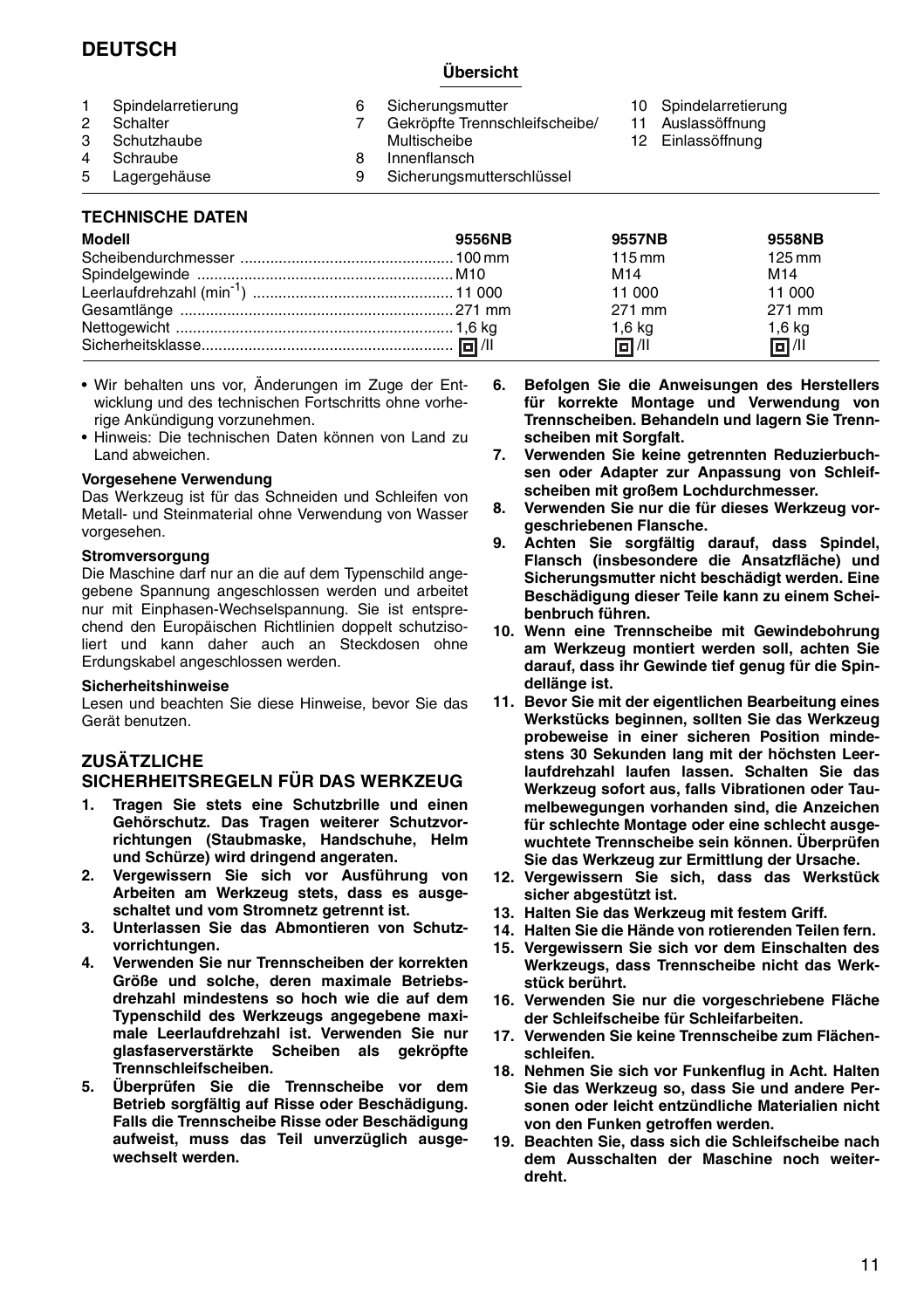- **20. Vermeiden Sie eine Berührung des Werkstücks unmittelbar nach der Bearbeitung, weil es dann noch sehr heiß ist und Hautverbrennungen verursachen kann.**
- **21. Halten Sie das Werkzeug so, dass sich das Netzkabel während der Arbeit stets hinter dem Werkzeug befindet.**
- **22. Falls der Arbeitsplatz sehr heiß, feucht oder durch leitfähigen Staub stark verschmutzt ist, verwenden Sie einen Kurzschlussschalter (30 mA) zum Schutz des Bedieners.**
- **23. Verwenden Sie dieses Werkzeug nicht zum Schneiden von asbesthaltigen Materialien.**
- **24. Verwenden Sie kein Wasser oder Schleiföl.**
- **25. Achten Sie beim Arbeiten unter staubigen Bedingungen darauf, dass die Ventilationsöffnungen frei gehalten werden. Sollte die Beseitigung von Staub notwendig sein, trennen Sie das Werkzeug zuerst vom Stromnetz (nichtmetallische Gegenstände verwenden), und vermeiden Sie eine Beschädigung der Innenteile.**
- **26. Verwenden Sie bei Arbeiten mit der Trennscheibe immer eine gesetzlich vorgeschriebene Staubsammelhaube.**
- **27. Trennscheiben dürfen keinem seitlichen Druck ausgesetzt werden.**

## **BEWAHREN SIE DIESE HINWEISE SORGFÄLTIG AUF.**

### **FUNKTIONSBESCHREIBUNG**

VORSICHT:

• Vergewissern Sie sich vor jeder Einstellung oder Funktionsprüfung der Maschine stets, dass sie ausgeschaltet und vom Stromnetz getrennt ist.

#### **Spindelarretierung (Abb. 1)**

VORSICHT:

• Betätigen Sie die Spindelarretierung niemals bei rotierender Spindel. Die Maschine kann sonst beschädigt werden.

Drücken Sie die Spindelarretierung, um die Spindel zum Montieren oder Demontieren von Zubehör zu blockieren.

#### **Schalterfunktion (Abb. 2)**

VORSICHT:

• Vergewissern Sie sich vor dem Anschließen der Maschine stets, dass der Schiebeschalter ordnungsgemäß funktioniert und beim Drücken der Rückseite in die Stellung "O (AUS)" zurückkehrt.

Zum Einschalten der Maschine den Schalter auf die Position "I (EIN)" schieben. Für Dauerbetrieb den Schalter durch Drücken seiner Vorderseite einrasten.

Zum Ausschalten der Maschine die Rückseite des Schiebeschalters drücken, und dann den Schalter auf die Stellung "O (AUS)" schieben.

## **MONTAGE**

VORSICHT:

• Vergewissern Sie sich vor der Ausführung von Arbeiten an der Maschine stets, dass sie ausgeschaltet und vom Stromnetz getrennt ist.

#### **Montieren des Seitengriffs (Zusatzgriffs) (Abb. 3)**

VORSICHT:

• Vergewissern Sie sich vor dem Betrieb stets, dass der Seitengriff einwandfrei montiert ist.

Schrauben Sie den Seitengriff an der in der Abbildung gezeigten Position fest an die Maschine.

## **Montieren und Demontieren der Schutzhaube (Abb. 4 und 5)**

VORSICHT:

• Die Schutzhaube muss so an der Maschine angebracht werden, dass ihre geschlossene Seite immer zur Bedienungsperson gerichtet ist.

Montieren Sie die Schutzhaube so, dass der Vorsprung am Schutzhaubenring auf die Nut im Lagergehäuse ausgerichtet ist. Drehen Sie dann die Schutzhaube um 180 Grad. Ziehen Sie die Schraube fest an.

Zum Demontieren der Schutzhaube ist das Montageverfahren umgekehrt anzuwenden.

#### **Montieren und Demontieren einer gekröpften Trennschleifscheibe/Multischeibe**

Befestigen Sie den Innenflansch an der Spindel. Passen Sie die Trenn-/Schleifscheibe auf den Innenflansch, und schrauben Sie die Sicherungsmutter auf die Spindel. **(Abb. 6)**

Zum Anziehen der Sicherungsmutter die Spindelarretierung drücken, um die Spindel zu blockieren; dann die Mutter mit dem Sicherungsmutterschlüssel im Uhrzeigersinn anziehen.

Zum Demontieren der Schleifscheibe ist das Montageverfahren umgekehrt anzuwenden. **(Abb. 7)**

WARNUNG:

• Betätigen Sie die Spindelarretierung nur bei stillstehender Spindel.

## **BETRIEB**

WARNUNG:

- Die Maschine darf auf keinen Fall gewaltsam angedrückt werden. Das Eigengewicht der Maschine übt ausreichenden Druck aus. Gewaltanwendung und übermäßiger Druck können zu einem gefährlichen Schleifscheibenbruch führen.
- Wechseln Sie die Schleifscheibe IMMER aus, falls die Maschine während der Schleifarbeit fallen gelassen wurde.
- Eine Schleif- oder Trennscheibe darf NIEMALS gegen das Werkstück geschlagen oder gestoßen werden.
- Achten Sie besonders beim Bearbeiten von Ecken, scharfen Kanten usw. darauf, dass die Schleifscheibe nicht springt oder hängen bleibt. Dies könnte den Verlust der Kontrolle und Rückschläge verursachen.
- Verwenden Sie die Maschine NIEMALS mit Holz- und anderen Sägeblättern. Solche Sägeblätter verursachen bei Verwendung an einer Schleifmaschine häufiges Rückschlagen und Verlust der Kontrolle, was zu Verletzungen führen kann.

VORSICHT:

• Schalten Sie die Maschine nach der Arbeit stets aus, und warten Sie, bis die Schleifscheibe zum völligen Stillstand gekommen ist, bevor Sie die Maschine ablegen.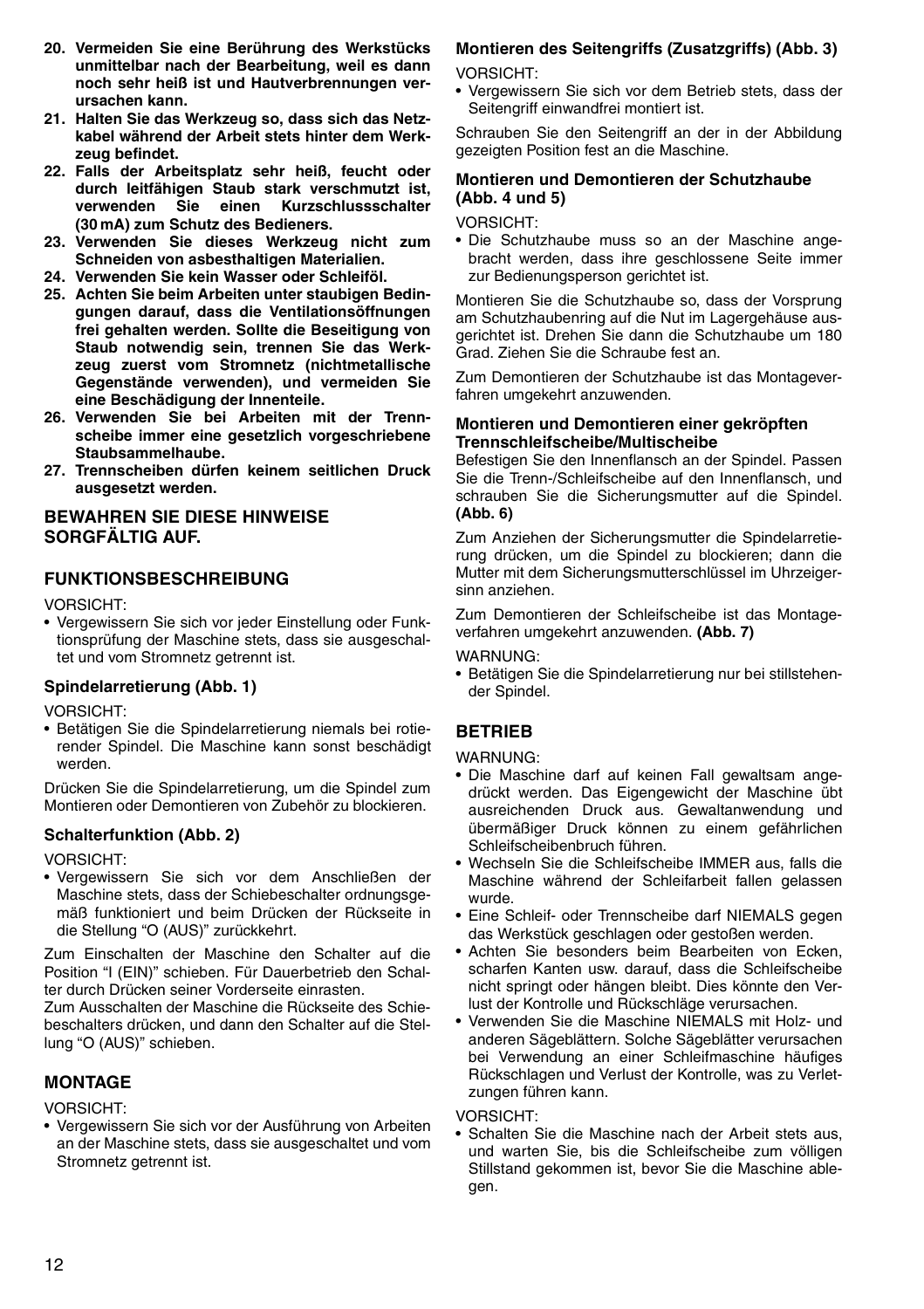### **Schleif- und Schmirgelbetrieb (Abb. 8)**

Halten Sie die Maschine IMMER mit einer Hand am Gehäuse und mit der anderen am Seitengriff. Schalten Sie die Maschine ein, und setzen Sie dann die Trennoder Schleifscheibe an das Werkstück an.

Halten Sie die Trenn- oder Schleifscheibe im Allgemeinen in einem Winkel von etwa 15° zur Werkstückoberfläche.

Bewegen Sie die Schleifmaschine beim Einschleifen einer neuen Schleifscheibe nicht in Richtung B, weil die Schleifscheibe sonst in das Werkstück einschneidet. Sobald die Schleifscheibenkante durch Gebrauch abgerundet ist, kann die Schleifscheibe sowohl in Richtung A als auch in Richtung B bewegt werden.

## **WARTUNG**

VORSICHT:

• Denken Sie vor der Durchführung von Überprüfungen oder Wartungsarbeiten stets daran, die Maschine auszuschalten und vom Stromnetz zu trennen.

Halten Sie die Maschine und ihre Ventilationsöffnungen stets sauber. Reinigen Sie die Ventilationsöffnungen der Maschine regelmäßig oder im Anfangsstadium einer Verstopfung. **(Abb. 9)**

Um die SICHERHEIT und ZUVERLÄSSIGKEIT dieses Produkts zu gewährleisten, sollten Reparaturen und andere Wartungs- oder Einstellarbeiten nur von Makita-Vertragswerkstätten oder Makita-Kundendienstzentren unter ausschließlicher Verwendung von Makita-Originalersatzteilen ausgeführt werden.

## **ZUBEHÖR**

VORSICHT:

• Die folgenden Zubehörteile oder Vorrichtungen werden für den Einsatz mit der in dieser Anleitung beschriebenen Makita-Maschine empfohlen. Die Verwendung anderer Zubehörteile oder Vorrichtungen kann eine Verletzungsgefahr darstellen. Verwenden Sie Zubehörteile oder Vorrichtungen nur für ihren vorgesehenen Zweck.

Wenn Sie weitere Einzelheiten bezüglich dieser Zubehörteile benötigen, wenden Sie sich bitte an Ihre Makita-Kundendienststelle.

- Schutzhaube (Schleifscheibenabdeckung)
- Innenflansch
- Gekröpfte Trennschleifscheiben
- Sicherungsmutter (für gekröpfte Trennschleifscheibe)
- Gummiteller
- Schleifscheiben
- Sicherungsmutter (für Schleifscheibe)
- Sicherungsmutterschlüssel
- Topfdrahtbürste
- Kegeldrahtbürste 85
- Seitenariff
- Staubsammelnde Schutzhaube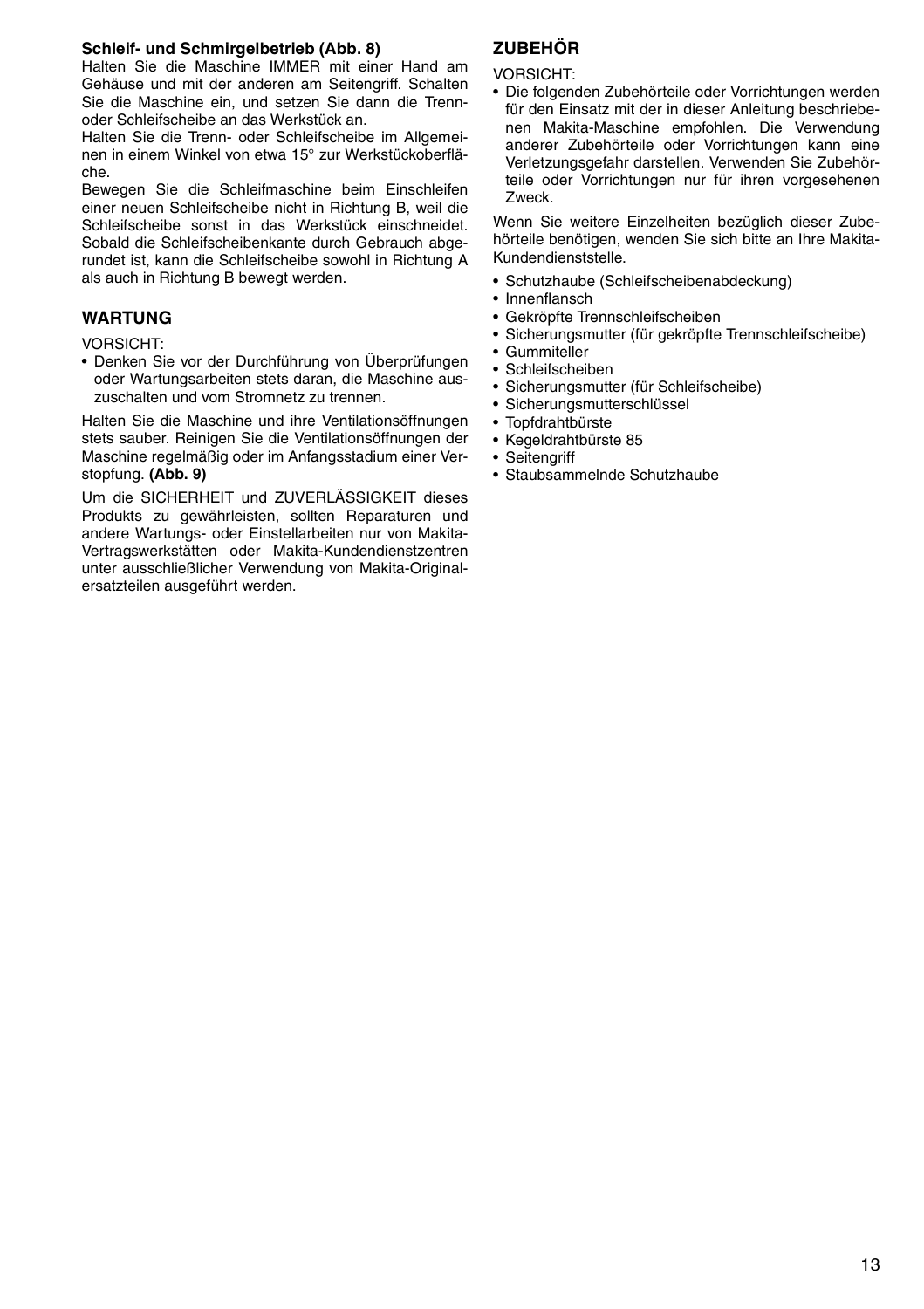## **ITALIANO**

## **Visione generale**

| $\mathcal{P}$<br>5. | Blocco albero<br>Leva interruttore<br>Protezione disco<br>Vite<br>Scatola cuscinetti | 8 | Controdado<br>Disco/multidisco con centro<br>depresso<br>Flangia interna<br>Chiave controdadi | 10 Blocco albero<br>11 Apertura di ventilazione<br>12 Apertura di aspirazione |
|---------------------|--------------------------------------------------------------------------------------|---|-----------------------------------------------------------------------------------------------|-------------------------------------------------------------------------------|
|                     | DATI TECNICI                                                                         |   |                                                                                               |                                                                               |

| <b>Modello</b> | 9556NB | 9557NB           | 9558NB              |
|----------------|--------|------------------|---------------------|
|                |        | $115 \text{ mm}$ | $125 \,\mathrm{mm}$ |
|                |        | M <sub>14</sub>  | M14                 |
|                |        | 11.000           | 11.000              |
|                |        | 271 mm           | 271 mm              |
|                |        | $1,6$ kg         | $1,6$ kg            |
|                |        | 同川               | 回 /                 |

- Per il nostro programma di ricerca e sviluppo continui, i dati tecnici sono soggetti a modifiche senza preavviso.
- Nota: I dati tecnici potrebbero differire a seconda del paese di destinazione del modello.

#### **Utilizzo previsto**

L'utensile va usato per il taglio, la molatura e la carteggiatura di metalli e pietre senza l'uso di acqua.

#### **Alimentazione**

L'utensile deve essere collegato ad una presa di corrente con la stessa tensione indicata sulla targhetta del nome, e può funzionare soltanto con la corrente alternata monofase. Esso ha un doppio isolamento in osservanza alle norme europee, per cui può essere usato con le prese di corrente sprovviste della messa a terra.

#### **Consigli per la sicurezza**

Per la propia sicurezza, riferirsi alle accluse istruzioni per la sicurezza.

## **REGOLE ADDIZIONALI DI SICUREZZA PER L'UTENSILE**

- **1. Usare sempre le protezioni per gli occhi e gli orecchi. Indossare anche altro equipaggiamento di protezione personale, come una mascherina, i guanti, il casco e un grembiule.**
- **2. Accertarsi sempre che l'utensile sia spento e staccato dalla presa di corrente prima di qualsiasi intervento su di esso.**
- **3. Tenere le protezioni in posizione.**
- **4. Usare soltanto dischi con le dimensioni corrette e dischi con una velocità operativa massima alta almeno quanto quella più alta senza carico indicata sulla targhetta del nome sull'utensile. Usando dischi con centro depresso, accertarsi che siano esclusivamente quelli in fibra di vetro rinforzata.**
- **5. Controllare con cura che non ci siano crepe od altri danni sul disco prima di usarli. Sostituire immediatamente il disco se presentano crepe od altri danni.**
- **6. Osservare le istruzioni del produttore per il corretto montaggio e utilizzo dei dischi. Maneggiare e conservare i dischi con cura.**
- **7. Non usare boccole di riduzione o adattatori separati per montare dischi abrasivi con foro largo.**
- **8. Usare soltanto le flange specificate per questo utensile.**
- **9. Non danneggiare il mandrino, la flangia (soprattutto la superficie di installazione) o il controdado. Se queste parti sono danneggiate, il disco potrebbe rompersi.**
- **10. Usando gli utensili su cui montare dischi con foro filettato, accertarsi che la filettatura del disco sia sufficientemente lunga da accettare la lunghezza del mandrino.**
- **11. Prima di usare l'utensile sul pezzo, fare una prova facendolo girare alla massima velocità senza carico per almeno 30 secondi in una posizione sicura. Fermarlo immediatamente se ci sono vibrazioni od oscillazioni che potrebbero indicare una installazione imperfetta o che il disco non è bilanciato correttamente. Controllare l'utensile e determinare la causa.**
- **12. Accertarsi che il pezzo sia supportato correttamente.**
- **13. Tenere saldamente l'utensile.**
- **14. Tenere le mani lontane dalle parti rotanti.**
- **15. Accertarsi che il disco non facciano contatto con il pezzo prima di accendere l'utensile.**
- **16. Per la smerigliatura, usare la superficie specificata del disco.**
- **17. Non usare i dischi per taglio per la smerigliatura laterale.**
- **18. Fare attenzione alle scintille. Tenere l'utensile in modo che le scintille non siano dirette verso di sé, altre persone o materiali infiammabili.**
- **19. Tenere presente che il disco continua a girare dopo che si è spento l'utensile.**
- **20. Non toccare il pezzo immediatamente dopo il lavoro, perché potrebbe essere estremamente caldo e causare bruciature.**
- **21. Posizionare l'utensile in modo che il suo cavo di alimentazione sia sempre dietro durante il lavoro.**
- **22. Se l'ambiente di lavoro è estremamente caldo o umido, oppure contaminato da polvere conduttiva, usare un salvavita (30 mA) per la sicurezza.**
- **23. Non usare l'utensile su materiali che contengono amianto.**
- **24. Non usare acqua o lubrificanti di smerigliatura.**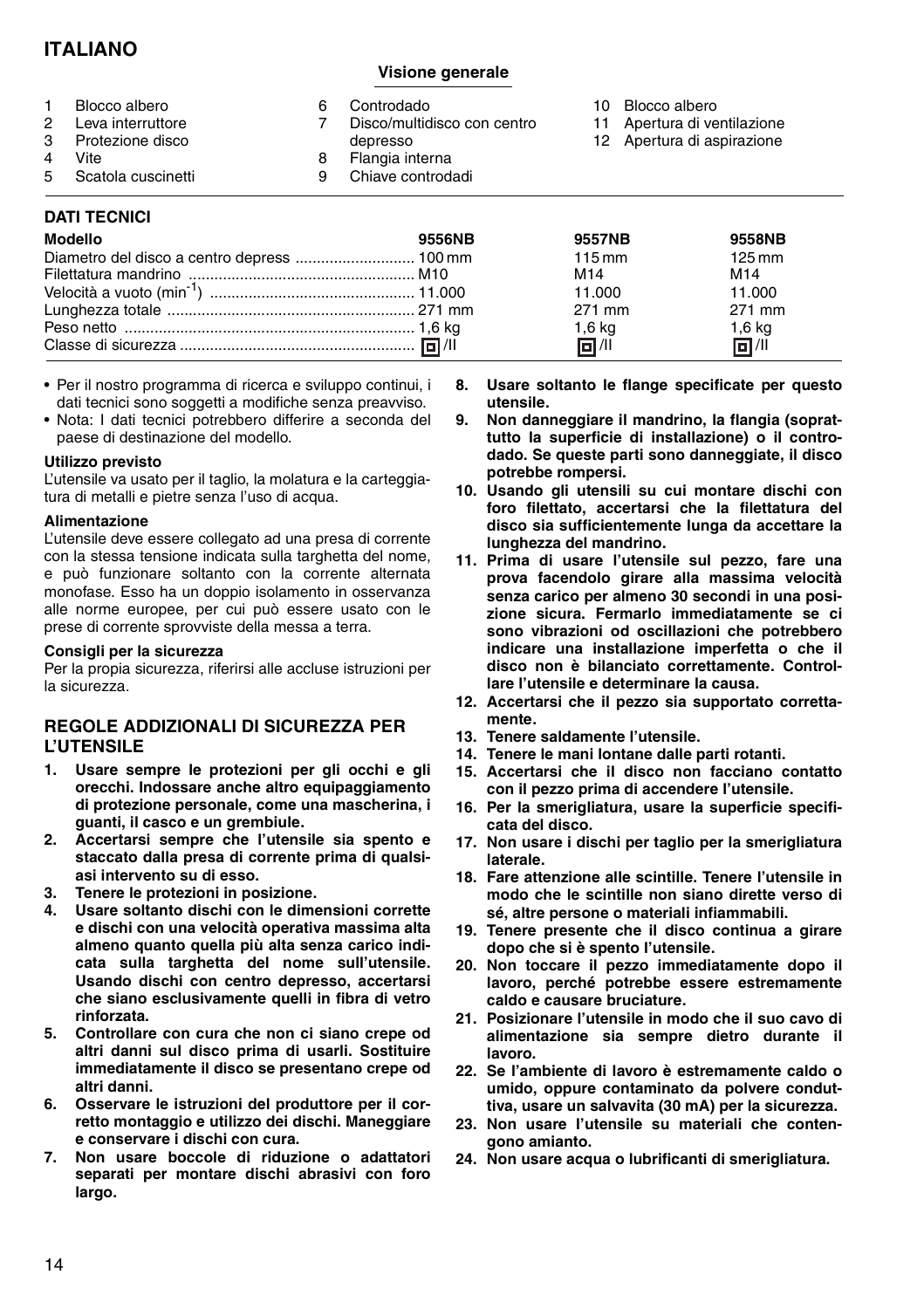- **25. Accertarsi che le aperture di ventilazione rimangano libere durante il lavoro in condizioni di polvere. Quando è necessario togliere la polvere, staccare prima l'utensile dalla presa di corrente (usare oggetti non metallici) ed evitare di danneggiare le parti interne.**
- **26. Usando i dischi diamantati, lavorare sempre con la protezione disco raccolta polvere richiesta dalle norme locali.**
- **27. I dischi di taglio non devono essere soggetti a pressioni laterali.**

## **CONSERVARE QUESTE ISTRUZIONI.**

## **DESCRIZIONE FUNZIONALE**

#### ATTENZIONE:

• Accertarsi sempre che l'utensile sia spento e staccato dalla presa di corrente prima di regolarlo o di controllare il suo funzionamento.

## **Blocco albero (Fig. 1)**

#### ATTENZIONE:

• Il blocco albero non deve mai essere azionato mentre il mandrino è in movimento. Si potrebbe danneggiare l'utensile.

Premere il blocco albero per impedire la rotazione del mandrino quando si installano o si rimuovono gli accessori.

## **Funzionamento dell'interruttore (Fig. 2)**

#### ATTENZIONE:

• Prima di collegare l'utensile alla presa di corrente, controllare sempre che l'interruttore cursore scorra correttamente e che torni sulla posizione "OFF" quando si preme la sua parte posteriore.

Per avviare l'utensile, spingere l'interruttore cursore verso la posizione "I (ON)". Per il funzionamento continuo, premere la parte anteriore dell'interruttore cursore per bloccarlo.

Per fermare l'utensile, premere la parte posteriore dell'interruttore cursore e spingerlo poi verso la posizione "O (OFF)".

## **MONTAGGIO**

ATTENZIONE:

• Accertarsi sempre che l'utensile sia spento e staccato dalla presa di corrente prima di qualsiasi intervento su di esso.

### **Installazione dell'impugnatura laterale (manico) (Fig. 3)**

ATTENZIONE:

• Accertarsi sempre che l'impugnatura laterale sia installata saldamente prima di cominciare a lavorare.

Avvitare saldamente l'impugnatura laterale sulla posizione dell'utensile mostrata in figura.

### **Installazione o rimozione della protezione disco (Fig. 4 e 5)**

ATTENZIONE:

• La protezione disco deve essere montata sull'utensile in modo che il lato chiuso della protezione sia sempre rivolto verso l'operatore.

Montare la protezione disco con la sporgenza sulla fascetta protezione disco allineata con la tacca della scatola cuscinetti. Ruotare poi la protezione disco di circa 180 gradi. Stringere saldamente la vite.

Per rimuovere la protezione disco, seguire il procedimento opposto di installazione.

#### **Installazione o rimozione disco/multidisco con centro depresso**

Montare la flangia interna sul mandrino. Inserire il disco/ multidisco nella flangia interna e avvitare il controdado sul mandrino. **(Fig. 6)**

Per stringere il controdado, premere saldamente il blocco albero in modo che il mandrino non possa girare e usare poi la chiave controdadi per stringere saldamente in senso orario.

Per rimuovere il disco, usare il procedimento opposto di installazione. **(Fig. 7)**

#### AVVERTIMENTO:

• Azionare il blocco albero soltanto quando in mandrino non è in movimento.

## **OPERAZIONI**

#### AVVERTIMENTO:

- Non dovrebbe mai essere necessario forzare l'utensile. Il peso dell'utensile esercita una pressione adeguata. Se si forza l'utensile e si esercita su di esso una pressione eccessiva, si potrebbe causare una pericolosa rottura del disco.
- Sostituire SEMPRE il disco se l'utensile è caduto durante la smerigliatura.
- Non si deve MAI sbattere o urtare il disco/multidisco sulla parte che si lavora.
- Evitare di far rimbalzare o incastrare il disco, soprattutto lavorando gli angoli, bordi aguzzi, ecc. Ciò può causare la perdita di controllo dell'utensile e contraccolpi.
- Non si deve MAI usare l'utensile con lame per il taglio del legno od altre lame per usi simili. Usate con le smerigliatrici, tali lame causano frequenti contraccolpi e la perdita di controllo dell'utensile, con pericolo di lesioni personali.

### ATTENZIONE:

• Dopo una operazione, spegnere sempre l'utensile e aspettare che il disco si sia fermato completamente prima di deporre l'utensile.

#### **Operazione di smerigliatura e di levigatura (Fig. 8)**

Tenere SEMPRE saldamente l'utensile con una mano sull'alloggiamento e l'altra sull'impugnatuta laterale.

Mantenere generalmente il bordo del disco/multidisco ad un angolo di circa 15 gradi rispetto alla superficie del pezzo.

Durante il periodo di rodaggio di un nuovo disco, non lavorare la smerigliatrice nella direzione B, perché altrimenti si taglia il pezzo. Dopo che il bordo del disco si è arrotondato con l'uso, si può lavorare con il disco in entrambe le direzioni A e B.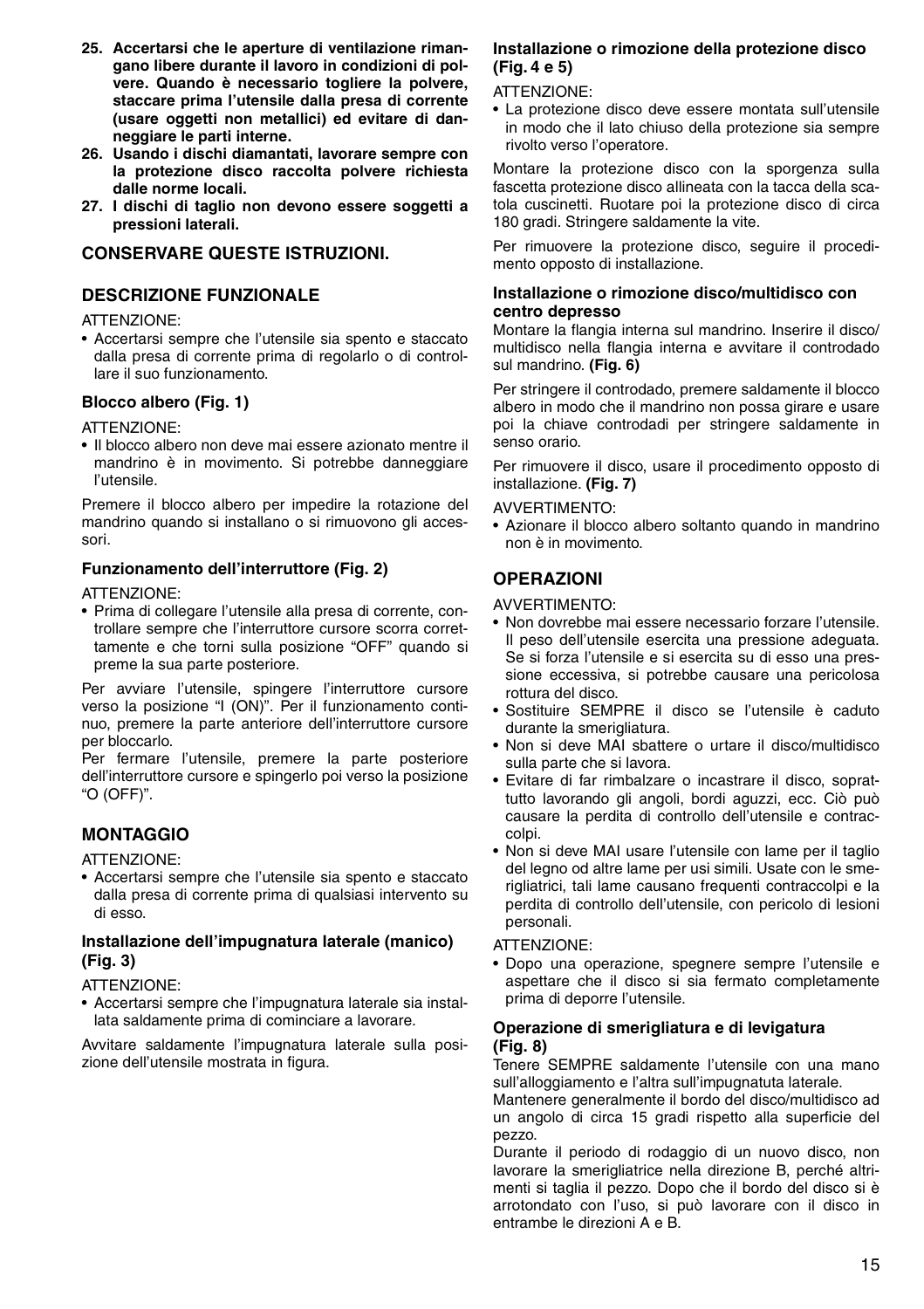## **MANUTENZIONE**

#### ATTENZIONE:

• Accertarsi sempre che l'utensile sia spento e staccato dalla presa di corrente prima di qualsiasi intervento di ispezione o di manutenzione.

L'utensile e le sue aperture di ventilazione devono essere mantenuti puliti. Pulire regolarmente le aperture di ventilazione dell'utensile, od ogni volta che cominciano ad essere ostruite. **(Fig. 9)**

Per mantenere la SICUREZZA e l'AFFIDABILITÀ del prodotto, le riparazioni e qualsiasi altro intervento di manutenzione o regolazione dovrebbero essere eseguiti da un Centro di Assistenza Makita o da un Centro Autorizzato, sempre utilizzando ricambi Makita.

## **ACCESSORI**

ATTENZIONE:

• Per l'utensile specificato in questo manuale, si consigliano questi accessori o ricambi. L'utilizzo di altri accessori o ricambi può costituire un pericolo. Usare soltanto gli accessori o ricambi specificati per il loro utilizzo.

Per maggiori dettagli e l'assistenza, rivolgersi al Centro Assistenza Makita locale.

- Protezione disco (coperchio disco)
- Flangia interna
- Dischi con centro depresso
- Controdado (per disco con centro depresso)
- Cuscinetto di gomma
- Dischi abrasivi
- Controdado (per disco abrasivo)
- Chiave controdadi
- Spazzola di ferro
- Spazzola di ferro smusso 85
- Impugnatura laterale
- Protezione disco raccolta polvere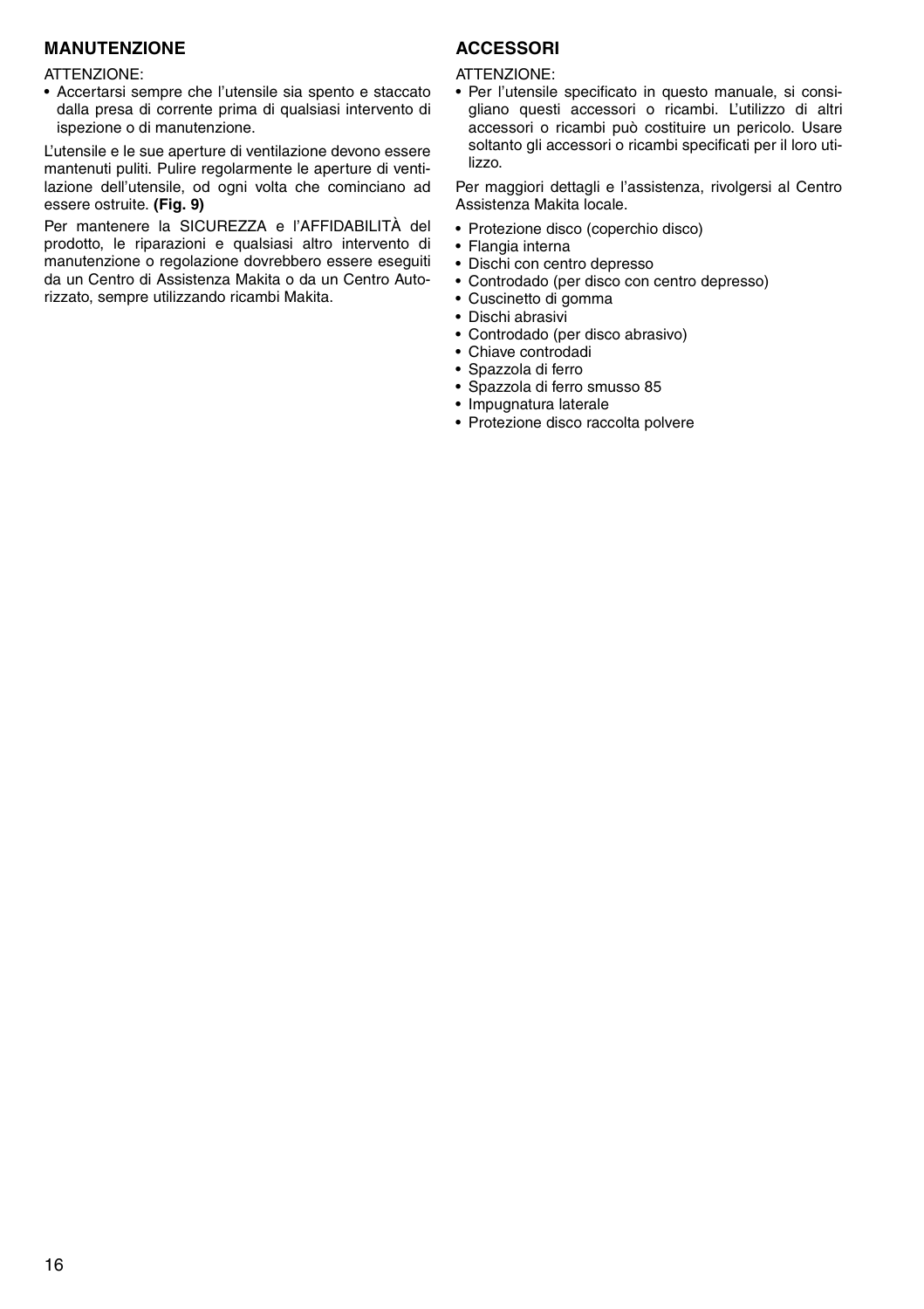## **NEDERLANDS**

### **Verklaring van algemene gegevens**

|              | Asblokkering     | 5 Kussenblokkast           | Borgmoersleutel       |
|--------------|------------------|----------------------------|-----------------------|
| $\mathbf{2}$ | Schuifschakelaar | Boramoer                   | 10 Asblokkering       |
| 3            | Beschermkap      | Afbraamschijf/multi-schijf | 11 Luchtuitlaatopenir |
|              | 4 Schroef        | <b>Binnenflens</b>         | 12 Luchtinlaatonenin  |

ucntuitlaatopening 12 Luchtinlaatopening

## **TECHNISCHE GEGEVENS**

| 9556NB | 9557NB           | 9558NB              |
|--------|------------------|---------------------|
|        | $115 \text{ mm}$ | $125 \,\mathrm{mm}$ |
|        | M14              | M <sub>14</sub>     |
|        | 11 000           | 11 000              |
|        | 271 mm           | 271 mm              |
|        | $1,6$ kg         | $1,6$ kg            |
|        | 同 /11            | 回 / 11              |
|        |                  |                     |

- In verband met ononderbroken research en ontwikkeling behouden wij ons het recht voor bovenstaande technische gegevens te wijzigen zonder voorafgaande kennisgeving.
- Opmerking: De technische gegevens kunnen van land tot land verschillen.

### **Doeleinden van gebruik**

Dit gereedschap is bedoeld voor het snijden, slijpen en schuren van metaal- en steenmaterialen zonder gebruik van water.

#### **Stroomvoorziening**

Het gereedschap mag alleen worden aangesloten op een stroombron van hetzelfde voltage als aangegeven op de naamplaat, en kan alleen op enkel-fase wisselstroom worden gebruikt. Het gereedschap is dubbel-geïsoleerd volgens de Europese standaard en kan derhalve ook op een niet-geaard stopcontact worden aangesloten.

#### **Veiligheidswenken**

Voor uw veiligheid dient u de bijgevoegde Veiligheidsvoorschriften nauwkeurig op te volgen.

### **AANVULLENDE VEILIGHEIDSVOORSCHRIFTEN VOOR HET GEREEDSCHAP**

- **1. Draag tijdens het werk altijd oog- en oorbescherming. Draag ook andere beschermuitrusting zoals een stofmasker, handschoenen, een helm en een voorschoot.**
- **2. Schakel het gereedschap uit en haal zijn netsnoer uit het stopcontact alvorens enig werk aan het gereedschap uit te voeren.**
- **3. Houd de beschermkappen op hun plaats.**
- **4. Gebruik uitsluitend schijven van de juiste grootte en met een maximaal bedrijfstoerental dat minstens even hoog is als het hoogste "No Load Speed" (toerental onbelast) dat op de naamplaat van het gereedschap is opgegeven. Wanneer u schijven met een verzonken asgat gebruikt, gebruik dan uitsluitend schijven die met glasvezel zijn versterkt.**
- **5. Controleer de schijf vóór elk gebruik zorgvuldig op scheuren, barsten of beschadiging. Vervang een gescheurd, gebarsten of beschadigd schijf onmiddellijk.**
- **6. Volg de instructies van de fabrikant voor het juist monteren en gebruiken van de schijven zorgvuldig op. Behandel de schijven voorzichtig en berg deze met zorg op.**
- **7. Gebruik geen afzonderlijke verloopmoffen of adapters om schuurschijven met een groot asgat aan dit gereedschap aan te passen.**
- **8. Gebruik uitsluitend flenzen die voor dit gereedschap zijn bestemd.**
- **9. Pas op dat u de as, de flens (vooral het montagevlak) of de klembout niet beschadigt. Beschadiging van deze onderdelen kan leiden tot schijfbreuk.**
- **10. Voor gereedschap waarop schijven met een geschroefd asgat dienen gemonteerd te worden, moet u ervoor zorgen dat de schroefdraad in de schijf lang genoeg zodat de as helemaal erin gaat.**
- **11. Laat het gereedschap tenminste 30 seconden lang met het maximale onbelaste toerental draaien op een veilige plaats alvorens het op een werkstuk te gebruiken. Stop het gereedschap onmiddellijk als er sprake is van trilling of beving die het gevolg kunnen zijn van onjuiste installatie of een slecht uitgebalanceerde schijf. Controleer het gereedschap om de oorzaak van het probleem te bepalen.**
- **12. Zorg ervoor dat het werkstuk goed ondersteund is.**
- **13. Houd het gereedschap stevig vast.**
- **14. Houd uw handen uit de buurt van draaiende onderdelen.**
- **15. Zorg ervoor dat schuurschijf het werkstuk niet raakt voordat het gereedschap is ingeschakeld.**
- **16. Voor slijpwerkzaamheden moet u het schijfoppervlak gebruiken dat daarvoor bestemd is.**
- **17. Gebruik de doorslijpschijf niet voor zijdelings slijpen.**
- **18. Pas op voor rondvliegende vonken. Houd het gereedschap zodanig vast dat er geen vonken op uzelf, andere personen of ontvlambaar materiaal terecht kunnen komen.**
- **19. Houd er rekening mee dat de schijf nog een tijdje blijft draaien nadat het gereedschap is uitgeschakeld.**
- **20. Raak het werkstuk niet aan onmiddellijk na het werk; het werkstuk kan gloeiend heet zijn en brandwonden veroorzaken.**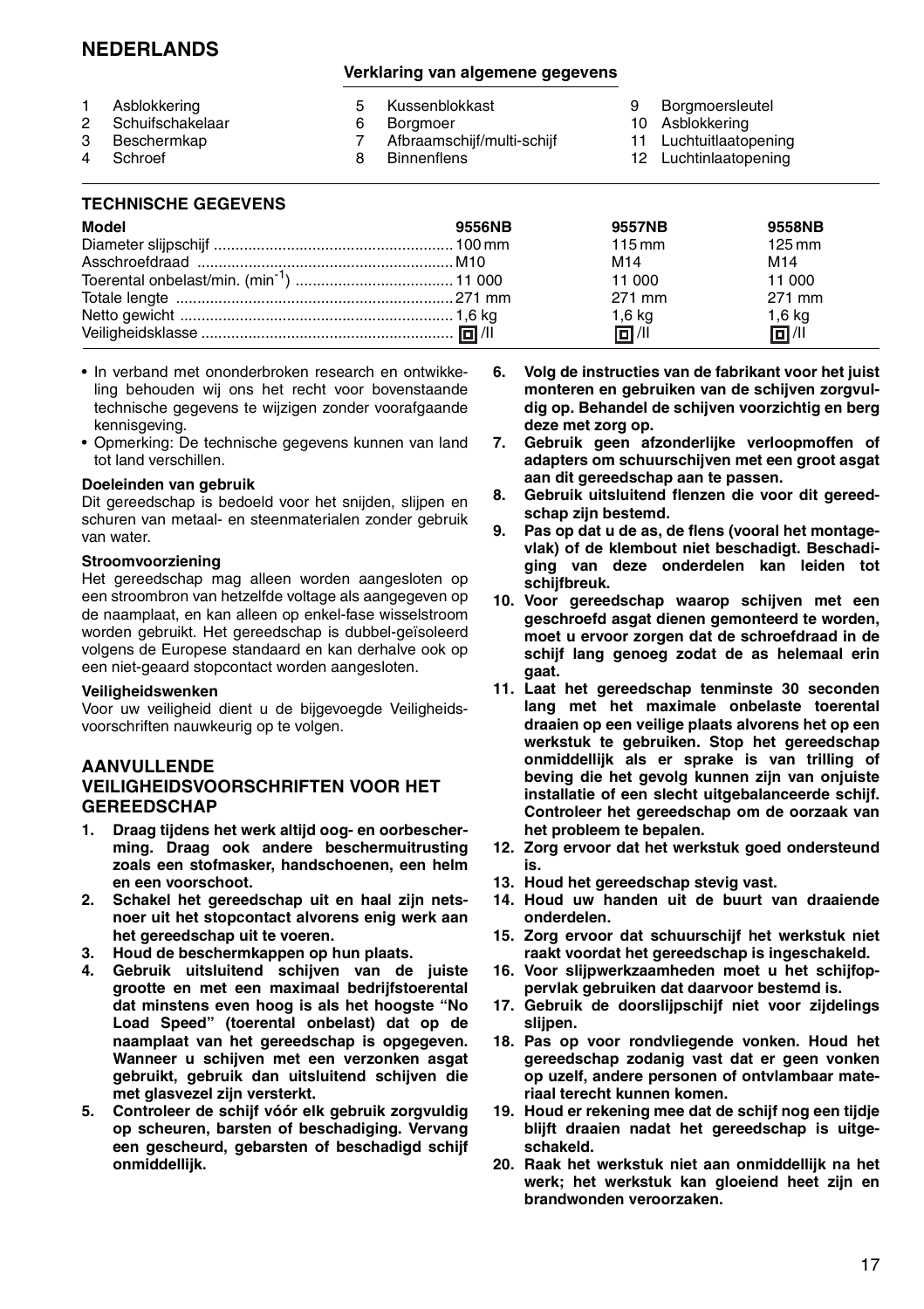- **21. Plaats het gereedschap zodanig dat zijn netsnoer tijdens het gebruik altijd achter het gereedschap blijft.**
- **22. Indien de werkplaats uiterst warm en vochtig is, of erg verontreinigd is door geleidend stof, gebruik dan een stroomonderbreker (30 mA) om de veiligheid van de gebruiker te verzekeren.**
- **23. Gebruik het gereedschap niet op materialen die asbest bevatten.**
- **24. Gebruik geen water of slijpolie.**
- **25. Houd de ventilatieopeningen schoon wanneer u in een stoffige omgeving werkt. Wanneer u stof uit deze openingen wilt verwijderen, moet u eerst de aansluiting van het gereedschap op het stopcontact verbreken en oppassen dat u geen inwendige onderdelen beschadigt (gebruik voor het reinigen uitsluitend niet-metalen voorwerpen).**
- **26. Wanneer u een afkortschijf gebruikt, dient u altijd te werken met de stofvangbeschermkap die door de plaatselijke overheid wordt voorgeschreven.**
- **27. Afkortschijven mogen niet aan zijwaartse druk worden blootgesteld.**

## **BEWAAR DEZE VOORSCHRIFTEN.**

## **BESCHRIJVING VAN DE FUNCTIES**

LET OP:

• Zorg altijd dat het gereedschap is uitgeschakeld en zijn stekker uit het stopcontact is verwijderd voordat u functies op het gereedschap afstelt of controleert.

### **Asblokkering (Fig. 1)**

LET OP:

• Druk de asblokkering nooit in terwijl de as beweegt. Hierdoor kan het gereedschap beschadigd raken.

Druk de asblokkering in om draaiing van de as te voorkomen wanneer u accessoires wilt installeren of verwijderen.

## **Werking van de schakelaar (Fig. 2)**

LET OP:

• Voordat u het gereedschap op een stopcontact aansluit, moet u altijd controleren of de schuifschakelaar goed werkt en naar de "OFF" positie terugkeert wanneer het achterste gedeelte ervan wordt ingedrukt.

Schuif de schuifschakelaar naar de "I (AAN)" positie om het gereedschap te starten. Voor continu gebruik drukt u het voorste gedeelte van de schuifschakelaar in om hem te vergrendelen.

Om het gereedschap te stoppen, druk het achterste gedeelte van de schuifschakelaar in en schuif hem vervolgens naar de "O (UIT)" positie.

## **INEENZETTEN**

LET OP:

• Zorg altijd dat het gereedschap is uitgeschakeld en zijn stekker uit het stopcontact is verwijderd alvorens enig werk aan het gereedschap uit te voeren.

## **Monteren van de zijhandgreep (handvat) (Fig. 3)**

LET OP:

• Controleer altiid of de zijhandgreep stevig bevestigd is alvorens met het werk te beginnen.

Schroef de zijhandgreep stevig vast op het gereedschap op de plaats die is afgebeeld.

## **Installeren of verwijderen van de beschermkap (Fig. 4 en 5)**

LET OP:

• De beschermkap dient zodanig op het gereedschap te worden gemonteerd dat de gesloten zijde ervan altijd naar de gebruiker is gericht.

Monteer de beschermkap zodanig dat het uitsteeksel op de beschermkapband overeenkomt met de inkeping in de kussenblokkast. Draai daarna de beschermkap 180 graden rechtsom. Draai de schroef stevig vast.

Om de beschermkap te verwijderen, voert u deze procedure in omgekeerde volgorde uit.

#### **Installeren of verwijderen van de afbraamschijf/ multi-schijf**

Monteer de binnenflens op de as. Plaats de schijf/multischijf over de binnenflens en schroef de borgmoer vast op de as. **(Fig. 6)**

Om de borgmoer vast te draaien, dient u stevig op de asblokkering te drukken zodat de as niet kan draaien. Draai vervolgens met de borgmoersleutel de borgmoer stevig naar rechts vast.

Om de schijf te verwijderen, voert u deze procedure in omgekeerde volgorde uit. **(Fig. 7)**

#### WAARSCHUWING:

• Druk de asblokkering alleen in wanneer de as niet beweegt.

## **BEDIENING**

WAARSCHUWING:

- U dient nooit kracht op het gereedschap uit te oefenen. Het eigen gewicht van het gereedschap levert voldoende druk op. Overmatige kracht of druk kan schijfbreuk veroorzaken, hetgeen gevaarlijk is.
- Vervang ALTIJD de schijf indien het gereedschap tijdens het slijpen op de grond is gevallen.
- Bots of stoot de slijpschijf NOOIT tegen het werkstuk.
- Zorg dat de schijf niet terugkaatst of blijft hangen, vooral bij het bewerken van hoeken, scherpe randen, enz. Dit kan namelijk verlies van controle over het gereedschap en terugslag veroorzaken.
- Gebruik het gereedschap NOOIT met houtzaagbladen of andere zaagbladen. Bij gebruik op een slijpmachine veroorzaken zaagbladen vaak terugslag en controleverlies, met persoonlijke verwonding als mogelijk gevolg.

LET OP:

• Schakel na het gebruik het gereedschap uit en wacht totdat de schijf volledig tot stilstand is gekomen alvorens het gereedschap neer te leggen.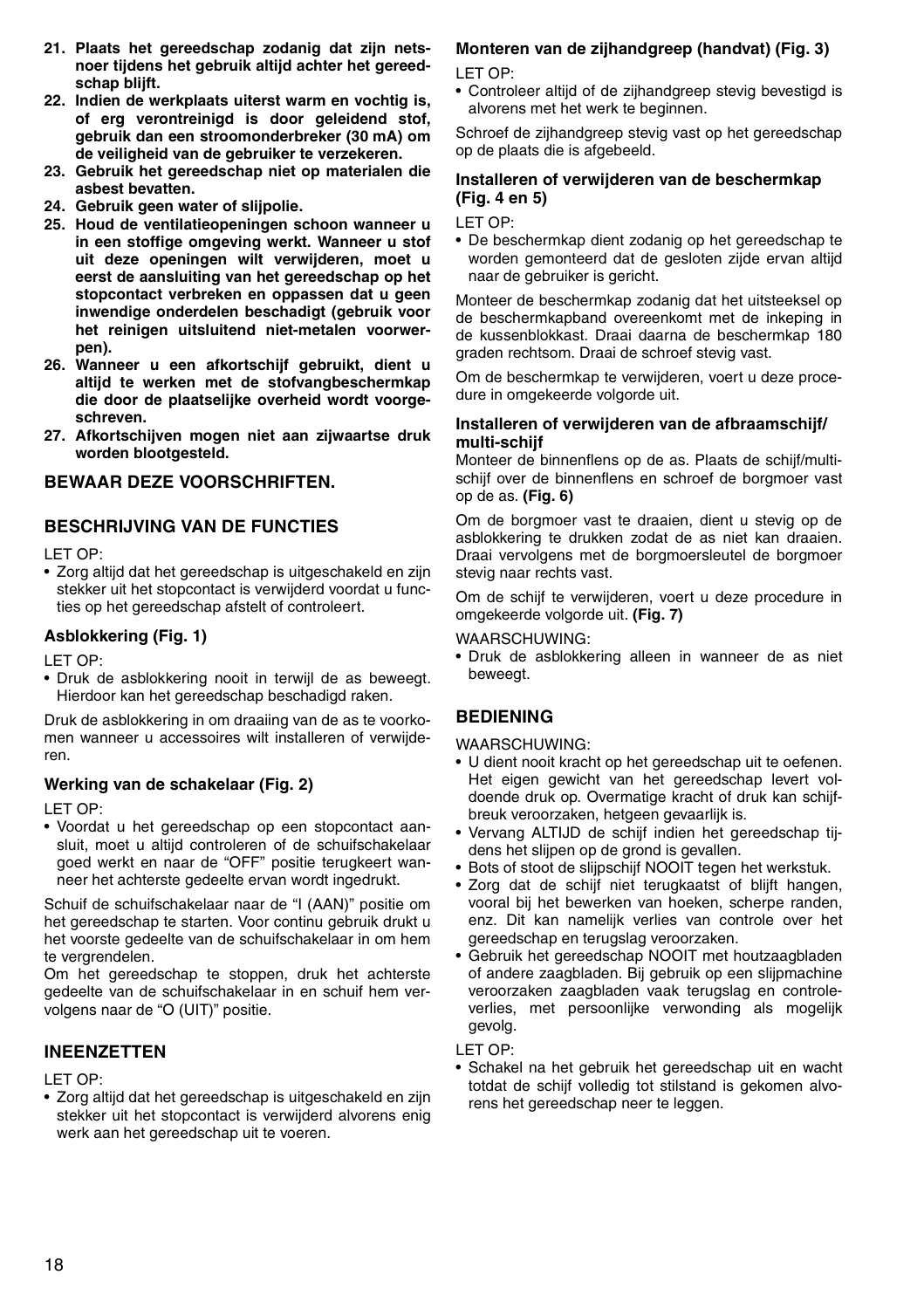## **Slijpen en schuren (Fig. 8)**

Houd het gereedschap ALTIJD goed vast met de ene hand op het gereedschapshuis en de andere op de zijhandgreep. Schakel het gereedschap in en zet de slijpof schuurschijf op het werkstuk.

Houd normaal de rand van de slijp- of schuurschijf bij een hoek van ongeveer 15 graden ten opzichte van het werkstukoppervlak.

Bij gebruik van een nieuwe schijf mag u deze aanvankelijk niet in de richting B gebruiken, omdat de schijf anders in het werkstuk zal snijden. Wanneer de rand van de schijf door gebruik ronder geworden is, kunt u de schijf zowel in richting A als in richting B gebruiken.

## **ONDERHOUD**

LET OP:

• Zorg altijd dat het gereedschap is uitgeschakeld en zijn stekker uit het stopcontact is verwijderd alvorens te beginnen met inspectie of onderhoud.

Houd het gereedschap en zijn luchtopeningen altijd schoon. Reinig de luchtopeningen van het gereedschap regelmatig of telkens wanneer ze verstopt beginnen te raken. **(Fig. 9)**

Om de VEILIGHEID en BETROUWBAARHEID van het gereedschap te verzekeren, dienen alle reparaties, onderhoudsbeurten of afstellingen te worden uitgevoerd bij een erkend Makita Servicecentrum of Fabriekservicecentrum, en dit uitsluitend met gebruik van Makita vervangingsonderdelen.

## **ACCESSOIRES**

LET OP:

• Deze accessoires of hulpstukken worden aanbevolen voor gebruik met het Makita gereedschap dat in deze gebruiksaanwijzing wordt beschreven. Het gebruik van andere accessoires of hulpstukken kan gevaar voor persoonlijke verwonding opleveren. Gebruik de accessoires of hulpstukken uitsluitend voor het gespecificeerde doel.

Wenst u meer informatie over deze accessoires, neem dan contact op met het dichtstbijzijnde Makita servicecentrum.

- Beschermkap (Schijfdeksel)
- Binnenflens
- Afbraamschijven
- Borgmoer (voor afbraamschijf)
- Rubbersteunschijf
- Schuurschijven
- Borgmoer (voor schuurschijf)
- Borgmoersleutel
- Komdraadborstel
- Draadborstel 85
- Zijhandgreep
- Stofvangbeschermkap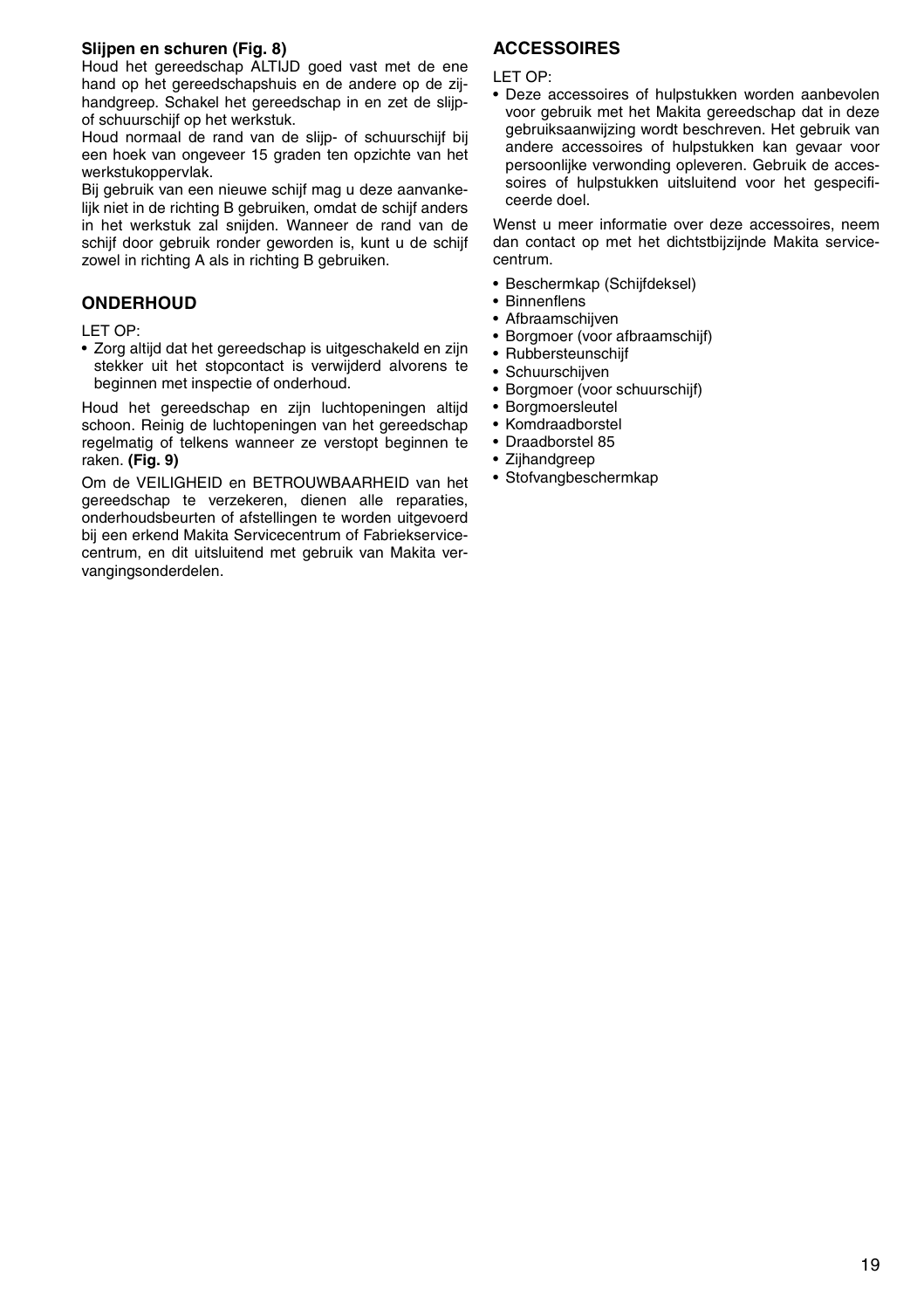## **ESPAÑOL**

## **Explicación de los dibujos**

1 Bloqueo del eje<br>2 Palanca de inter 2 Palanca de interruptor<br>3 Protector de disco 3 Protector de disco 4 Tornillo<br>5 Caia de 5 Caja de cojinetes 6 Contratuerca Disco de amolar de centro hundido/multidisco 8 Brida interior 9 Llave de contratuerca 10 Bloqueo del eje 11 Abertura de salida de aire 12 Abertura de entrada de aire

## **ESPECIFICACIONES**

| Modelo                                         | 9556NB | 9557NB           | 9558NB              |
|------------------------------------------------|--------|------------------|---------------------|
| Diámetro de la rueda de disco abombado  100 mm |        | $115 \text{ mm}$ | $125 \,\mathrm{mm}$ |
|                                                |        | M14              | M <sub>14</sub>     |
|                                                |        | 11 000           | 11 000              |
|                                                |        | 271 mm           | 271 mm              |
|                                                |        | 1,6 kg           | $1,6$ kg            |
|                                                |        | 同 /ll            | 同 /ll               |

- Debido a un programa continuo de investigación y desarrollo, las especificaciones aquí dadas están sujetas a cambios sin previo aviso.
- Nota: Las especificaciones pueden ser diferentes de país a país.

#### **Uso previsto**

La herramienta ha sido prevista para amolar, lijar y cortar metal y materiales de piedra sin usar agua.

#### **Alimentación**

La herramienta ha de conectarse solamente a una fuente de alimentación de la misma tensión que la indicada en la placa de características, y sólo puede funcionar con corriente alterna monofásica. El sistema de doble aislamiento de la herramienta cumple con la norma europea y puede, por lo tanto, usarse también en enchufes hembra sin conductor de tierra.

#### **Sugerencias de seguridad**

Para su propia seguridad, consulte las instrucciones de seguridad incluidas.

## **INSTRUCCIONES DE SEGURIDAD ADICIONALES**

- **1. Utilice siempre protección para ojos y oídos. También deberá utilizar otro equipo de protección personal como mascarilla contra el polvo, guantes, casco y delantal.**
- **2. Asegúrese siempre de que la herramienta esté apagada y desenchufada antes de realizar cualquier tarea en ella.**
- **3. Mantenga siempre instaladas las guardas.**
- **4. Emplee sólo discos del tamaño correcto y que tengan una velocidad de operación máxima de por lo menos tan alta como la más alta marcada en "Velocidad en vacío", en la placa de características de la herramienta. Cuando utilice discos de centro rebajado, asegúrese de emplear solamente discos reforzados con fibra de vidrio.**
- **5. Inspeccione cuidadosamente el disco para ver si tiene grietas o está dañado antes de la tarea. Reemplácelo inmediatamente si tiene grietas o está dañado.**
- **6. Observe las instrucciones del fabricante para motar y utilizar correctamente los discos. Maneje y guarde con cuidado los discos.**
- **7. No utilice bujes de reducción ni adaptadores separados para adaptar un orificio grande de disco abrasivo.**
- **8. Utilice solamente las bridas especificadas para esta herramienta.**
- **9. No dañe el mandril ni las bridas (especialmente las caras de instalación) o la contratuerca. Si se dañan estas partes se podrá romper el disco.**
- **10. Para herramientas que vayan a ser utilizadas con discos de orificio roscado, asegúrese de que la rosca del disco sea lo suficientemente larga como para acomodar la longitud del mandril.**
- **11. Antes de utilizar la herramienta en la pieza de trabajo definitiva, déjela funcionar a su velocidad en vacío máxima durante 30 segundos por lo menos en una posición segura. Párela inmediatamente si nota alguna vibración o bamboleo que pudiera indicar una incorrecta instalación o disco mal equilibrado. Inspeccione la herramienta para determinar la causa.**
- **12. Compruebe que la pieza de trabajo esté bien sujetada.**
- **13. Sostenga la herramienta firmemente.**
- **14. Mantenga las manos alejadas de las partes giratorias.**
- **15. Asegúrese siempre de que el disco no esté en contacto con la pieza de trabajo antes de activar el interruptor.**
- **16. Utilice la superficie especificada del disco para realizar tareas de amolado.**
- **17. No utilice discos de corte para realizar tareas de amolado lateral.**
- **18. Tenga cuidado con las chispas que saltan. Sostenga la herramienta de modo que las chispas no salten hacia usted ni hacia otras personas o materiales inflamables.**
- **19. Tenga en cuenta que el disco continuará girando después de haber apagado la herramienta.**
- **20. No toque la pieza de trabajo inmediatamente después de la tarea; podría estar muy caliente y producirle quemaduras en la piel.**
- **21. Ponga la herramienta de forma que el cable de alimentación quede por detrás de la misma durante la tarea.**
- **22. Si el lugar de trabajo es muy caluroso y húmedo, o si está muy contaminado con polvo conductor, utilice un disyuntor de cortocircuito (30 mA) para cerciorarse de la seguridad del operario.**
- **23. No utilice la herramienta con ningún material que contenga asbestos.**
- **24. No utilice agua ni lubricante para amolado.**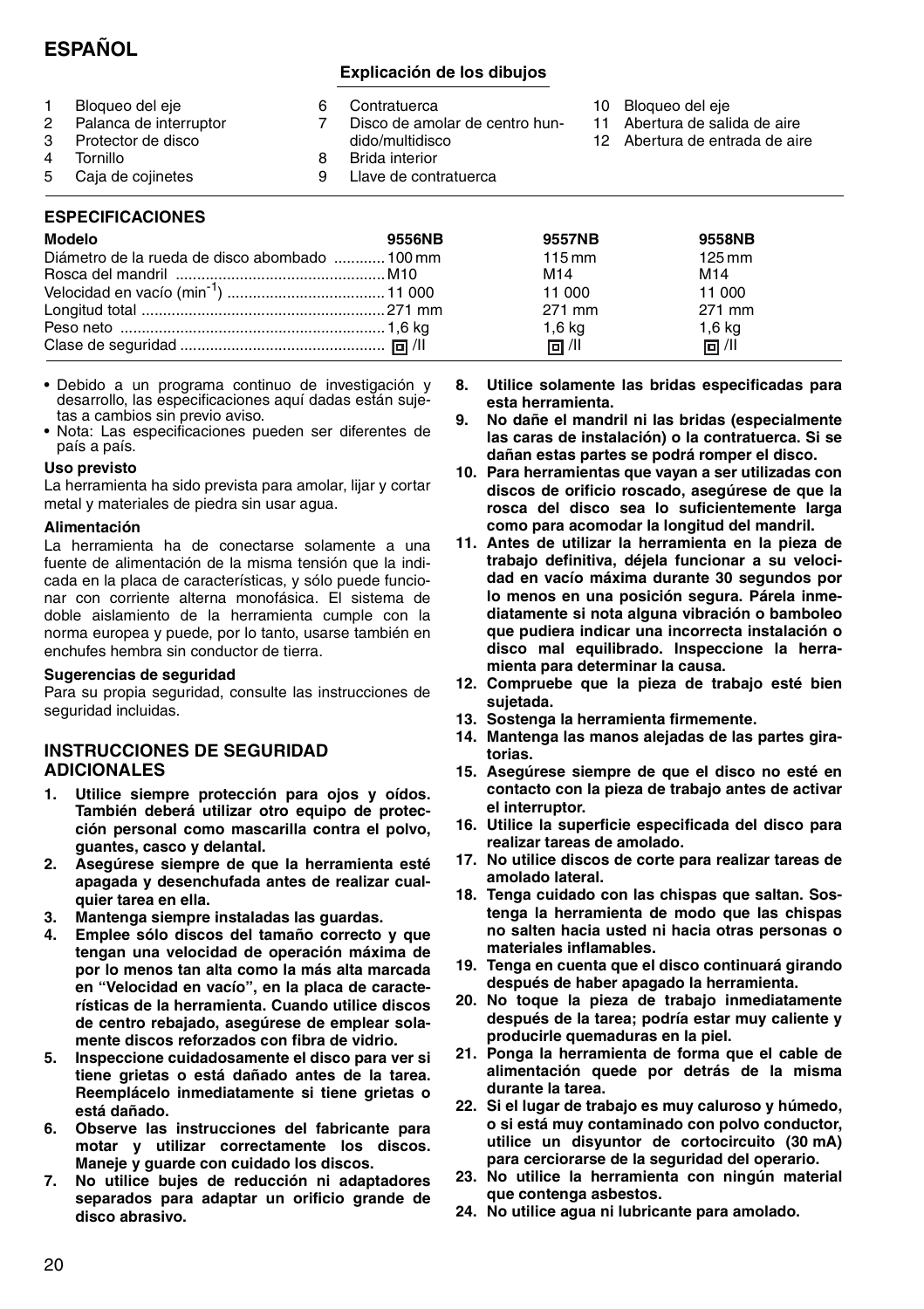- **25. Asegúrese de que las aberturas de ventilación están libres cuando trabaje en condiciones polvorientas. Si fuera necesario retirar el polvo, primero desconecte la herramienta de la toma de corriente (utilice objetos no metálicos) y evite dañar las partes internas.**
- **26. Cuando utilice discos de cortar, trabaje siempre con el protector de disco de recogida de polvo requerido por los reglamentos locales.**
- **27. Los discos de cortar no deberán ser expuestos a ninguna presión lateral.**

## **GUARDE ESTAS INSTRUCCIONES.**

## **DESCRIPCIÓN DEL FUNCIONAMIENTO**

PRECAUCIÓN:

• Asegúrese siempre de que la herramienta esté apagada y desenchufada antes de ajustar o comprobar cualquier función de la herramienta.

### **Bloqueo del eje (Fig. 1)**

PRECAUCIÓN:

• No accione nunca el bloqueo del eje cuando el eje esté moviéndose. Podría dañarse la herramienta.

Presione el bloqueo del eje para impedir que el eje gire cuando vaya a instalar o desmontar accesorios.

### **Accionamiento del interruptor (Fig. 2)**

PRECAUCIÓN:

• Antes de enchufar la herramienta, compruebe siempre para confirmar que el interruptor deslizable se acciona debidamente y que vuelve a la posición "OFF" cuando se presione la parte trasera del interruptor deslizable.

Para poner en marcha la herramienta, deslice el interruptor deslizable hacia la posición "I (ON)". Para una operación continua, presione la parte delantera del interruptor deslizable para bloquearlo.

Para parar la herramienta, presione la parte trasera del interruptor deslizable, después deslícelo hacia la posición "O (OFF)".

## **MONTAJE**

PRECAUCIÓN:

• Asegúrese siempre de que la herramienta esté apagada y desenchufada antes de realizar cualquier trabajo en ella.

## **Instalación de la empuñadura lateral (mango) (Fig. 3)**

## PRECAUCIÓN:

• Antes de realizar una operación, asegúrese siempre de que la empuñadura lateral está instalada firmemente.

Rosque la empuñadura lateral firmemente en la posición de la herramienta mostrada en la figura.

#### **Instalación o desmontaje del protector de disco (Fig. 4 y 5)**

PRECAUCIÓN:

• El protector de disco deberá estar instalado en la herramienta de forma que el lado cerrado del protector esté siempre orientado hacia el operario.

Monte el protector de disco con la protuberancia de la banda del protector de disco alineada con la muesca de la caja de cojinetes. Después gire el protector de disco a una posición en 180 grados. Asegúrese de apretar el tornillo firmemente.

Para desmontar el protector de disco, siga el procedimiento de instalación a la inversa.

#### **Instalación o desmontaje de un disco de amolar de centro hundido/multidisco**

Monte la brida interior en el eje. Encaje el disco encima de la brida interior y rosque la contratuerca en el eje. **(Fig. 6)**

Para apretar la contratuerca, presione el bloqueo del eje firmemente para que el eje no pueda girar, después apriete firmemente hacia la derecha utilizando la llave de contratuerca.

Para desmontar el disco, siga el procedimiento de instalación a la inversa. **(Fig. 7)**

#### ADVERTENCIA:

• Solamente accione el bloqueo del eje cuando el eje no esté moviéndose.

## **OPERACIÓN**

ADVERTENCIA:

- No deberá ser nunca necesario forzar la herramienta. El peso de la herramienta aplica la presión adecuada. El forzamiento y la presión excesivos podrán ocasionar una peligrosa rotura del disco.
- Reemplace el disco SIEMPRE si deja caer la herramienta durante el amolado.
- No lance ni golpee NUNCA el disco de amolar u otros discos contra la pieza de trabajo.
- Evite los rebotes y enganches del disco, especialmente cuando trabaje esquinas, bordes agudos, etc. Esto podrá ocasionar la pérdida del control y retrocesos bruscos.
- No utilice NUNCA esta herramienta con discos para cortar madera ni otros discos de sierra. Los discos de ese tipo cuando se utilizan en una amoladora con frecuencia ocasionan retrocesos bruscos y pérdida del control que acarrean heridas personales.

### PRECAUCIÓN:

• Después de la operación, apague siempre la herramienta y espere hasta que el disco se haya parado completamente antes de dejar la herramienta.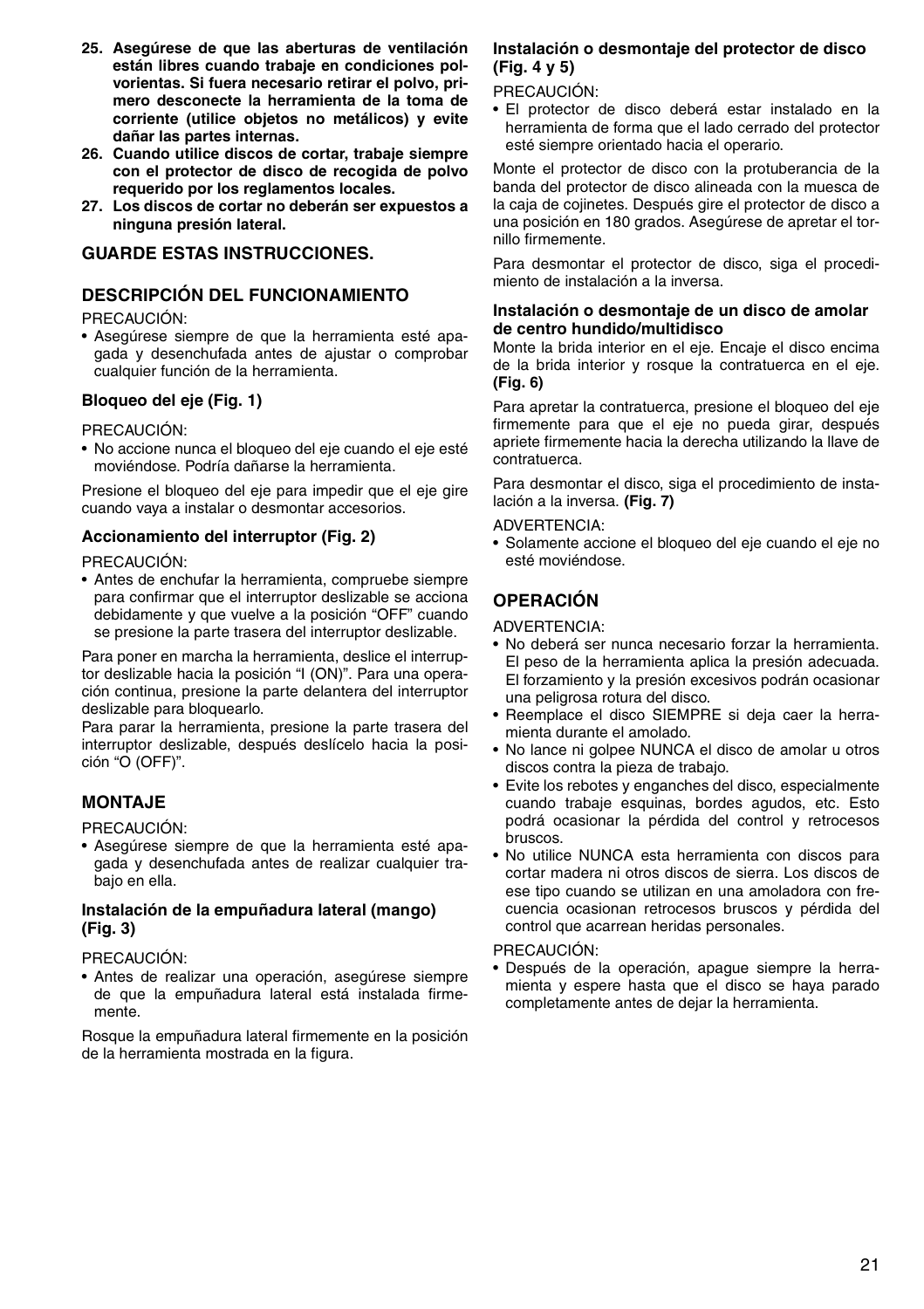### **Operación de amolado y lijado (Fig. 8)**

Sujete SIEMPRE la herramienta firmemente con una mano en la carcasa y la otra en la empuñadura lateral. Encienda la herramienta y después aplique el disco a la pieza de trabajo.

En general, mantenga el borde del disco a un ángulo de unos 15 grados con la superficie de la pieza de trabajo.

Durante el periodo de uso inicial de un disco nuevo, no trabaje con la amoladora en la dirección B porque tenderá a cortar la pieza de trabajo. Una vez que el borde del disco se haya redondeado con el uso, se podrá trabajar con el disco en ambas direcciones A y B.

## **MANTENIMIENTO**

#### PRECAUCIÓN:

• Asegúrese siempre de que la herramienta esté apagada y desenchufada antes de intentar realizar una inspección o mantenimiento.

La herramienta y sus aberturas de ventilación han de mantenerse limpias. Limpie las aberturas de ventilación regularmente o siempre que los orificios empiecen a estar obstruidos. **(Fig. 9)**

Para mantener la SEGURIDAD y FIABILIDAD del producto, las reparaciones, y otras tareas de mantenimiento o ajuste deberán ser realizadas en Centros Autorizados o Servicio de Fábrica de Makita, empleando siempre repuestos Makita.

## **ACCESORIOS**

PRECAUCIÓN:

• Estos accesorios o aditamentos están recomendados para su uso con la herramienta Makita especificada en este manual. El uso de cualquier otro accesorio o aditamento puede suponer un riesgo de lesiones personales. Utilice el accesorio o aditamento exclusivamente para su uso declarado.

Si necesita información más detallada sobre estos accesorios, consulte con su centro local de servicio de Makita.

- Protector de disco (Cubierta de disco)
- Brida interior
- Discos de centro hundido
- Contratuerca (Para disco de centro hundido)
- Plato de goma
- Discos abrasivos
- Contratuerca (Para disco abrasivo)
- Llave de contratuerca
- Grata de alambres
- Grata de bisel de alambres de 85
- Empuñadura lateral
- Protector de disco con recogida de polvo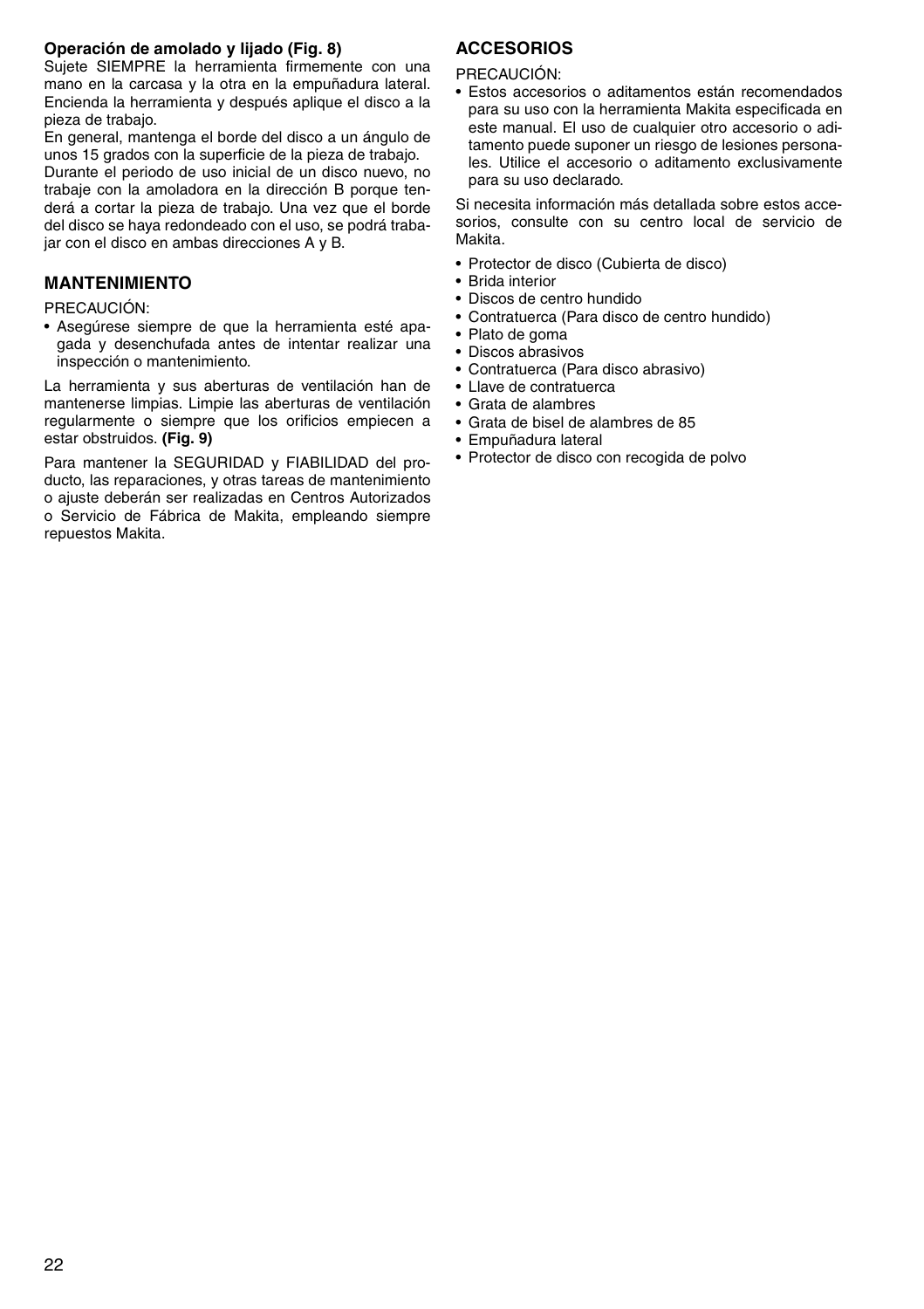## **PORTUGUÊS**

## **Explicação geral**

Chave de porcas

- 1 Travão do veio<br>2 Alavanca interr 2 Alavanca interruptora<br>3 Besquardo da roda 6 Porca de bloqueio<br>7 Boda de rebarbaci Roda de rebarbação deprimida
- 3 Resguardo da roda ao centro/Disco múltiplo 8 Falange interior<br>9 Chave de porca
- 4 Parafuso<br>5 Caixa do: 5 Caixa dos rolamentos
- 10 Travão do veio
- 11 Ventilação de exaustão
- 12 Ventilação de inalação

## **ESPECIFICAÇÕES**

| Modelo                                        | 9556NB | 9557NB           | 9558NB              |
|-----------------------------------------------|--------|------------------|---------------------|
| Diâmetro do disco de centro deprimido  100 mm |        | $115 \text{ mm}$ | $125 \,\mathrm{mm}$ |
|                                               |        | M <sub>14</sub>  | M14                 |
|                                               |        | 11.000           | 11.000              |
|                                               |        | 271 mm           | 271 mm              |
|                                               |        | 1,6 kg           | $1,6$ kg            |
|                                               |        | 回 / 11           | 回 /                 |

- Devido a um programa contínuo de pesquisa e desenvolvimento, estas especificações podem ser alteradas sem aviso prévio.
- Nota: As especificações podem variar de país para país.

#### **Utilização pretendida**

A ferramenta foi concebida para corte, rebarbação e lixamento de metal e materiais de pedra sem a utilização de água.

#### **Alimentação**

A ferramenta só deve ser ligada a uma fonte de alimentação com a mesma voltagem da indicada na placa de características, e só funciona com alimentação de corrente alterna monofásica. Tem um sistema de isolamento duplo de acordo com as normas europeias e pode, por isso, utilizar tomadas sem ligação à terra.

#### **Conselhos de segurança**

Para sua segurança, leia as instruções anexas.

## **REGRAS DE SEGURANÇA ADICIONAIS PARA A FERRAMENTA**

- **1. Utilize sempre protecção para os olhos e ouvidos. Também deve utilizar outro equipamento de protecção pessoal como máscara para o pó, luvas, capacete e avental.**
- **2. Certifique-se sempre de que a ferramenta está desligada e a ficha retirada da tomada antes de fazer qualquer manutenção na ferramenta.**
- **3. Mantenha os protectores no seu lugar.**
- **4. Só utilize discos com o tamanho correcto e discos que tenham uma velocidade máxima de operação pelo menos tão alta como a mais alta Velocidade em Vazio marcada na placa de características da ferramenta. Quando utiliza discos deprimidos ao centro, certifique-se de que só utiliza discos reforçados a fibra de vidro.**
- **5. Inspeccione cuidadosamente a almofada para ver se tem falhas, deformidades ou está estragada antes da operação. Substitua imediatamente a almofada se tiver falhas, deformidades ou estiver estragada.**
- **6. Observe as instruções do fabricante para montagem correcta e utilização dos discos. Manuseie e armazene os discos com cuidado.**
- **7. Não utilize buchas de redução ou adaptadores para adaptar discos abrasivos de grande orifício.**
- **8. Utilize só as falanges especificadas para esta ferramenta.**
- **9. Não estrague o veio, a falange (principalmente a superfície de instalação) ou a porca de bloqueio. Estas partes estragadas podem avariar o disco.**
- **10. Para ferramentas destinadas a serem equipadas com discos de orifício roscado, certifique-se de que a rosca no disco tem tamanho suficiente para aceitar o comprimento do veio.**
- **11. Antes de utilizar a ferramenta numa peça de trabalho real, faça um teste de funcionamento à maior velocidade em vazio durante cerca de 30 segundos num local seguro. Pare imediatamente se houver qualquer vibração ou trepidação que possam indicar má instalação ou disco mal equilibrado. Inspeccione o disco para determinar a causa.**
- **12. Verifique se a peça de trabalho está correctamente suportada.**
- **13. Pegue na ferramenta firmemente.**
- **14. Mantenha as mãos afastadas das partes rotativas.**
- **15. Certifique-se de que o disco não estão em contacto com a peça de trabalho antes de ligar o interruptor.**
- **16. Utilize a superfície do disco especificada quando utiliza como rebarbadora.**
- **17. Não utilize discos de corte para rebarbar de lado.**
- **18. Tenha cuidado com as faíscas. Agarre na ferramenta de modo a que as faíscas não o atinjam a si, outras pessoas ou materiais inflamáveis.**
- **19. Preste atenção pois o disco continua a rodar depois de desligar a ferramenta.**
- **20. Não toque na peça de trabalho imediatamente depois da operação; pode estar extremamente quente e queimar-se.**
- **21. Posicione a ferramenta de modo a que o fio de alimentação fique sempre atrás da máquina durante a operação.**
- **22. Se o local de trabalho for extremamente quente e húmido, ou muito poluído por pó condutor, utilize um disjuntor de 30 mA para assegurar uma operação segura.**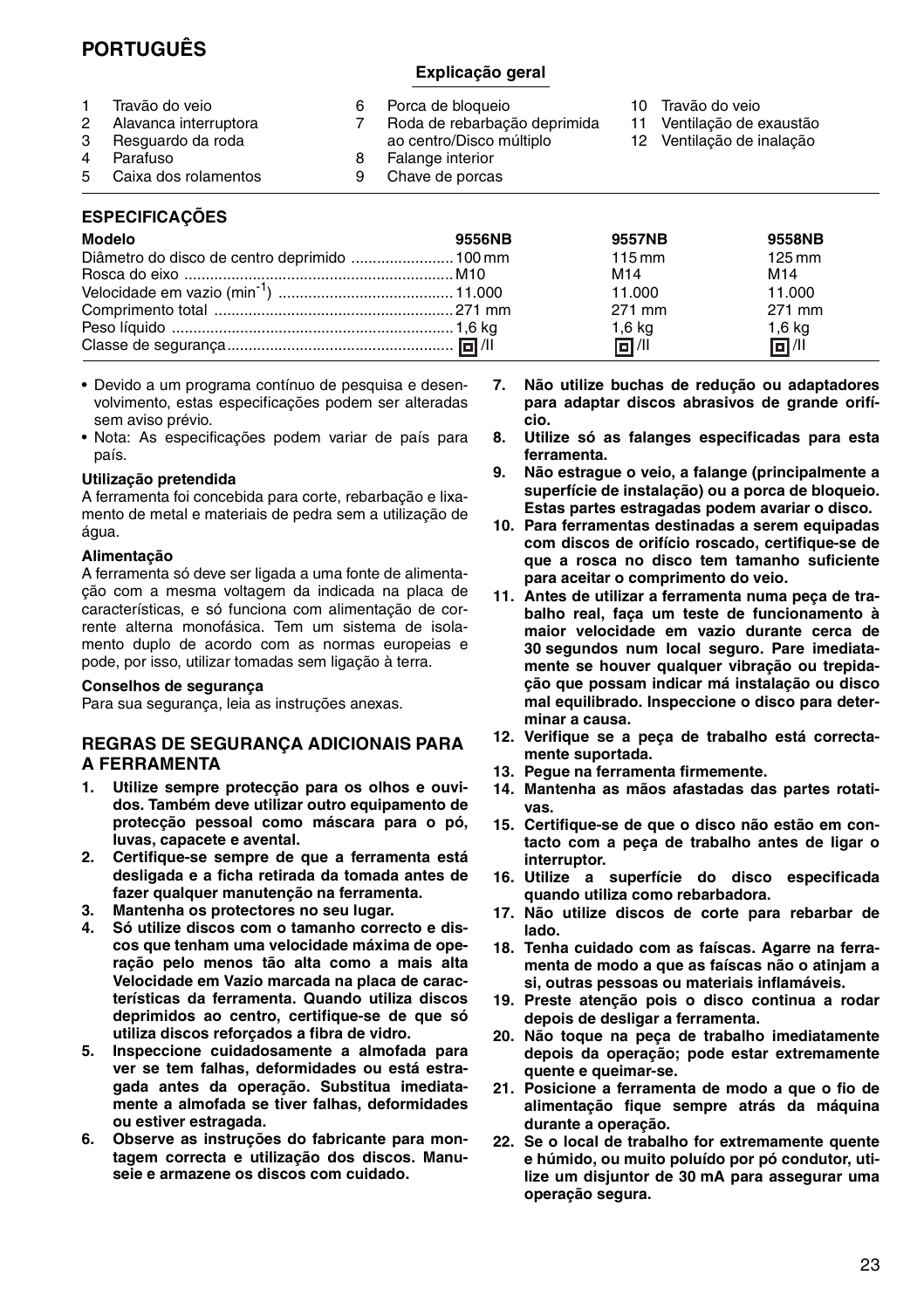- **23. Não utilize a ferramenta em qualquer material que contenha asbestos.**
- **24. Não utilize água ou lubrificante para rebarbar.**
- **25. Certifique-se de que as aberturas de ventilação estão livres quando trabalha em condições poeirentas. Se se tornar necessário retirar o pó, primeiro desligue a ferramenta da alimentação (não utilize objectos metálicos) e evite estragar as partes internas.**
- **26. Quando utiliza a roda de corte, trabalhe sempre com o resguardo da roda para recolha do pó como requerido pelas regulações domésticas.**
- **27. Os discos de corte não devem ser sujeitos a pressão lateral.**

### **GUARDE ESTAS INSTRUÇÕES.**

## **DESCRIÇÃO FUNCIONAL**

PRECAUÇÃO:

• Certifique-se sempre de que a ferramenta está desligada e a ficha retirada da tomada antes de regular ou verificar qualquer função da ferramenta.

#### **Travão do veio (Fig. 1)**

PRECAUÇÃO:

• Nunca actue o travão do veio quando o eixo está a movimentar.

Pressione o travão do veio para evitar que o eixo rode quando instala ou retira acessórios.

### **Acção do interruptor (Fig. 2)**

#### PRECAUÇÃO:

• Antes de ligar a ferramenta à corrente, certifique-se de que o interruptor deslizante funciona correctamente e volta para a posição "OFF" quando pressiona a parte traseira do interruptor deslizante.

Para iniciar a ferramenta, deslize o interruptor deslizante para a posição "I (ON)". Para operação contínua, pressione a parte da frente do interruptor deslizante para o travar.

Para parar a ferramenta, pressione a parte traseira do interruptor deslizante e em seguida deslize-o para a posição "O (OFF)".

## **MONTAGEM**

PRECAUCÃO<sup>.</sup>

• Certifique-se sempre de que a ferramenta está desligada e a ficha retirada da tomada antes de executar qualquer trabalho na ferramenta.

### **Instalação do punho lateral (pega) (Fig. 3)**

PRECAUÇÃO:

• Certifique-se sempre de que o punho lateral está instalado firmemente antes da operação.

Aparafuse o punho lateral firmemente na posição da ferramenta como indicado na figura.

## **Instalar ou retirar o resguardo da roda (Fig. 4 e 5)**

PRECAUCÃO:

• O resguardo da roda deve ser colocado na ferramenta de modo a que o lado fechado do resguardo aponte sempre para o operador.

Monte o resguardo da roda com a saliência na faixa do resguardo da roda alinhada com a ranhura na caixa de rolamentos. Em seguida rode o resguardo da roda 180 graus. Certifique-se de que aperta o parafuso firmemente.

Para retirar o resguardo da roda, execute o procedimento inverso da instalação.

#### **Instalar ou retirar a roda de rebarbação deprimido ao centro/Disco múltiplo**

Monte a falange interior no eixo. Coloque a roda/disco na falange interior e aparafusa a porca de bloqueio no eixo. **(Fig. 6)**

Para apertar a porca de bloqueio, pressione o travão do veio firmemente de modo a que o eixo não se mova e em seguida utilize a chave de porcas e aperte firmemente para a direita.

Para retirar a roda, execute o procedimento inverso da instalação. **(Fig. 7)**

AVISO:

• Só funcione com o travão do veio quando o eixo não se estiver a mover.

## **OPERAÇÃO**

AVISO:

- Nunca deverá ser necessário forçar a ferramenta. O pesa da ferramenta aplica a pressão adequada. Força e pressão excessivas podem provocar estragos sérios na roda.
- Substitua SEMPRE a roda se deixar cair a ferramenta enquanto rebarba.
- NUNCA dê pancadas no trabalho com a roda de rebarbação.
- Nunca salte nem entorte a roda especialmente quando trabalha em cantos, extremidades afiadas, etc. Pode causar perca de controlo e recuo.
- NUNCA utilize a ferramenta com lâminas de cortes para madeira e outros discos de serra. Tais lâminas quando utilizadas numa rebarbadora recuam frequentemente e podem causar perca de controlo e originar danos pessoais.

#### PRECAUÇÃO:

• Depois da operação, desligue sempre a ferramenta e espere até que a roda esteja completamente parada antes de pôr a ferramenta de lado.

### **Rebarbação e lixamento (Fig. 8)**

Agarre SEMPRE na ferramenta firmemente com uma mão no corpo e a outra na pega lateral. Ligue a ferramenta e em seguida aplique a roda ou disco na peça de trabalho.

Em geral, mantenha a extremidade da roda ou disco num ângulo de cerca de 15° com a superfície da peça de trabalho.

No período de adaptação com uma nova roda não trabalhe com a rebarbadora na direcção B ou cortará na peça. Quando a extremidade da roda estiver arredondada pelo uso pode trabalhar tanto na direcção A como B.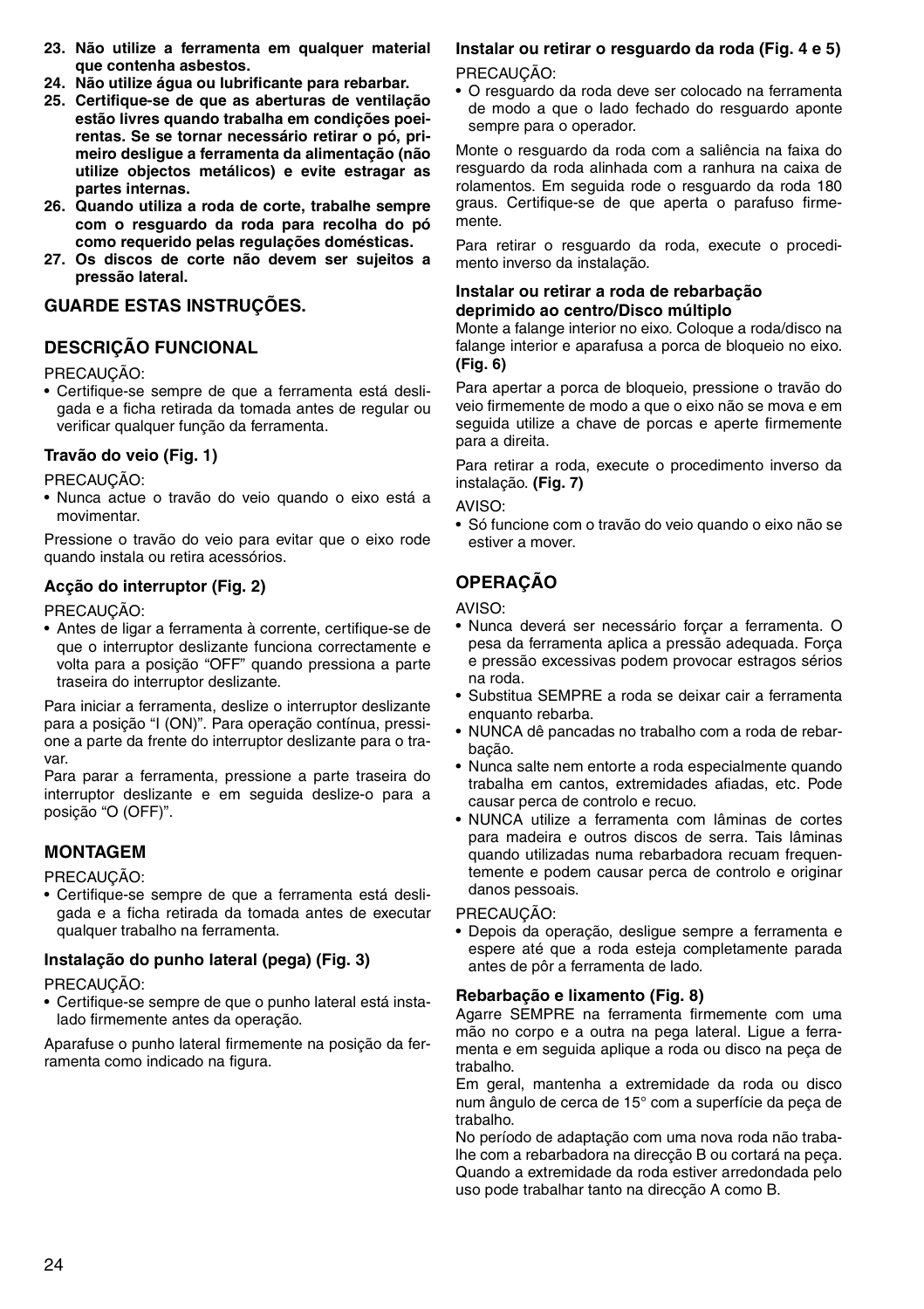## **MANUTENÇÃO**

PRECAUÇÃO:

• Certifique-se sempre de que a ferramenta está desligada e a ficha retirada da tomada antes de tentar executar qualquer inspecção ou manutenção.

A ferramenta e as suas ventilações devem ser mantidas limpas. Limpe regularmente as ventilações de ar ou quando começarem a ficar obstruidas. **(Fig. 9)**

Para manter a SEGURANÇA e FIABILIDADE do produto, reparações, qualquer manutenção ou regulação deve ser executada por Serviços de Assistência Autorizados da Makita, utilizando sempre peças de substituição Makita.

## **ACESSÓRIOS**

PRECAUCÃO:

• Estes acessórios ou acoplamentos são os recomendados para uso na ferramenta MAKITA especifidada neste manual. A utilização de qualquer outro acessórios ou acoplamento poderá ser perigosa para o operador. Os acessórios ou acoplamentos devem ser utilizados de maneira adequada e apenas para os fins a que se diestinam.

No caso de necessitar ayuda para mais detalhes sobre estes acessórios, consulte ao departamento de assistência local da Makita.

- Resguardo da roda (Cobertura da roda)
- Falange interior
- Rodas deprimidas ao centro
- Porca de bloqueio (para roda deprimida ao centro)
- Almofada de borracha
- Discos abrasivos
- Porca de bloqueio (para discos abrasivos)
- Chave de porcas
- Escova do copo do fio
- Escova do chanfro do fio 85
- Punho lateral
- Resguardo da roda para recolha do pó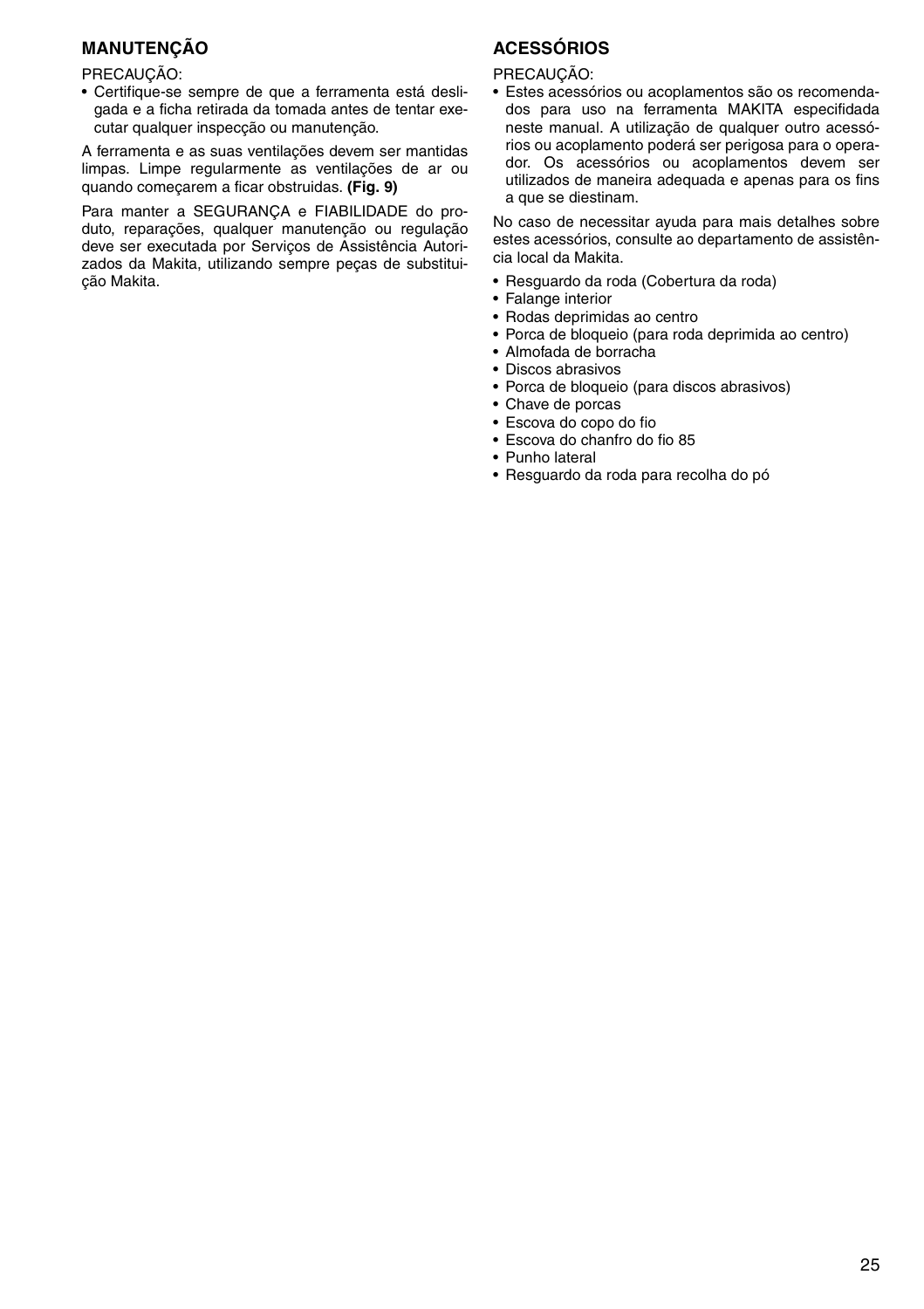## **DANSK**

## **Illustrationsoversigt**

| $^{2}$<br>3 | Spindellås<br>Afbryderkontakt<br>Beskyttelsesskærm | Låsemøtrik<br>Forkrøppet centerslibeskive/<br>multi-skive | 10 Spindellås<br>11 Udstødsåbning<br>12 Indsugningsåbning |
|-------------|----------------------------------------------------|-----------------------------------------------------------|-----------------------------------------------------------|
| 4           | Skrue                                              | Indvendig flange                                          |                                                           |
| 5           | Lejeunderpart                                      | Låsemøtriknøgle                                           |                                                           |
|             |                                                    |                                                           |                                                           |

## **SPECIFIKATIONER**

| Model | 9556NB | 9557NB           | 9558NB              |
|-------|--------|------------------|---------------------|
|       |        | $115 \text{ mm}$ | $125 \,\mathrm{mm}$ |
|       |        | M14              | M <sub>14</sub>     |
|       |        | 10 000           | 10000               |
|       |        | 271 mm           | 271 mm              |
|       |        | $1,6$ kg         | 1,6 kg              |
|       |        | 61/11            | 61/11               |

• Ret til tekniske ændringer forbeholdes.

• Bemærk: Data kan variere fra land til land.

#### **Tilsigtet anvendelse**

Denne maskine er beregnet til skæring, afslibning og slibning af metal- og stenmaterialer uden anvendelse af vand.

#### **Strømforsyning**

Maskinen må kun tilsluttes en strømforsyning med samme spænding som angivet på typeskiltet, og kan kun anvendes på enfaset vekselstrømsforsyning. I henhold til de europæiske retningslinier er den dobbeltisoleret og kan derfor også tilsluttes netstik uden jordforbindelse.

#### **Sikkerhedsbestemmelser**

Af sikkerhedsgrunde bør De sætte Dem ind i de medfølgende Sikkerhedsforskrifter.

### **YDERLIGERE SIKKERHEDSREGLER FOR MASKINEN**

- **1. Anvend altid øjenbeskyttelse og høreværn. Andet personligt beskyttelsesudstyr som for eksempel støvmaske, handsker, hjelm og forklæde bør ligeledes anvendes.**
- **2. Sørg altid for at maskinen er slukket og netstikket trukket ud af stikkontakten, før der foretages noget arbejde på maskinen.**
- **3. Afskærmninger skal altid være på plads.**
- **4. Der må kun anvendes slibeskiver af korrekt størrelse og skiver, hvis maksimale omdrejningstal svarer mindst til det på maskinens typeskilt angivne "No Load Speed" omdrejningstal. Når der anvendes forkrøppede slibeskiver, må der kun anvendes glasfiberforstærkede slibeskiver.**
- **5. Kontrollér slibeskiven omhyggeligt for revner og beskadigelse før brugen. Udskift omgående en slibeskive med revner eller beskadigelse.**
- **6. Overhold altid fabrikantens instruktioner for korrekt montering og anvendelse af skiver. Behandl og opbevar skiver med forsigtighed.**
- **7. Anvend ikke en separate bøsning eller adapter til at tilpasse slibeskiver med store centerhuller til maskinen.**
- **8. Anvend kun de anbefalede flanger til denne maskine.**
- **9. Undgå omhyggeligt at beskadige spindlen, flangen (især montagearealet) eller flangemøtrikken. Beskadigelse af disse dele kan resultere i brud på slibeskiven.**
- **10. Ved anvendelse af maskiner, der er beregnet til montering af slibeskiver med gevindforsynet hul, skal det altid sikres, at gevindet i skiven er langt nok i forhold til spindellængden.**
- **11. Før maskinen anvendes på et emne, bør maskinen testkøres på højeste ubelastede hastighed i mindst 30 sekunder i en sikker position. Stop øjeblikkeligt, hvis der forekommer vibrationer eller slør, der kan skyldes ukorrekt montering eller mangelfuld afbalancering af slibeskiven. Efterse maskinen for at klarlægge årsagen.**
- **12. Kontrollér at emnet er korrekt understøttet.**
- **13. Hold altid godt fast på maskinen med begge hænder.**
- **14. Hold altid hænderne væk fra roterende dele.**
- **15. Sørg for at skiven ikke er i kontakt med emnet, før der tændes for maskinen.**
- **16. Til slibning anvendes den side af slibeskiven, der er angivet som værende slibesiden.**
- **17. Anvend ikke skæreskiver til afslibning af sider.**
- **18. Vær opmærksom på gnistregn. Hold maskinen således, at gnistregnen flyver væk fra Dem selv, andre personer og brandbare materialer eller genstande.**
- **19. Forsigtig! Skiven fortsætter med at rotere, efter at der slukket for maskinen.**
- **20. Berør ikke emnet umiddelbart efter brug. Det kan være ekstremt varmt og forårsage forbrændinger ved berøring.**
- **21. Placér maskinen, så netledningen altid er ført bagud og væk fra maskinen under arbejdet.**
- **22. Hvis arbejdsstedet er ekstremt varmt eller fugtigt, eller slemt tilsnavset med ledende støv, bør der anvendes en kortslutningsafbryder (30 mA) for at garantere sikkerheden under arbejdet.**
- **23. Anvend aldrig maskinen på materialer, der indeholder asbest.**
- **24. Benyt ikke vand eller slibesmøremiddel.**
- **25. Sørg for at ventilationsåbningerne holdes rene, når der arbejdes under støvede forhold. Hvis det skulle blive nødvendigt at fjerne ophobet støv, skal maskinen først afbrydes fra lysnettet (benyt ikke-metalliske genstande til rengøringen) og påpasselighed skal udvises, så indvendige dele ikke beskadiges.**
- **26. Anvend altid den støvopsamlende beskyttelsesskærm, som er påkrævet ifølge de lokale regler, når skæreskiven anvendes.**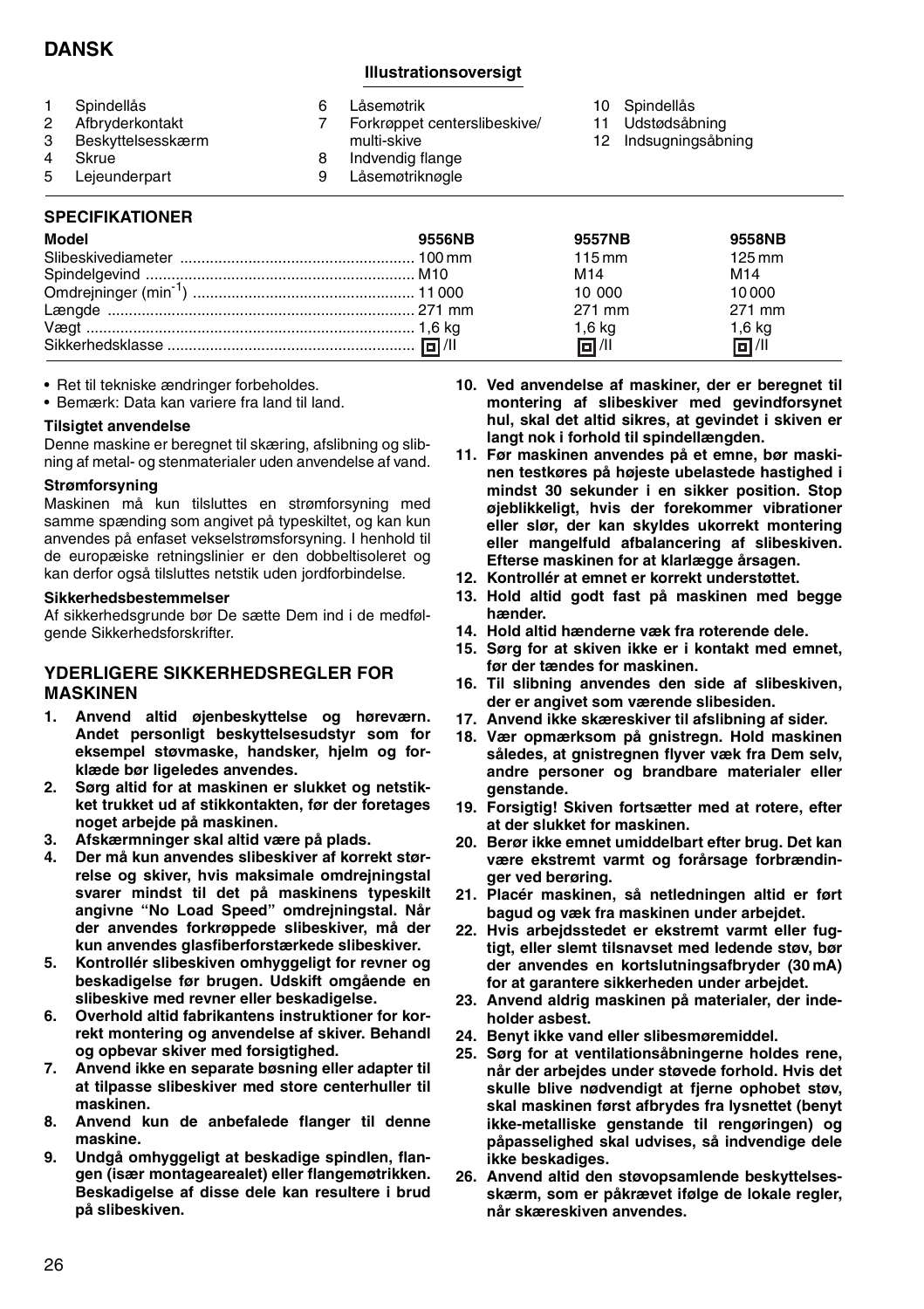### **27. Skæreskiver må ikke udsættes for tryk fra siden.**

## **GEM DISSE FORSKRIFTER.**

## **BESKRIVELSE AF FUNKTIONERNE**

FORSIGTIG:

• Vær altid sikker på, at maskinen er afbrudt, inden dens funktion indstilles eller kontrolleres.

### **Spindellås (Fig. 1)**

FORSIGTIG:

• Aktiver aldrig spindellåsen, mens spindelen bevæger sig. Dette kan bevirke, at maskinen lider skade.

Tryk spindellåsen ind for at forhindre spindelen i at rotere, når der monteres eller afmonteres tilbehør.

#### **Afbryderkontaktbetjening (Fig. 2)**

FORSIGTIG:

• Før maskinen sættes i forbindelse, skal De altid kontrollere, at afbryderen fungerer korrekt og vender tilbage til "OFF" positionen, når den bageste del af afbryderen trykkes ned.

Start maskinen ved at skyde afbryderen i retning af "I (ON)" positionen. For at opnå kontinuerlig operation, trykkes på den forreste del af afbryderen for at låse den.

For at slukke for maskinen, trykkes den bageste del af afbryderen ned, hvorefter den trykkes i retning af "O (OFF)" positionen.

## **SAMLING**

FORSIGTIG:

• Sørg altid for, at maskinen er afbrudt og taget ud af forbindelse, inden der udføres noget arbejde på maskinen.

### **Montering af sidegreb (håndtag) (Fig. 3)**

FORSIGTIG:

• Sørg altid for, at sidegrebet er ordentligt monteret inden brugen.

Skru sidegrebet ordentligt på det sted på maskinen som vises på illustrationen.

#### **Montering og afmontering af beskyttelsesskærm (Fig. 4 og 5)**

FORSIGTIG:

• Beskyttelsesskærmen skal være monteret på maskinen således, at den lukkede side af skærmen altid vender mod operatøren.

Monter beskyttelsesskærmen med fremspringet på beskyttelsesskærmens bånd ud for hakket på lejeunderparten. Drej derefter beskyttelsesskærmen 180 grader rundt. Sørg for at stramme skruen godt til.

Beskyttelsesskærmen afmonteres ved at man følger monteringsproceduren i modsat rækkefølge.

### **Montering eller afmontering af den forkrøppede centersliveskive/multi-skive**

Monter den indvendige flange på spindelen. Anbring slibeskiven/skiven på den indvendige flange og skru flangemøtrikken på spindelen. **(Fig. 6)**

For at stramme låsemøtrikken, skal De trykke fast på spindellåsen, så spindelen ikke kan dreje, og derefter anvende låsemøtriknøglen til at stramme godt til i retningen med uret.

Slibeskiven afmonteres ved at man følger installationsproceduren i modsat retning. **(Fig. 7)**

ADVARSEL:

• Spindellåsen må kun aktiveres, når spindelen er stationær.

## **ANVENDELSE**

ADVARSEL:

- Det er under ingen omstændigheder nødvendigt at presse maskinen. Maskinens egenvægt giver et tilstrækkeligt tryk. Forceret håndtering og et for hårdt tryk kan føre til brud på slibeskiven, hvilket er farligt.
- Udskift ALTID skiven, hvis De er kommet til at tabe maskinen under slibning.
- De må ALDRIG slå på eller støde til slibeskiven eller skiven under arbejdet.
- Undgå at bumpe eller obstruere slibeskiven, specielt når der arbejdes med hjørner, skarpe kanter etc. Dette kan forårsage tab af kontrol og tilbageslag.
- Anvend ALDRIG maskinen med skæreklinger til træ og andre typer savklinger. Sådanne klinger giver ofte tilbageslag, når de anvendes på en slibemaskine, med tab af kontrol, som kan føre til personskade, til følge.

#### FORSIGTIG:

• Afbryd altid maskinen efter brug og vent, indtil skiven er standset helt, inden De lægger maskinen fra Dem.

#### **Slibning og sandslibning (Fig. 8)**

Hold ALTID godt fast i maskinen med den ene hånd på maskinkroppen og den anden på sidegrebet. Tænd for maskinen og anbring derefter slibeskiven eller skiven på arbejdsemnet.

Generelt skal kanten af slibeskiven eller skiven holdes i en vinkel på omkring 15 grader mod arbejdsemnets overflade.

I indkøringsperioden for en ny slibeskive, må man ikke anvende slibeskiven i retning B, da den i så fald vil skære ind i arbejdsemnet. Så snart kanten på slibeskiven er blevet afrundet af brug, kan slibeskiven anvendes i både retning A og B.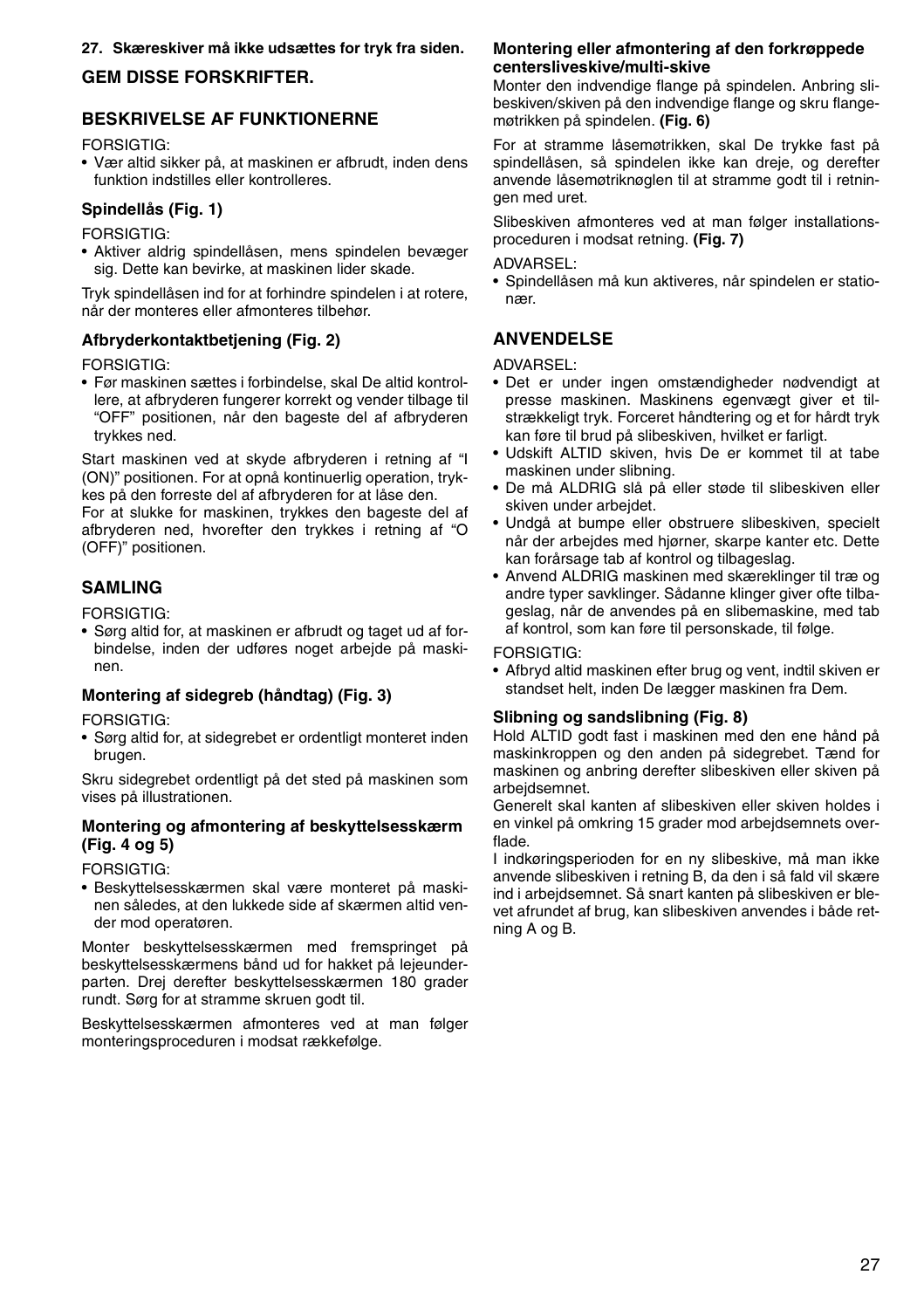## **VEDLIGEHOLDELSE**

#### FORSIGTIG:

• Sørg altid for, at maskinen er slukket og taget ud af forbindelse, før der foretages inspektion eller vedligeholdelse.

Maskinen og dens ventilationsåbninger skal til enhver tid holdes rene. Rengør maskinens ventilationsåbninger med jævne mellemrum eller så snart de begynder at blive tilstoppede. **(Fig. 9)**

For at opretholde produktets SIKKERHED og PÅLIDE-LIGHED bør reparationer, anden vedligeholdelse eller justeringer altid udføres af et Makita Service Center, idet der altid bør anvendes Makita reservedele.

## **TILBEHØR**

#### FORSIGTIG:

• Det i denne manual specificerede tilbehør og anordninger anbefales til brug sammen med Deres Makita maskine. Brug af andet tilbehør og andre anordninger kan udgøre en risiko for personskade. Anvend kun tilbehør og anordninger til de beskrevne formål.

Hvis De behøver assistance eller yderligere detaljer om dette tilbehør, bedes De kontakte Deres lokale Makita servicecenter.

- Beskyttelsesskærm (slibeskiveafdækning)
- Indvendig flange
- Forkrøppede centerskiver
- Låsemøtrik (til forkrøppet centerskive)
- Gummipude
- Slibeskiver
- Låsemøtrik (til slibeskive)
- Låsemøtriknøgle
- Kopstålbørste
- Keglestålbørste 85
- Sidegreb
- Støvopsamlende beskyttelsesskærm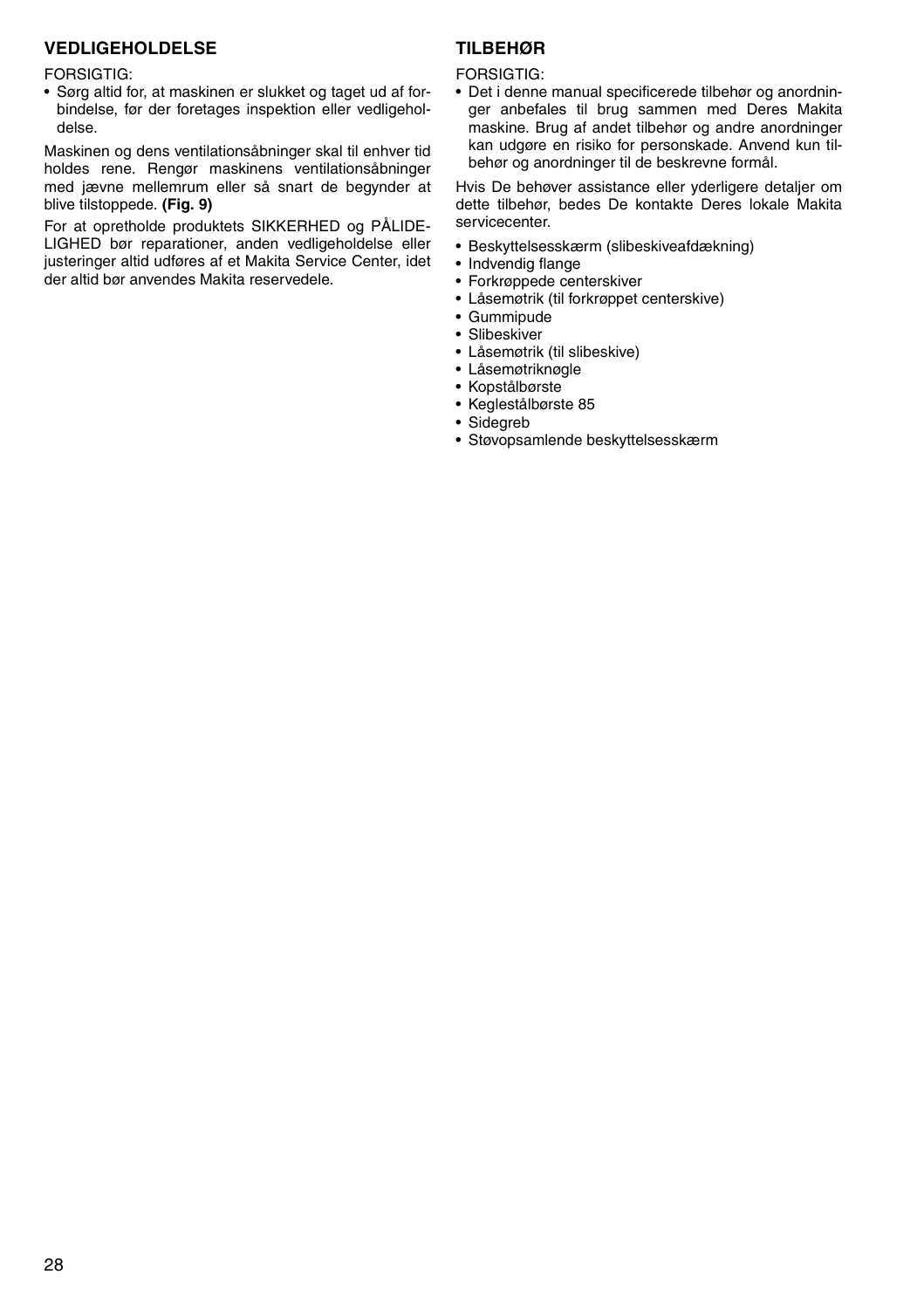## **SVENSKA**

## **Förklaring av allmän översikt**

1 Spindellås<br>2 Strömbryta 2 Strömbrytarknapp<br>3 Bondellskydd 3 Rondellskydd 4 Skruv<br>5 Lager Lager 6 Låsmutter<br>7 Sliprondell Sliprondell/Multirondell med försänkt mitthål 8 Inre fläns<br>9 Nyckel till Nyckel till låsmutter 10 Spindellås 11 Utblås 12 Luftintag

## **TEKNISKA DATA**

| Modell | 9556NB | <b>9557NB</b>    | 9558NB              |
|--------|--------|------------------|---------------------|
|        |        | $115 \text{ mm}$ | $125 \,\mathrm{mm}$ |
|        |        | M <sub>14</sub>  | M <sub>14</sub>     |
|        |        | 11 000           | 11 000              |
|        |        | 271 mm           | 271 mm              |
|        |        | $1,6$ kg         | $1,6$ kg            |
|        |        | 同 /ll            | 回 /ll               |

- På grund vårt det kontinuerliga program för forskning och utveckling, kan här angivna tekniska data ändras utan meddelande.
- Observera: Tekniska data kan variera i olika länder.

#### **Avsedd användning**

Maskinen är avsedd för inskärning, slipning och sandpappring av metall- och stenmaterial, utan att använda vatten.

### **Strömförsörjning**

Maskinen får endast anslutas till nät med samma spänning som anges på typplåten och kan endast köras med enfas växelström. Den är dubbelisolerad i enlighet med europeisk standard och kan därför anslutas till vägguttag som saknar skyddsjord.

#### **Säkerhetstips**

För din egen säkerhets skull, bör du läsa igenom de medföljande säkerhetsföreskrifterna.

## **SÄRSKILDA SÄKERHETSFÖRESKRIFTER FÖR VERKTYGET**

- **1. Använd alltid skyddsglasögon och hörselskydd. Annan skyddsutrustning som andningsskydd, handskar, hjälm och skyddsförkläde bör användas.**
- **2. Se alltid till att verktyget är avstängt och nätkontakten utdragen, innan något arbete utförs på verktyget.**
- **3. Håll skydden på plats.**
- **4. Använd endast rondeller av korrekt storlek, vars maximala driftshastighet är minst lika hög som det värde för obelastat varvtal som finns angivet på verktygets typplåt. Var noga med att endast använda glasfiberförstärkta rondeller vid användning av sliprondeller med försänkt nav.**
- **5. Kontrollera sliprondellen noggrant före användning för att upptäcka sprickor eller andra skador. Ersätt genast sliprondeller som har sprickor eller andra skador.**
- **6. Följ tillverkarens anvisningar, för korrekt montering och användning av rondeller. Hantera och förvara rondeller med försiktighet.**
- **7. Använd inte en separat reduceringshylsa eller adapter för att passa till stora hålsliprondeller.**
- **8. Använd endast flänsar som är avsedda för det här verktyget.**
- **9. Var försiktig så att spindeln, flänsen (speciellt monteringssidan) eller låsmuttern inte skadas. Skador på någon av dessa delar kan medföra att rondellen förstörs.**
- **10. För verktyg, avsedda att förses med rondeller med gängat hål, bör du se till att gängan i rondellen är tillräckligt lång, så att hela spindelns längd kan gå in.**
- **11. Provkör verktyget på högsta obelastade varvtal i minst 30 sekunder på en säker plats, innan det används på det faktiska arbetsstycket. Kontrollera att rondellen inte vibrerar eller skakar, vilket kan tyda på dålig montering eller en dåligt balanserad rondell. Kontrollera verktyget för att avgöra orsaken.**
- **12. Kontrollera att arbetsstycket är ordentligt stöttat.**
- **13. Håll verktyget stadigt.**
- **14. Håll händerna på avstånd från roterande delar.**
- **15. Se till att basrondellen inte vidrör arbetsstycket, innan strömställaren kopplas på.**
- **16. Använd den avsedda ytan på sliprondellen när slipningen genomförs.**
- **17. Använd inte kapskivor för sidoslipning.**
- **18. Se upp för omkringflygande gnistor. Håll verktyget så att gnistor flyger iväg bort ifrån dig själv, andra personer och lättantändliga material i närheten.**
- **19. Var uppmärksam på att rondellen fortsätter att rotera även efter att verktyget har stängts av.**
- **20. Vidrör inte arbetsstycket omedelbart efter avslutat arbete. Det kan vara extremt varmt och orsaka brännskador.**
- **21. Placera verktyget så att nätsladden alltid finns bakom verktyget under arbetet.**
- **22. Använd en kortslutningssäkring (30 mA) om arbetsplatsen är extremt het och fuktig, eller kraftigt förorenad av elektriskt ledande damm, för att säkerställa operatörens säkerhet.**
- **23. Använd inte verktyget på något material som innehåller asbest.**
- **24. Använd inte vatten eller slipolja.**
- **25. Se till att ventilationsöppningarna hålls fria vid arbete under dammiga förhållanden. Om det blir nödvändigt att ta bort damm måste verktyget först kopplas bort från nätuttaget, (använd ickemetalliska föremål) och undvik att skada interna delar.**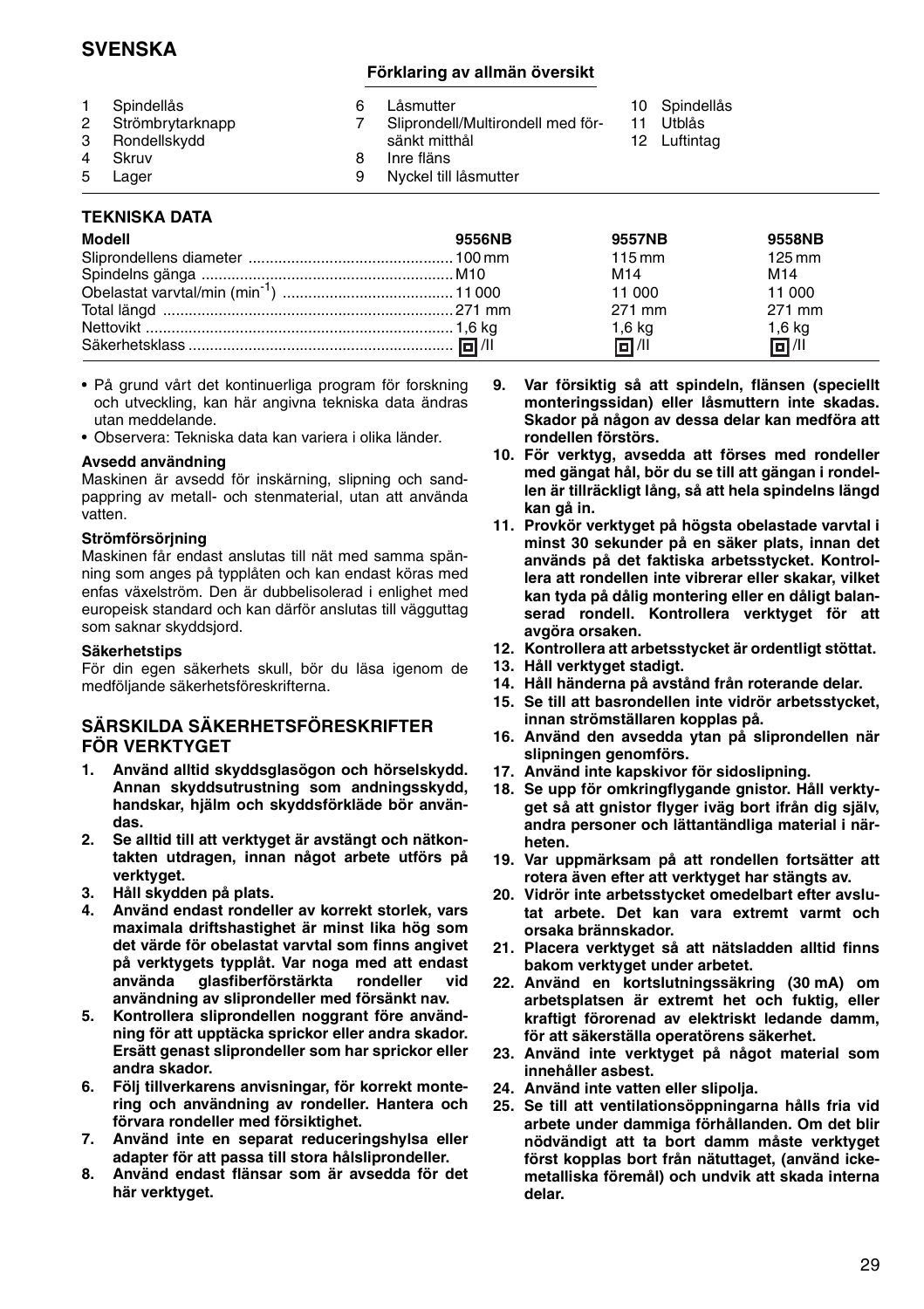- **26. När kapskivan används måste alltid det dammuppsamlande rondellskyddet användas i enlighet med lokala föreskrifter.**
- **27. Kapskivor får inte utsättas för tryck från sidan.**

## **SPARA DESSA ANVISNINGAR.**

## **BESKRIVNING AV FUNKTIONER**

FÖRSIKTIGHET:

• Se alltid till att maskinen är avstängd och att nätsladden dragits ut innan justeringar eller kontroll av maskinen görs.

## **Spindellås (Fig. 1)**

FÖRSIKTIGHET:

• Försök aldrig att använda spindellåset medan spindel/ axel roterar. Maskinen kan skadas.

Tryck in spindellåset så att inte spindeln kan röra sig när tillbehör monteras eller tas bort.

## **Strömbrytarens funktion (Fig. 2)**

FÖRSIKTIGHET:

• Innan maskinen ansluts till vägguttaget måste du alltid kontrollera att brytaren går tillbaka till läget "O (OFF)" när du trycker in dess bakkant.

Starta maskinen genom att skjuta fram brytaren till läget "I (ON)". För att få kontinuerlig drift trycker du in brytarens framkant så att den låses.

Stanna maskinen genom att trycka in brytarens bakkant och sedan skjuta den mot läget "O (OFF)".

## **SAMMANSÄTTNING**

FÖRSIKTIGHET:

• Se alltid till att maskinen har stängts av och nätsladden dragits ut innan något arbete utförs på maskinen.

### **Montering av sidohandtag (Fig. 3)**

FÖRSIKTIGHET:

• Se till att sidohandtaget är monterat på rätt sätt före användning.

Skruva fast sidohandtaget hårt i maskinen enligt figuren.

## **Montering eller borttagning av rondellskydd (Fig. 4 och 5)**

FÖRSIKTIGHET:

• Rondellskyddet måste monteras på maskinen så att den sidan som täcker rondellen alltid pekar mot användaren.

Montera rondellskyddet så att den utskjutande delen passar in i skåran på lagret. Rotera sedan rondellskyddet 180 grader. Se till att dra åt skruven så att den sitter säkert.

Lossa rondellskyddet genom att följa monteringsanvisningarna baklänges.

## **Sätta fast eller ta bort sliprondell/Multirondell**

Sätt fast innerflänsen på spindeln. Passa in en sliprondell/Multirondell på innerflänsen och skruva på låsmuttern på spindeln. **(Fig. 6)**

För att dra åt låsmuttern trycker du in spindellåset så att spindeln inte kan röra sig. Använd sedan låsmutternyckeln och dra åt medurs.

För att ta bort rondellen följer du monteringsanvisningarna baklänges. **(Fig. 7)**

#### VARNING:

• Använd spindellåset endast när spindel/axel inte rör sig.

## **ANVÄNDNING**

VARNING:

- Tryck inte på maskinen. Maskinens egna vikt är tillräcklig. Tryck kan orsaka farliga rondellbrott.
- Byt ALLTID ut rondellen om du råkar tappa vinkelslipen under arbetet.
- Slå ALDRIG på arbetsstycket med sliprondellen.
- Undvik att studsa eller nagga rondellen mot arbetsstycket. Särskilt vid arbete på hörn och vassa kanter och liknande. Det kan leda till att verktyget hoppar upp och att användaren förlorar kontrollen.
- Använd ALDRIG maskinen med sågklingor för trä eller liknande. Detta får vinkelslipen att hoppa vilket leder till att användaren förlorar kontrollen och kan skadas.

#### FÖRSIKTIGHET:

• Stäng alltid av maskinen efter användning och vänta tills rondellen har stannat innan maskinen läggs ner.

### **Slipning (Fig. 8)**

Håll ALLTID i maskinen stadigt med en hand i maskinens kåpa och den andra i sidohandtaget. Sätt på maskinen och för sedan ner rondellen mot arbetsstycket.

Oftast är det bra att hålla rondellen i ca. 15 graders vinkel mot arbetsstyckets yta.

Under inkörningsperioden med en ny rondell får inte vinkelslipen användas i B-riktningen för att den då skär in i arbetsstycket. När rondellens kant har rundats av genom användning kan det användas i både A- och B-riktningen.

## **UNDERHÅLL**

FÖRSIKTIGHET:

• Se alltid till att maskinen är avstängd och att sladden är utdragen före kontroller eller underhåll.

Maskinen och dess ventilationshål måste hållas rena. Rengör maskinens ventilationshål regelbundet och om de börjar sätta igen. **(Fig. 9)**

För att upprätthålla produktens SÄKERHET och TILL-FÖRLITLIGHET bör reparationer och andra typer av underhåll och justeringar alltid utföras av Makitas fabriksverkstäder eller andra serviceverkstäder som är godkända av Makita, där Makita reservdelar alltid används.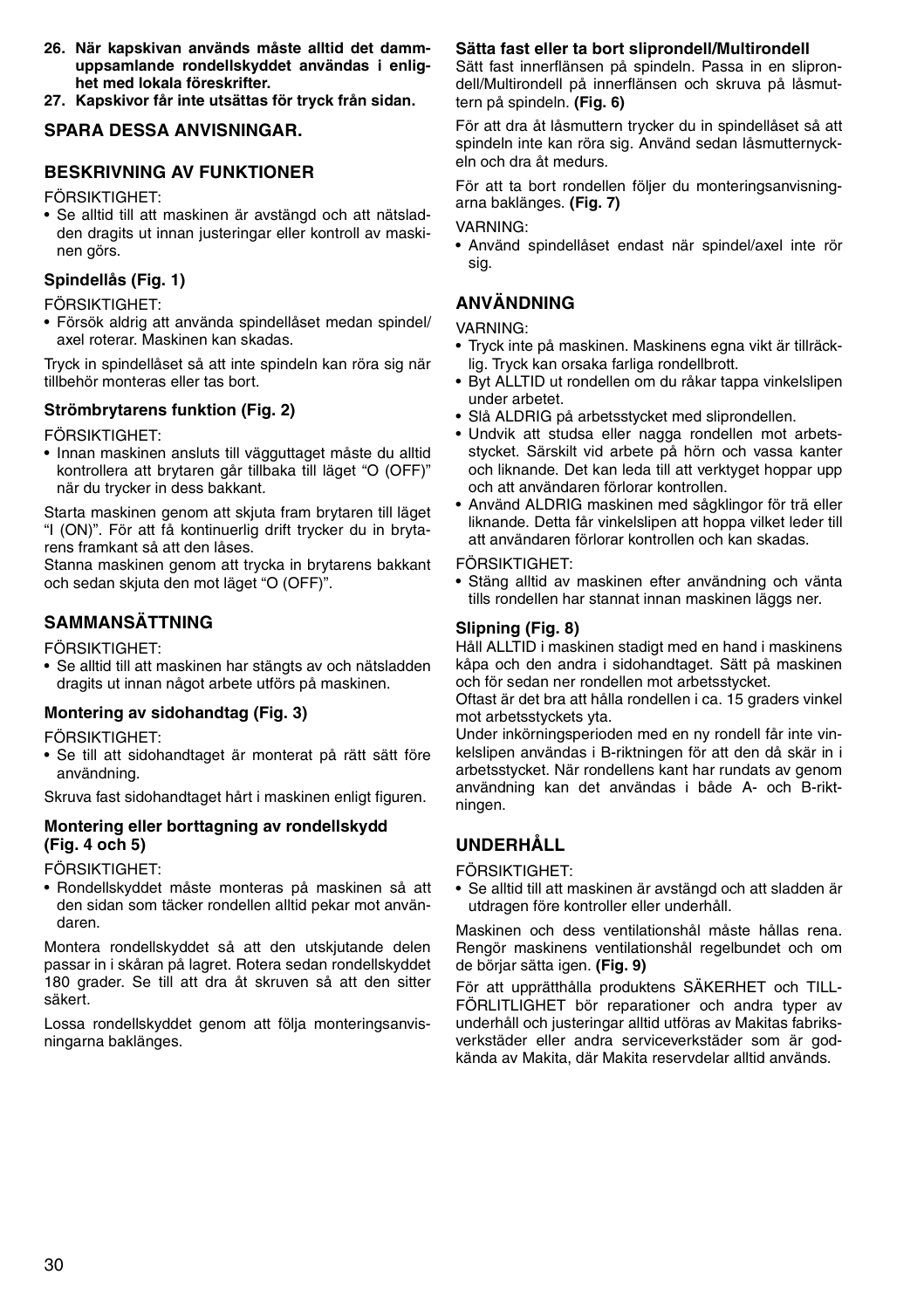## **TILLBEHÖR**

FÖRSIKTIGHET:

• Dessa tillbehör och tillsatser rekommenderas för att användas tillsammans med den Makita-maskin som anges i denna bruksanvisning. Om några andra tillbehör eller tillsatser används kan det uppstå risk för personskador. Använd endast tillbehören och tillsatserna för de syften de är avsedda för.

Kontakta ditt lokala Makita servicecenter om du behöver hjälp med ytterligare detaljer om dessa tillbehör.

- Rondellskydd
- Inre fläns
- Rondeller med försänkta mitthål
- Låsmutter (för rondell med försänkt mitthål)
- Gummibricka
- Sliprondeller
- Låsmutter (för sliprondell)
- Nyckel till låsmutter
- Stålkoppsborste
- Stålborste 85
- Sidohandtag
- Rondellskydd med dammsamlare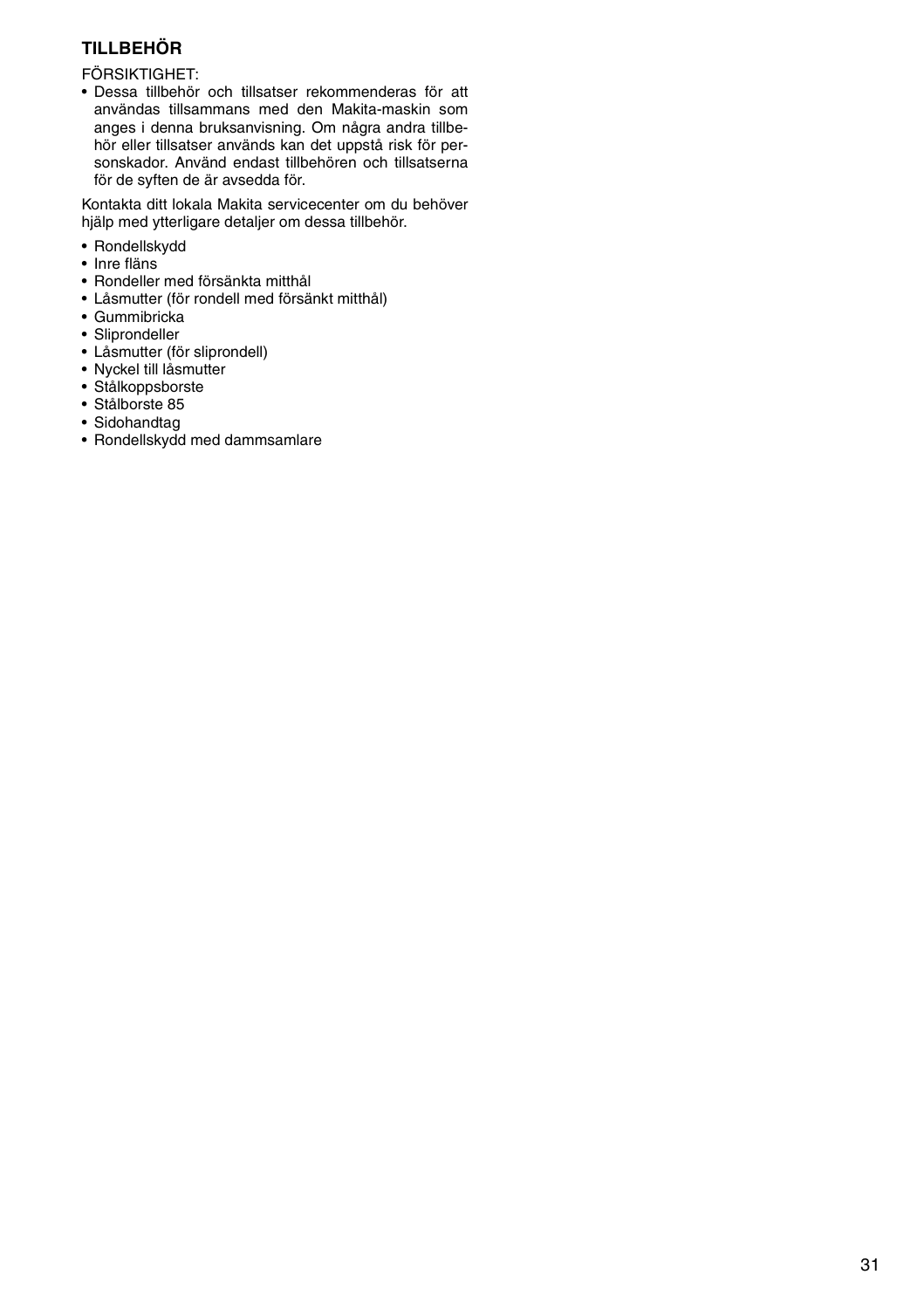## **NORSK**

## **Forklaring til generell oversikt**

|   | Spindellås        | Låsemutter                        | 10 Spindellås |
|---|-------------------|-----------------------------------|---------------|
| 2 | Av/på-bryter      | Nedtrykket, sentrert slipeskive / | 11 Luftutløp  |
| 3 | Beskyttelseskappe | multidisk                         | 12 Luftinntak |
| 4 | Skrue             | Indre flens                       |               |
| 5 | Lagerboks         | Låsemutternøkkel                  |               |
|   |                   |                                   |               |

## **TEKNISKE DATA**

| Modell | 9556NB | 9557NB              | 9558NB              |
|--------|--------|---------------------|---------------------|
|        |        | $115 \,\mathrm{mm}$ | $125 \,\mathrm{mm}$ |
|        |        | M14                 | M14                 |
|        |        | 11 000              | 11 000              |
|        |        | 271 mm              | 271 mm              |
|        |        | $1,6$ kg            | $1,6$ kg            |
|        |        | 同 / 11              | 同川                  |

- Grunnet det kontinuerlige forsknings- og utviklingsprogrammet, forbeholder vi oss retten til å foreta endringer i tekniske data uten forvarsel.
- Merk: Tekniske data kan variere fra land til land.

#### **Bruksområde**

Verktøyet er beregnet til kutting, sliping og polering av metall og steinmaterialer uten bruk av vann.

#### **Strømforsyning**

Maskinen må kun koples til den spenning som er angitt på typeskiltet og arbeider kun med enfas-vekselstrøm. Den er dobbelt verneisolert i henhold til de Europeiske Direktiver og kan derfor også koples til stikkontakter uten jording.

#### **Sikkerhetstips**

For din egen sikkerhets skyld ber vi deg lese de medfølgende sikkerhetsreglene.

### **EKSTRA SIKKERHETSREGLER**

- **1. Bruk alltid vernebriller og hørselvern. Annet personlig verneutstyr som støvmaske, vernehansker, hjelm og forkle bør også brukes.**
- **2. Påse alltid at verktøyet er slått av og støpslet trukket ut av stikkontakten før evntuelt arbeid på verktøyet utføres.**
- **3. Vernene må være på plass.**
- **4. Bruk bare skiver av korrekt størrelse og skiver som har en maksimums driftshastighet som er minst like høy som Tomgangshastighet, angitt på merkeplaten. Når skiver med forsenket navn benyttes, må de være av forsterket fiberglass.**
- **5. Sjekk skiven nøye for sprekker eller skader før bruk. En sprukken eller ødelagt eller skive, må skiftes ut omgående.**
- **6. Følg anvisningene fra produsenten for korrekt montering og bruk av skiver. Skiver må behandles og oppbevares med varsomhet.**
- **7. Det må ikke benyttes separate reduksjonsbøssinger eller adaptere for å tilpasse slipeskiver med stort hull.**
- **8. Bruk bare flenser som er spesifisert for dette verktøyet.**
- **9. Utsett ikke spindel, flense (spesielt monteringsflaten) eller låsemutteren for skader. Skader på disse delene kan resultere i at skiven knekker.**
- **10. For verktøy som er beregnet til å brukes med gjenghullskive, må det påses at gjengen i hullet er lang nok til at den aksepterer spindellengen.**
- **11. Før verktøyet brukes på det aktuelle emnet, må verktøyet prøvekjøres på høyeste tomgangshastighet i minst 30 sekunder i en sikker posisjon. Stopp omgående hvis det forekommer vibrasjoner eller slingring av noe slag som kan være tegn på feil montering eller dårlig balansert hjul. Sjekk verktøyet for å finne årsaken.**
- **12. Sørg for at arbeidsemnet er forsvarlig støttet opp.**
- **13. Hold godt tak i verktøyet.**
- **14. Hold hendene unna roterende deler.**
- **15. Påse at selve skiven ikke berører arbeidsemnet før bryteren slås på.**
- **16. Bruk den spesifiserte flaten av skiven til å utføre slipingen.**
- **17. Kappeskiven må ikke brukes til sidesliping.**
- **18. Se opp for gnister. Hold verktøyet slik at gnister spruter bort fra operatøren og andre personer eller brennbart materiale.**
- **19. Vær oppmerksom på at skiven fortsetter å rotere etter at bryteren er slått av.**
- **20. Rør ikke arbeidsemnet like etter en arbeidsoperasjon; det kan være meget varmt og forårsake forbrenninger.**
- **21. Plasser verktøyet slik at nettledningen alltid befinner seg bak verktøyet under drift.**
- **22. Hvis arbeidsstedet er meget varmt og fuktig, eller veldig forurenset av ledende støv, må en kortslutningsbryter (30 mA) benyttes for å garantere operatørens sikkerhet.**
- **23. Bruk ikke verktøyet på noen som helst materialer som inneholder asbest.**
- **24. Bruk ikke vann eller slipeolje.**
- **25. Se til at ventilasjonsåpningene holdes rene når arbeidet foregår under støvete forhold. Hvis det blir nødvendig å rense ventilasjonsåpningene for støv, må verktøyet først koples fra nettstrømmen (bruk metallfrie gjenstander) og skader på innvendige deler forhindres.**
- **26. Når du bruker kappeskiven, må du alltid bruke beskyttelseskappen med støvoppsamler, slik lokale bestemmelser krever.**
- **27. Kappeskiver må ikke utsettes for sideveis press.**

**TA VARE PÅ DISSE INSTRUKSENE.**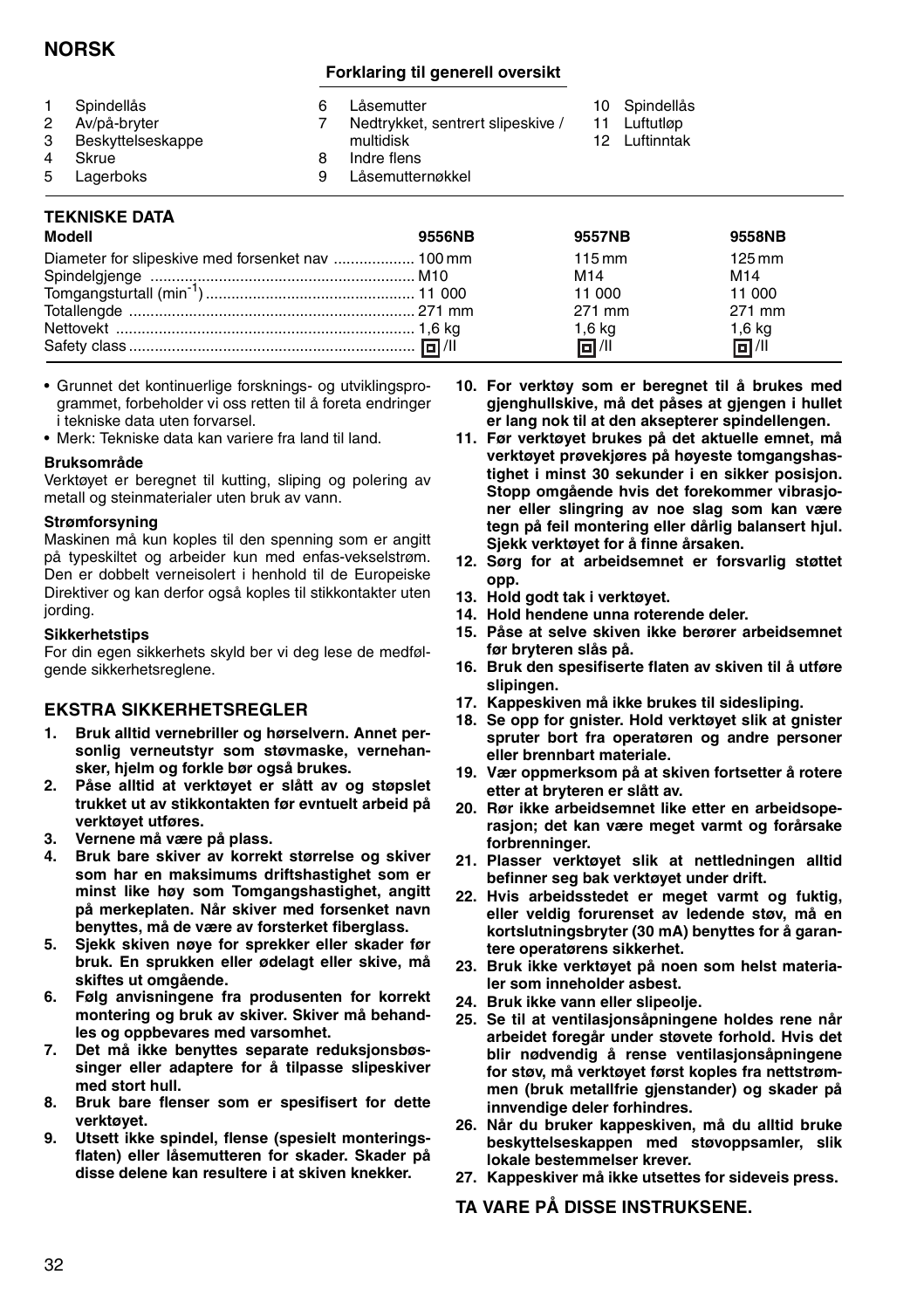## **FUNKSJONSBESKRIVELSE**

**NB** 

• Forviss deg alltid om at maskinen er slått av og støpselet trukket ut av kontakten før du justerer maskinen eller kontrollerer dens mekaniske funksjoner.

## **Spindellås (Fig. 1)**

NB!

• Du må aldri aktivere spindellåsen mens spindelen beveger seg. Verktøyet kan bli ødelagt.

Trykk på spindellåsen for å forhindre spindelrotasjon når du monterer eller fjerner tilbehør.

## **Bryterfunksjon (Fig. 2)**

NB!

• Før du forbinder verktøyet med stikkontakten, må alltid kontrollere at skyvebryteren aktiverer som den skal og returnerer til AV-stilling (OFF) når baksiden av skyvebryteren trykkes.

Start verktøyet ved å skyve skyvebryteren mot "I"-stillingen (PÅ). Hvis du vil ha kontinuerlig drift, kan du trykke på forsiden av skyvebryteren for å låse den.

Stopp verktøyet ved å trykke på baksiden av skyvebryteren og skyve den mot "O"-stillingen (AV).

## **MONTERING**

**NB**!

• Forviss deg alltid om at maskinen er slått av og støpselet trukket ut av kontakten før du utfører noe arbeid på maskinen.

## **Montere støttehåndtak (hjelpehåndtak) (Fig. 3)**

NB!

• Forviss deg alltid om at støttehåndtaket er skikkelig montert før du tar verktøyet i bruk.

Skru støttehåndtaket godt fast på verktøyet i den stillingen som er vist på figuren.

## **Montere eller fjerne beskyttelseskappen (Fig. 4 og 5)**

**NB** 

• Beskyttelseskappen må settes på verktøyet slik at den lukkede siden av kappen alltid peker mot operatøren.

Monter beskyttelseskappen slik at fremspringet på kappen ligger overett med hakket i lagerboksen. Drei deretter beskyttelseskappen 180 grader. Forviss deg om at du har trukket skruen godt til.

Fjern beskyttelseskappen ved å følge installeringsfremgangsmåten i motsatt rekkefølge.

## **Installere eller fjerne nedtrykket, sentrert slipeskive / multidisk**

Monter den indre flensen på spindelen. Sett skiven/disken på den indre flensen og skru låsemutteren på spindelen. **(Fig. 6)**

Stram låsemutteren ved å trykke så kraftig på spindellåsen at spindelen ikke kan rotere, og bruk låsemutternøkkelen til å stramme mutteren godt med klokken.

Fiern skiven ved å følge installeringsfremgangsmåten i motsatt rekkefølge. **(Fig. 7)**

ADVARSEL:

• Spindellåsen må kun aktiveres mens spindelen står i ro.

## **BRUK**

ADVARSEL:

- Det burde aldri være nødvendig å bruke makt på verktøyet. Vekten av verktøyet utøver passende trykk. Maktbruk og for stort trykk kan føre til farlig brudd i skiven.
- Skiven må ALLTID skiftes hvis verktøyet mistes under sliping.
- ALDRI dunk eller slå slipeskiven mot arbeidsstykket.
- Unngå at skiven hopper eller setter seg fast, særlig ved sliping av hjørner, skarpe kanter osv. Dette kan føre til at du mister kontrollen, og at verktøyet slår tilbake mot deg.
- Verktøyet må ALDRI brukes med skjæreblader for tre eller andre sagblader. Hvis slike blader brukes på en slipemaskin, kan de ofte føre til slag fra maskinen, slik at operatøren mister kontrollen og blir skadet.

NB!

• Når du er ferdig å bruke verktøyet må du alltid slå det av og vente til skiven har stoppet helt før du setter verktøyet ned.

## **Sliping og pussing (Fig. 8)**

Verktøyet må ALLTID holdes i fast grep med en hånd på motorhuset og den andre på støttehåndtaket. Slå på verktøyet og sett så skiven i berøring med arbeidsstykket. Generelt skal kanten av skiven holdes i en vinkel på omtrent 15 grader mot overflaten av arbeidsstykket.

I innkjøringsperioden for en ny skive må slipemaskinen ikke brukes i retning B, da dette vil føre til at den skjærer inn i arbeidsstykket. Så snart kanten av skiven er rundet av etter å være brukt litt, kan den brukes i både A- og Bretning.

## **VEDLIKEHOLD**

NB!

• Forviss deg alltid om at maskinen er slått av og støpselet trukket ut av kontakten før du foretar inspeksjon eller vedlikehold.

Verktøyet og dets lufteåpninger må holdes rene. Rengjør verktøyets lufteåpninger med jevne mellomrom eller når åpningene begynner å tettes. **(Fig. 9)**

For å sikre produkt-SIKKERHET og -PÅLITELIGHET, må reparasjoner og øvrig vedlikeholdsarbeid eller justeringer kun utføres av serviceverksted eller fabrikksverksted som er godkjent av Makita, og det må alltid benyttes Makita reservedeler.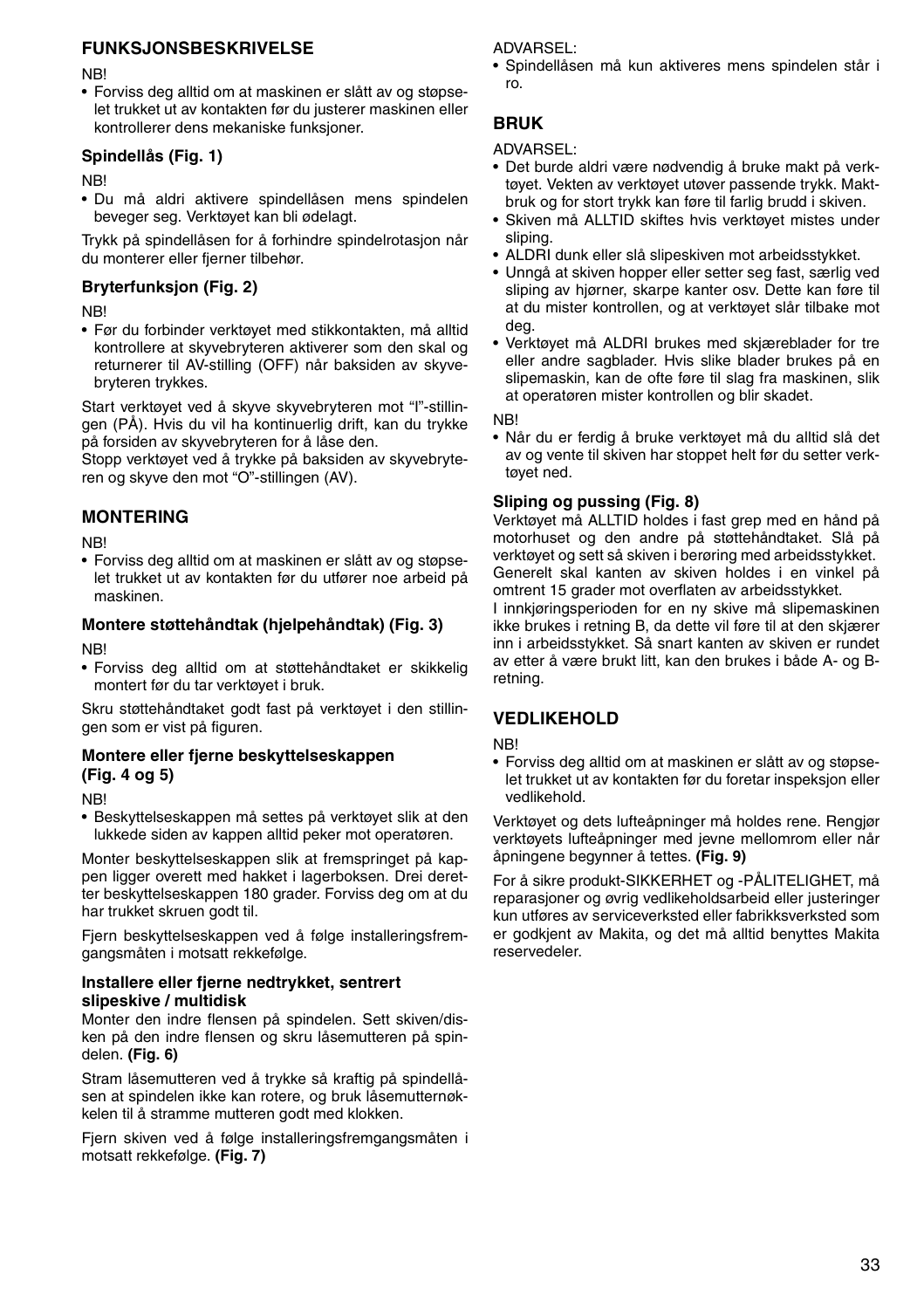## **TILLEGGSUTSTYR**

#### ADVARSEL:

• Tilleggsutstyr eller tilbehør som anbefales for din Makita-maskin er spesifisert i denne bruksanvisningen. Bruk av annet tilleggsutstyr eller tilbehør enn dette kan øke risikoen for personskader. Tilleggsutstyr eller annet tilbehør må bare brukes for de formål det er beregnet for.

Hvis du har behov for flere detaljer som gjelder dette ekstrautstyret, spør ditt lokale Makita servicesenter om hjelp.

- Beskyttelseskappe (skivedeksel)
- Indre flens
- Slipeskiver med forsenket nav
- Låsemutter (for slipeskiver med forsenket nav)
- Gummirondell
- Slipeskiver
- Låsemutter (for slipeskiver)
- Låsemutternøkkel
- Sirkulærbørste av stål
- Sirkulærbørste 85
- Støttehåndtak
- Beskyttelseskappe med støvoppsamler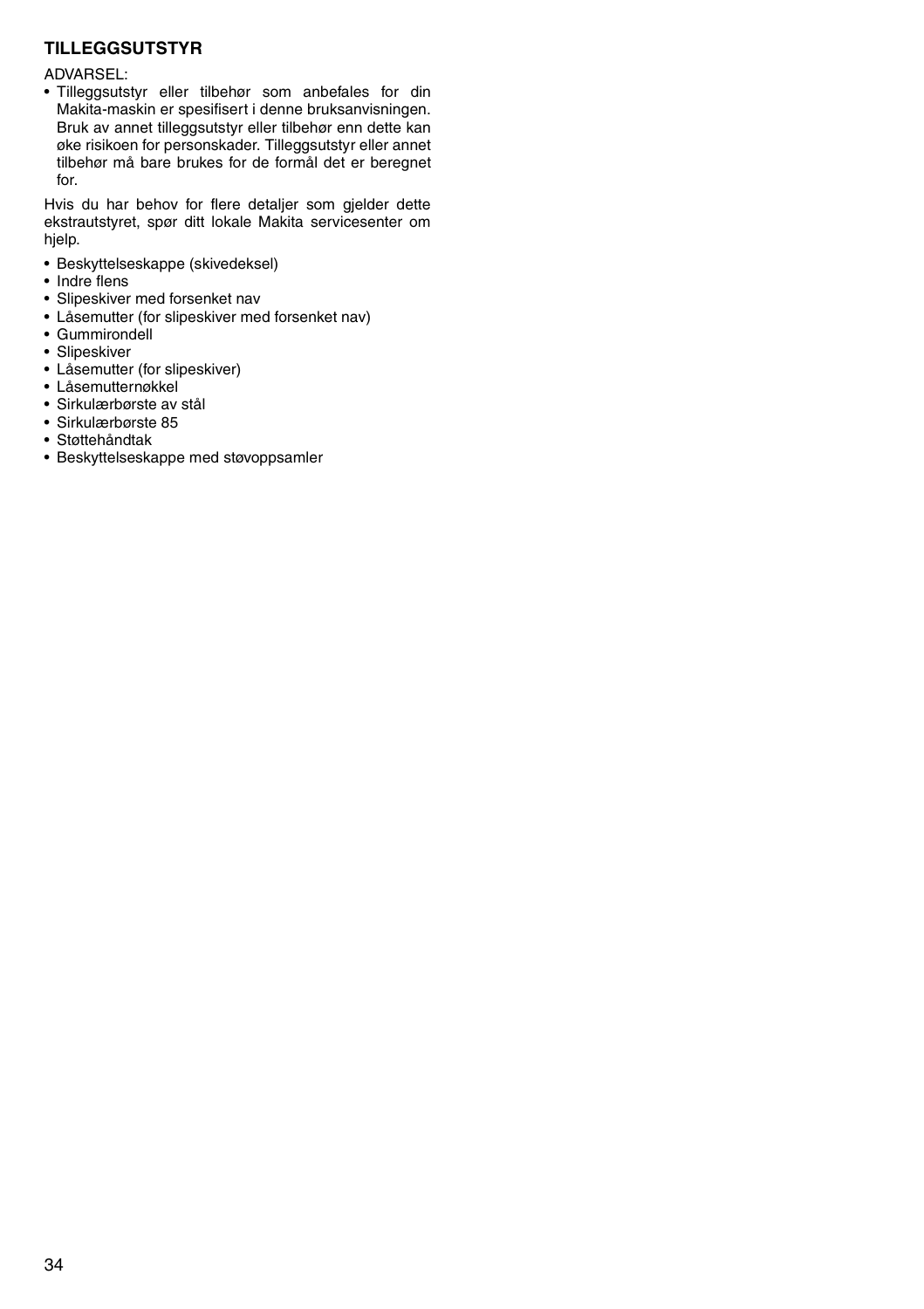## **SUOMI**

### **Yleisselostus**

| $^{2}$<br>$\overline{4}$ | Karalukitus<br>Kvtkin<br>3 Laikan suojus<br>Ruuvi | Lukkomutteri<br>Keskeltä ohennettu hioma-<br>laikka/monilaikka<br>Sisälaippa | 11 | 10 Karalukitus<br>Ilmanpoistoaukko<br>12 Ilmanottoaukko |
|--------------------------|---------------------------------------------------|------------------------------------------------------------------------------|----|---------------------------------------------------------|
|                          | 5 Laakeripesä                                     | Lukkomutterin avain                                                          |    |                                                         |

## **TEKNISET TIEDOT**

| Malli | 9556NB | 9557NB           | 9558NB              |
|-------|--------|------------------|---------------------|
|       |        | $115 \text{ mm}$ | $125 \,\mathrm{mm}$ |
|       |        | M <sub>14</sub>  | M <sub>14</sub>     |
|       |        | 11 000           | 11 000              |
|       |        | 271 mm           | 271 mm              |
|       |        | $1,6$ kg         | $1,6$ kg            |
|       |        | 回 / 11           | 同 /11               |

- Jatkuvan tutkimus- ja kehitysohjelman vuoksi pidätämme oikeuden muuttaa tässä mainittuja teknisiä ominaisuuksia ilman ennakkoilmoitusta.
- Huomaa: Tekniset ominaisuudet saattavat vaihdella eri maissa.

### **Käyttötarkoitus**

Kone on tarkoitettu metallin ja kivimateriaalien leikkaamiseen ja hiomiseen ilman veden käyttöä.

#### **Virransyöttö**

Laitteen saa kytkeä ainoastaan virtalähteeseen, jonka jännite on sama kuin tyyppikilvessä ilmoitettu. Laitetta voidaan käyttää ainoastaan yksivaiheisella vaihtovirralla. Laite on kaksinkertaisesti suojaeristetty eurooppalaisten standardien mukaisesti, ja se voidaan tästä syystä liittää maadoittamattomaan pistorasiaan.

#### **Turvaohjeita**

Oman turvallisuutesi vuoksi lue mukana seuraavat turvaohjeet.

## **LISÄÄ TURVALLISUUSOHJEITA KONEELLE**

- **1. Käytä aina silmäsuojusta ja kuulosuojaimia. Myös muita henkilökohtaisia suojaimia kuten hengityssuojainta, käsineitä ja nahkaesiliinaa tulee käyttää.**
- **2. Varmista aina ennen koneelle tehtäviä töitä, että virta on katkaistu ja virtajohto irrotettu pistorasiasta.**
- **3. Pidä suojukset paikallaan.**
- **4. Käytä vain oikean kokoisia laikkoja, joiden suurin käyttönopeus on vähintään yhtä suuri kuin koneen arvokilvessä mainittu tyhjäkäyntinopeus (No Load RPM). Kun käytät keskeltä ohennettua laikka, käytä vain lasikuituvahvistettua laikkaa.**
- **5. Tarkista laikka ennen käyttöä huolellisesti murtumien ja vaurioiden varalta. Vaihda murtunut tai vioittunut laikka välittömästi uuteen.**
- **6. Noudata valmistajan ohjeita laikan asennuksesta ja käytöstä. Käsittele laikkoja varoen ja säilytä niitä huolellisesti.**
- **7. Älä käytä erillistä supistusholkkia äläkä sovitinta isoaukkoisten hiomalaikkojen kiinnittämiseen.**
- **8. Käytä vain tälle koneelle tarkoitettuja laippoja.**
- **9. Älä vioita karaa, laippaa (etenkään asennuspintaa) äläkä lukkomutteria. Näiden osien vioittuminen voi aiheuttaa laikan rikkoutumisen.**
- **10. Kun käytät kierteisellä reiällä varustetuille laikoille tarkoitettua konetta varmista, että laikan kierteet ovat riittävän pitkät karan pituudelle.**
- **11. Testaa laitetta turvallisessa paikassa suurimmalla tyhjäkäyntinopeudella vähintään 30 sekunnin ajan, ennen kuin käytät sitä työkappaleeseen. Lopeta välittömästi, jos havaitset värinää tai huojuntaa, jotka kielivät huonosta asennuksesta tai huonosti tasapainotetusta laikasta. Tutki kone selvittääksesi syyn.**
- **12. Varmista, että työkappale on kunnolla tuettu.**
- **13. Pitele konetta tiukasti.**
- **14. Pidä kädet loitolla pyörivistä osista.**
- **15. Varmista ennen käynnistämistä, että laikka ei kosketa työkappaletta.**
- **16. Käytä hiomiseen laikan siihen tarkoitettua osaa.**
- **17. Älä käytä katkaisulaikkaa sivuttaiseen hiomiseen.**
- **18. Varo lentäviä kipinöitä. Pidä konetta siten, että kipinät lentävät poispäin itsestäsi ja muista ihmisistä ja palavista materiaaleista.**
- **19. Muista, että laikka jatkaa pyörimistä sen jälkeen, kun kone on sammutettu.**
- **20. Älä koske työkappaletta välittömästi käytön jälkeen. Se voi olla erittäin kuuma ja se voi polttaa ihoasi.**
- **21. Aseta kone siten, että virtajohto jää työskentelyn aikana aina koneen taakse.**
- **22. Jos työskentelytila on erittäin kuuma ja kostea tai sähköä johtavan aineen kyllästämä, käytä oikosulkukatkaisinta (30 mA).**
- **23. Älä käytä konetta asbestia sisältäviin materiaaleihin.**
- **24. Älä käytä vettä äläkä hiomarasvaa.**
- **25. Varmista, että ilmanottoaukot ovat puhtaat työskennellessäsi pölyisissä tiloissa. Jos pölyn puhdistaminen koneesta käy tarpeelliseksi, irrota kone ensin virtalähteestä (älä käytä metalliesineitä) ja varo koskemasta sisäosiin.**
- **26. Kun käytät katkaisulaikkaa, käytä työn yhteydessä aina paikallisten määräysten edellyttämää pölynkeräävää laikansuojusta.**
- **27. Leikkaavia laikkoja ei saa painaa sivusuunnassa.**

### **SÄILYTÄ NÄMÄ OHJEET.**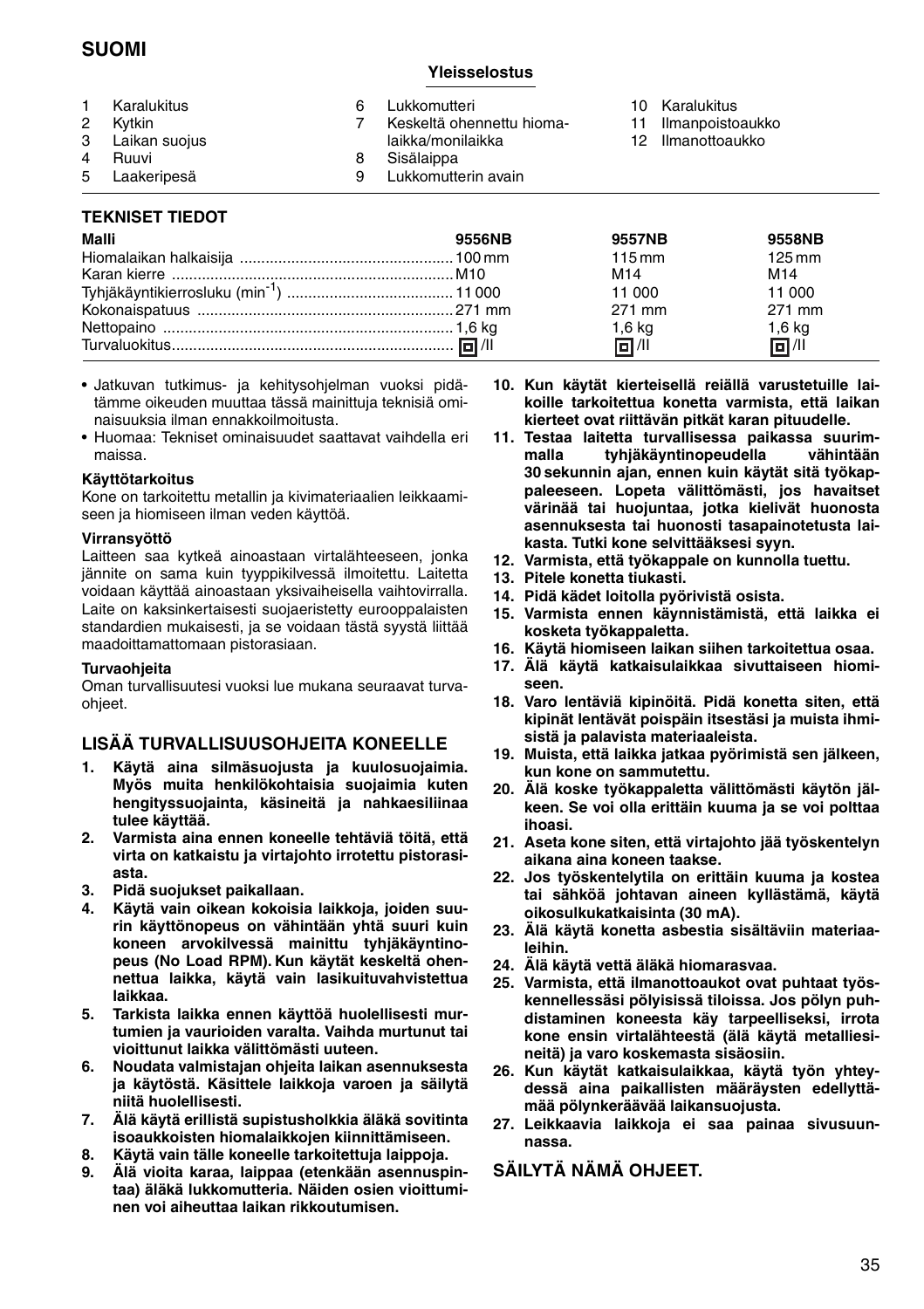## **TOIMINTOJEN KUVAUS**

#### VARO:

• Varmista aina ennen koneelle tehtäviä säätöjä ja tarkistuksia, että kone on sammutettu ja irrotettu pistorasiasta.

## **Karalukitus (Kuva 1)**

VARO:

• Älä koskaan käynnistä karalukitusta karan ollessa liikkeessä. Kone voi vioittua.

Paina karalukitusta estääksesi karan pyörimisen, kun kiinnität tai irrotat varusteita.

## **Kytkimen käyttäminen (Kuva 2)**

VARO:

• Tarkista aina ennen koneen liittämistä pistorasiaan, että liukukytkin toimii kunnolla ja palautuu "OFF"-asentoon, kun liukukytkimen takaosa painetaan alas.

Kone käynnistetään siirtämällä liukukytkin kohti "I (ON)" asentoa. Kun haluat koneen käyvän jatkuvasti, lukitse liukukytkin painamalla sen etuosaa.

Kone pysäytetään painamalla liukukytkimen takaosaa ja siirtämällä se sitten kohti "O (OFF)" -asentoa.

## **KOKOONPANO**

VARO:

- Varmista aina ennen koneelle tehtäviä toimenpiteitä, että kone on sammutettu ja irrotettu pistorasiasta.
- **Sivukädensijan (kahvan) kiinnittäminen (Kuva 3)**

VARO:

• Varmista aina ennen työskentelyä, että sivukädensija on kiinnitetty.

Ruuvaa sivukädensija paikalleen koneeseen kuvan osoittamalla tavalla.

### **Laikan suojuksen kiinnittäminen ja irrottaminen (Kuva 4 ja 5)**

VARO:

• Laikan suojus on asetettava koneeseen siten, että suojuksen suljettu puoli osoittaa aina käyttäjää kohti.

Kiinnitä laikan suojus siten, että laikan suojuksen pannassa oleva uloke tulee laakeripesässä olevan kolon kohdalle. Kierrä sitten laikan suojusta 180 astetta ympäri. Varmista, että ruuvi tulee kiristettyä tiukalle.

Laikan suojus irrotetaan tekemällä kiinnitystoimet päinvastaisessa järjestyksessä.

#### **Keskeltä ohennetun hiomalaikan/monilaikan kiinnittäminen ja irrottaminen**

Kiinnitä sisälaippa karalle. Sovita laikka sisälaipalle ja ruuvaa lukkomutteri karalle. **(Kuva 6)**

Kiristä lukkomutteri seuraavasti. Paina karalukitusta tiukasti siten, että kara ei pääse pyörimään. Kiristä sitten tiukasti myötäpäivään lukkomutterin avaimella.

Laikka irrotetaan tekemällä kiinnitystoimet päinvastaisessa järjestyksessä. **(Kuva 7)**

## VAROITUS:

• Käynnistä karalukitus vain, kun kara ei ole liikkeessä.

## **TYÖSKENTELY**

**VAROITUS:** 

- Koneen pakottamisen ei pitäisi koskaan olla tarpeen. Koneen oma paino tuottaa tarvittavan paineen. Pakottaminen ja liiallinen painaminen voi aiheuttaa laikan vaarallisen rikkoutumisen.
- Vaihda laikka AINA, jos kone putoaa hiomisen aikana.
- ÄLÄ KOSKAAN iske tai kolauta laikalla työkappaletta.
- Vältä laikan pomppaamista ja jumiutumista etenkin työstäessäsi nurkkia, teräviä reunoja tms. Tämä voi aiheuttaa koneen hallinnan menettämisen ja takaiskun.
- ÄLÄ KOSKAAN käytä konetta puun leikkaamiseen tarkoitetuilla terillä tai muilla sahanterillä. Tällaisten terien käyttäminen hiomakoneessa aiheuttaa usein takaiskun ja koneen hallinnan menettämisen, mikä johtaa loukkaantumiseen.

#### VARO:

• Kun olet lopettanut työskentelyn, sammuta aina kone ja odota, kunnes laikka on kokonaan pysähtynyt ennen kuin lasket koneen käsistäsi.

## **Hiominen ja viimeistely (Kuva 8)**

Pitele konetta AINA toisella kädellä rungosta ja toisella sivukahvasta. Käynnistä kone ja vie laikka kiinni työkappaleeseen.

Pidä laikka yleensä noin 15 asteen kulmassa työkappaleen pintaan nähden.

Kun ajat uutta laikkaa sisään, älä käytä hiomakonetta suuntaan B, koska se leikkaa työkappaleen sisään. Kun laikan reuna on pyöristynyt käytössä, laikkaa voi käyttää sekä suuntaan A että B.

## **KUNNOSSAPITO**

VARO:

• Varmista aina ennen koneen tutkimista ja kunnossapitotöiden tekemistä, että kone on sammutettu ja irrotettu pistorasiasta.

Kone ja sen ilma-aukot tulee pitää puhtaina. Puhdista koneen ilma-aukot säännöllisesti ja aina kun aukot alkavat tukkeutua. **(Kuva 9)**

Tuotteen TURVALLISUUDEN ja LUOTETTAVUUDEN takaamiseksi korjaukset, huollot ja säädöt tulee jättää Makitan valtuuttaman huollon tai tehtaan huollon tehtäviksi käyttäen vain Makitan varaosia.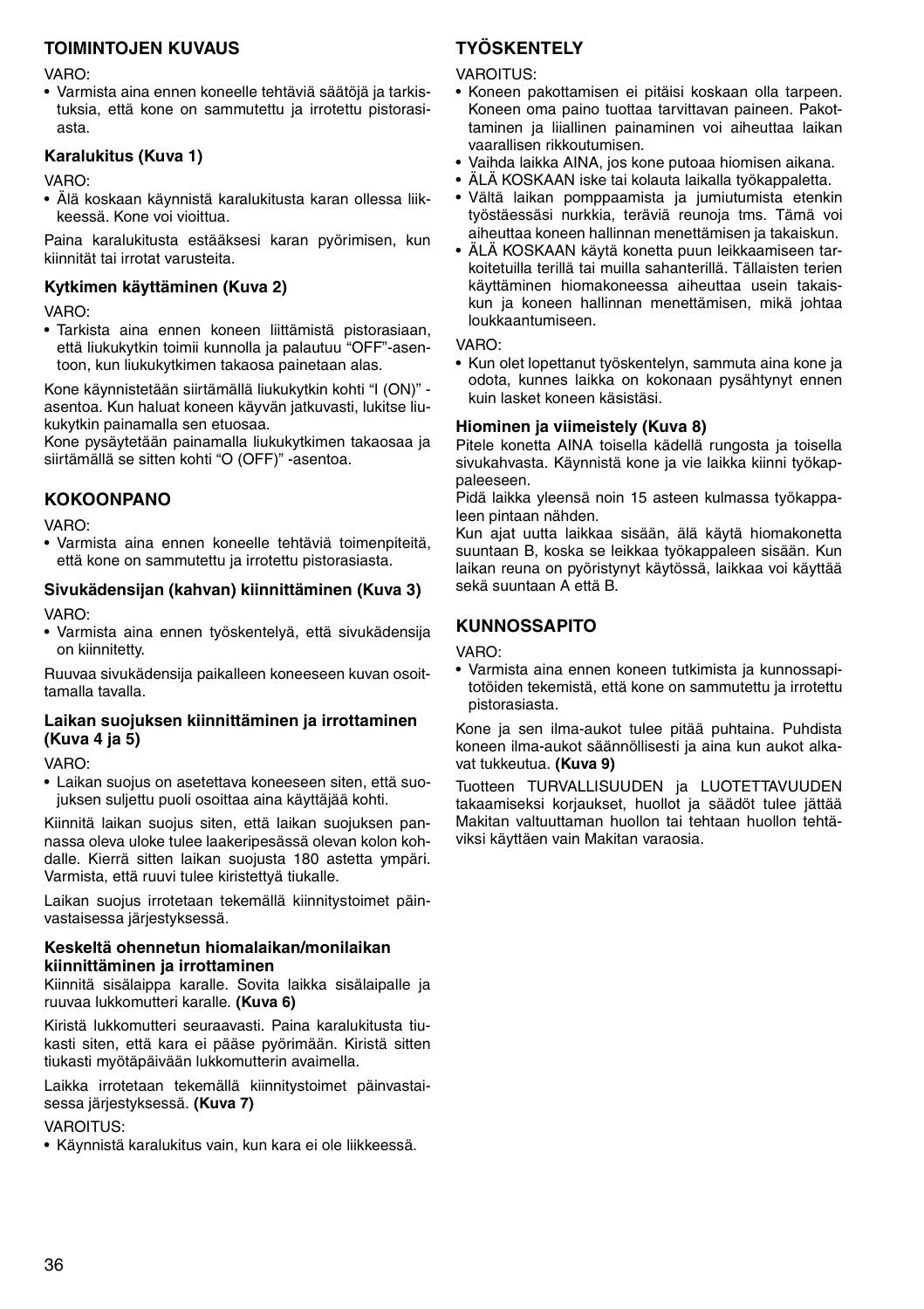## **LISÄVARUSTEET**

VARO:

• Näitä lisävarusteita ja -laitteita suositellaan käytettäväksi tässä ohjekirjassa mainitun Makitan koneen kanssa. Minkä tahansa muun lisävarusteen tai -laitteen käyttäminen voi aiheuttaa loukkaantumisvaaran. Käytä lisävarusteita ja -laitteita vain niiden käyttötarkoituksen mukaisesti.

Jos tarvitset apua tai yksityiskohtaisempia tietoja seuraavista lisävarusteista, ota yhteys paikalliseen Makitan huoltoon.

- Laikan suojus
- Sisälaippa
- Keskeltä ohennetut laikat
- Lukkomutteri (keskeltä ohennetulle laikalle)
- Kumityyny
- Hiomalaikat
- Lukkomutteri (hiomalaikalle)
- Lukkomutterin avain
- Kartiomainen teräsharja
- Viisto teräsharja 85
- Sivukädensija
- Pölynkeräävä laikan suojus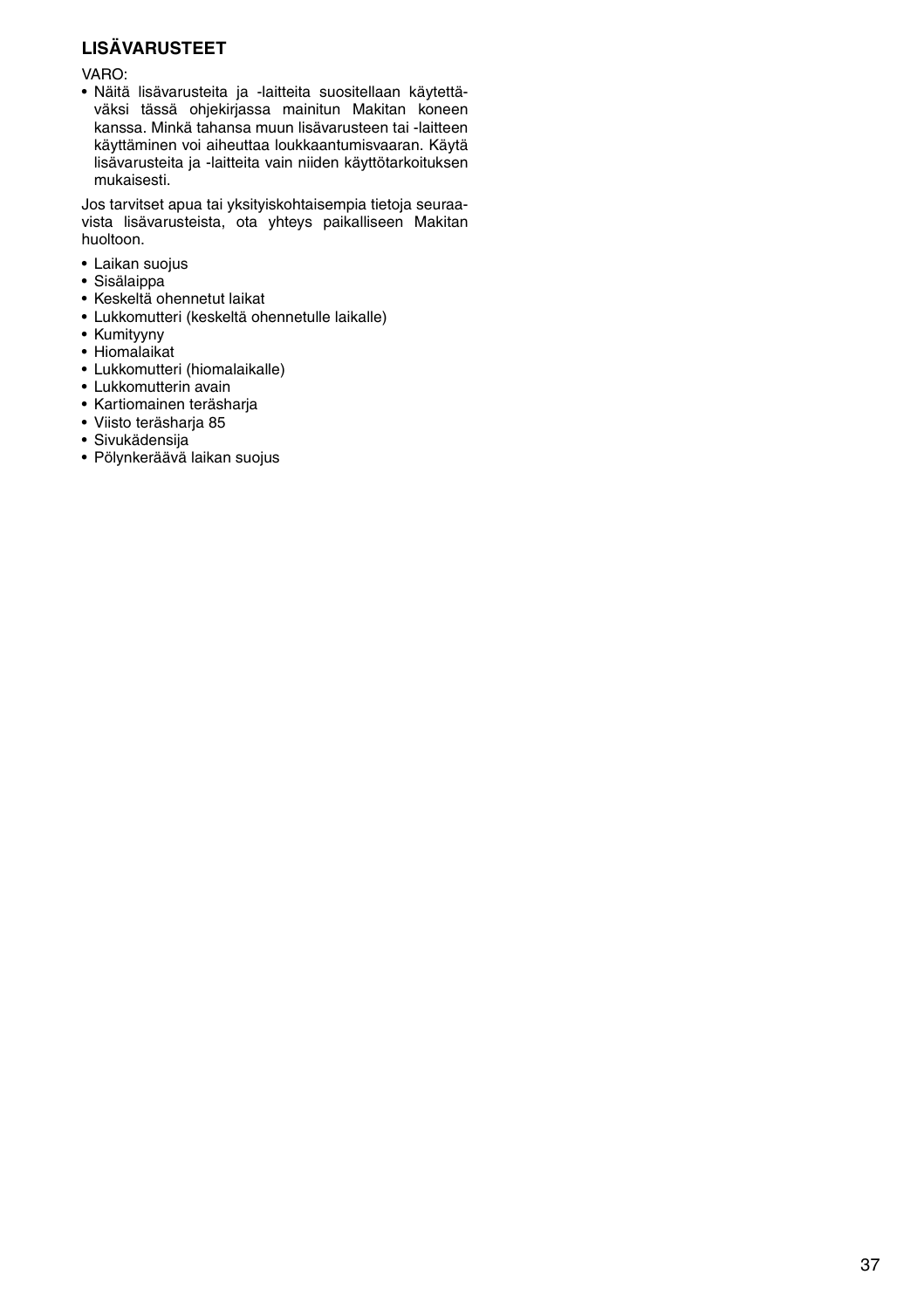## **ΕΛΛΗΝΙΚΑ**

## **Περιγραφή γενικής άπψης**

| 3<br>5. | Κλείδωμα άξονα<br>Μοχλός διακόπτης<br>Προφυλακτήρας τροχού<br>Βίδα<br>Κιβώτιο ρουλεμάν |  | Παξιμάδι κλειδώματος<br>Τροχός λείανσης<br>χαμηλωμένου κέντρου/<br>Πολύ-δίσκος<br>Εσωτερική φλάντζα |  | Κλειδί παξιμαδιού<br>κλειδώματος<br>10 Κλείδωμα άξονα<br>11 Δίοδος εξόδου αέρα<br>12 Δίοδος εισόδου αέρα |
|---------|----------------------------------------------------------------------------------------|--|-----------------------------------------------------------------------------------------------------|--|----------------------------------------------------------------------------------------------------------|
|---------|----------------------------------------------------------------------------------------|--|-----------------------------------------------------------------------------------------------------|--|----------------------------------------------------------------------------------------------------------|

## **ΤΕΧΝΙΚΑ ΧΑΡΑΚΤΗΡΙΣΤΙΚΑ**

| Μοντέλο                                              | 9556NB | 9557NB     | 9558NB     |
|------------------------------------------------------|--------|------------|------------|
| Διάμετρος τροχού χαμηλωμένου κέντρου  100 χιλ.       |        | 115 χιλ.   | 125 χιλ.   |
|                                                      |        | M 14       | M 14       |
| Ταχύτητα χωρίς φορτίο (λεπτό <sup>-1</sup> )  11.000 |        | 11.000     | 11.000     |
|                                                      |        | 271 χιλ.   | 271 χιλ.   |
|                                                      |        | $1.6$ Xyp. | $1,6$ Xyp. |
|                                                      |        | 回 / 11     | 回 / 11     |

- Λόγω του συνεχιζόμενου προγράμματος έρευνας και ανάπτυξης, οι παρούσες προδιαγραφές υπόκεινται σε αλλαγή χωρίς προειδοποίηση.
- Παρατήρηση: Τα τεχνικά χαρακτηριστικά μπορεί να διαφέρουν από χώρα σε χώρα.

### **Πρρι3µενη ρήση**

Το εργαλείο προορίζεται για κοπές, λείανση και τρίψιµ µεταλλικών και πέτρινων υλικών 
ωρίς την χρήση ύδατος.

### **Ρευµατδτηση**

Το μηχάνημα πρέπει να συνδέεται μόνο σε παροχή ρεύµατς της ίδιας τάσης µε αυτή πυ αναφέρεται στην πινακίδα κατασκευαστύ και µπρεί να λειτουργήσει μόνο με εναλλασσόμενο μονοφασικό ρεύμα. Τα μηχανήματα αυτά έχουν διπλή μόνωση σύµφωνα µε τα Ευρωπαϊκά Πρτυπα και κατά συνέπεια, μπορούν να συνδεθούν σε ακροδέκτες ωρίς σύρµα γείωσης.

## **Υπδεί6εις ασφάλειας**

Για την προσωπική σας ασφάλεια, ανατρέξτε στις εσώκλειστες δηγίες ασφαλείας.

## **ΕΠΙΠΡΣΘΕΤΙ ΚΑΝΝΕΣ ΑΣΦΑΛΕΙΑΣ ΓΙΑ ΤΟ ΜΗΧΑΝΗΜΑ**

- **1. Πάνττε ρησιµπιείτε πρστατευτικά για τα µάτια και τα αυτιά. Επίσης, άλλα πρσωπικά πρστατευτικά εφδια πως πρσωπίδα** σκόνης, γάντια, κράνος και ποδιά πρέπει να **ρησιµπιύνται.**
- **2. Πάντοτε να είστε σίνουροι ότι το μηχάνημα** είναι σβηστό και αποσυνδεδεμένο από την **παροχή ρεύματος προτού να εκτελέσετε πιαδήπτε εργασία στ µηάνηµα.**
- **3. Κρατείστε τυς φρυρύς στη θέση τυς.**
- 4. Χρησιμοποιείστε μόνο τροχούς με σωστό μέγεθος και τροχούς που έχουν μέγιστη ταχύτητα λειτουρνίας τουλάχιστον τόσο υψηλή όσο και η υψηλότερη Ταχύτητα Χωρίς Φορτίο που **είναι σηµειωµένη στην πινακίδα πρδιαγραφών** του μηχανήματος. Οταν χρησιμοποιείτε τροχούς **απσυµπιεσµένυ κέντρυ, σιγυρευτείτε να** *<u>κρησιμοποιείσετε</u>* **μόνο τροχούς επανενισυµένυς µε υαλϊνες.**
- 5. Ελέγξτε τον τροχό προσεχτικά για ρωγμές, ζημιές ή παραμορφώσεις πριν από τη χρήση. **Αντικαταστείστε ραγισµένες, κατεστραµένες ή παραµρφωµένες τρύς αµέσως.**
- **6. Μελετείστε τις δηγίες τυ κατασκευαστή για** σωστή τοποθέτηση και χρήση των τροχών. **Κειριστείτε και αποθηκεύστε τους τροχούς με φρντίδα.**
- 7. Μη χρησιμοποιείτε ξεχωριστούς πυκνωτές ή **μετασχηματιστές για να προσαρμόσετε τροχούς µε µεγάλη τρύπα.**
- 8. Χρησιμοποιείτε φλάντζες κατάλληλες για το **εργαλεί.**
- 9. Μην καταστρέφετε την άτρακτο, την φλάντζα (ειδικά την επιφάνεια τοποθέτησης) ή το **πα6ιµάδι κλειδώµατς. Καταστρφή αυτών των κομματιών θα έχει ως αποτέλεσμα το σπάσιμο του τροχού.**<br>10. Για ερναλι
- <mark>εργαλεία στα οποία πρόκειται να</mark><br>θετηθεί τροχός με τρύπα ίνας, τοποθετηθεί τροχός με τρύπα ίνας, **σιγυρευτείτε τι η ίνα στν τρ είναι** επαρκώς μακριά για να δεχτεί το μήκος της **ατράκτυ.**
- 11. Προτού χρησιμοποιείσετε το μηχάνημα σε ένα **κομμάτι εργασίας, βάλτε το μηχάνημα να λειτυργήσει για 30 δευτερλεπτα περίπυ στην µέγιστη ταύτητα ωρίς φρτί σε µια ασφαλή θέση. Σταµατήστε αµέσως εάν υπάρει** εάν υπάρχει κάποια ταλάντωση ή αστάθεια που θα μπορούσε να ενδεικνύει κακή τοποθέτηση ή **τρ πυ δεν είναι καλά ισρρπηµµένς.** Ελέγξτε το μηχάνημα για να προσδιορίσετε την **αιτία.**
- 12. Ελέγξτε ότι το μηχάνημα υποστηρίζεται **σταθερά.**
- 13. Κρατάτε το μηχάνημα σταθερά.
- 14. Κρατείστε τα χέρια σας μακριά από τα **περιστρεφµενα µέρη.**
- 15. Σιγουρευτείτε ότι ο τροχός δεν είναι σε επαφή **με το κομμάτι εργασίας προτού ανάψετε τον**  $\delta$ ιακόπτη.
- 16. Χρησιμοποιείστε την καθορισμένη επιφάνεια **τυ τρύ για τρισµα.**
- 17. Μη χρησιμοποιείτε τροχούς κοπής για πλευρικό τρόχισμα.<br>18. Όταν λειαίνετε
- **18. Eταν λειαίνετε µεταλλικές επιφάνειες, πρσέετε τις σπίθες πυ πετάγνται. Κρατείτε** το μηχάνημα κατά τέτοιο τρόπο ώστε οι σπίθες να πεταγονται μακριά από εσάς, από άλλα <u>πρόσωπα ή από εύφλεκτα υλικά.</u>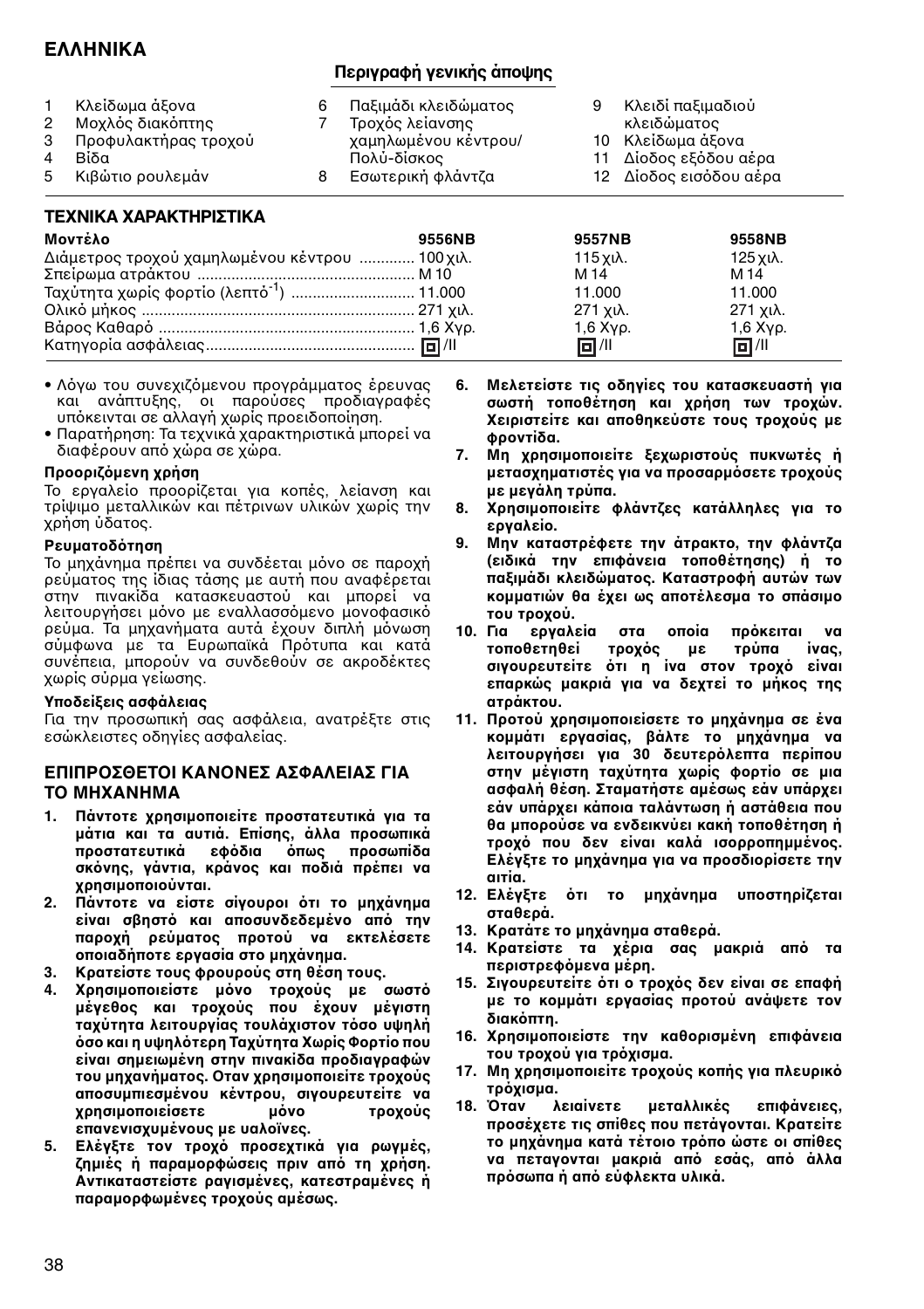- 19. Προσέξτε ότι ο τροχός συνεχίζει να περιστρέφεται ακόμη και αφού το μηχάνημα **έει σήσει.**
- 20. Μην αγγίζετε το κομμάτι εργασίας αμέσως μετά **τη λειτουργία. Ισως είναι πολύ ζεστό και κάψει τ δέρµα σας.**
- 21. Τοποθετείστε το μηχάνημα έτσι ώστε το **καλώδιο να βρίσκεται πίσω από το μηχάνημα κατά τη διάρκεια της λειτυργίας.**
- **22. Εάν το μέρος εργασίας είναι πολύ ζεστό και** υγρό, ἡ υπάρχει πολύ αγώγιμη σκόνη,<br>χοησιμοποιείστε ένα θραύστη **ρησιµπιείστε ένα θραύστη** ...<br>βραχυκυκλώματος (30 μΑ) για να είστε σίγουροι **για ασφαλή λειτυργία.**
- 23. Μη χρησιμοποιείτε το μηχάνημα σε κανένα **υλικό που περιέχει άσβεστο.**
- 24. Μη χρησιμοποιείτε νερό ή λιπαντικό τρόχισης.
- **25. Σιγυρευτείτε τι τα ανίγµατα ε6αερισµύ** διατηρούνται ανοιχτά όταν εργάζεσθε σε σκονισμένο περιβάλλον. Εάν χρειαστεί να καθαρίσετε την σκόνη, πρώτα αποσυνδέστε το<br>μηχάνημα από την κύρια παροχή μηχάνημα από την κύρια **(ρησιµπιείστε µη µεταλλικά αντικείµενα) και απφύγετε να καταστρέψετε εσωτερικά µέρη.**
- **26. Οταν χρησιμοποιείτε τροχό αποκοπής, πάντοτε εργά3εστε µε πρφυλακτήρα τρύ συλλγής** σκόνης όπως απαιτείται από τους τοπικούς **καννισµύς.**
- **27. Οι δίσκοι κοπής δεν πρέπει να υπόκεινται σε πλευρική πίεση.**

## **ΦΥΛΑFΕΤΕ ΑΥΤΕΣ ΤΙΣ ∆ΗΓΙΕΣ.**

## **ΛΕΙΤΥΡΓΙΚΗ ΠΕΡΙΓΡΑΦΗ**

ΠΡΩΣΩΧΗ·

• Πάντοτε βεβαιώνεστε ότι το εργαλείο είναι σβηστό και αποσυνδεδεμένο πριν ρυθμίσετε ή ελέγξετε κάποια λειτουργία στο εργαλείο.

## **Κλείδωµα ά6να (Εικ. 1)**

ΠΡΟΣΟΧΗ:

• Ποτέ μην ενεργοποιήσετε το κλείδωμα άξονα όταν ο αξονίσκος κινείται. Το εργαλείο μπορεί να πάθει :ηµιά.

Πατήστε το κλείδωμα άξονα για να εμποδίσετε την περιστροφή του αξονίσκου όταν τοποθετείτε ή αφαιρείτε εξαρτήματα.

## **∆ράση διακπτη (Εικ. 2)**

ΠΡΟΣΟΧΗ:

• Πριν συνδέσετε το εργαλείο, πάντοτε ελέγχετε να δείτε ότι ο διακόπτης ολίσθησης ενεργοποιείται κανονικά και επιστρέφει στην θέση "OFF" όταν πιέζεται το πίσω μέρος του διακόπτη ολίσθησης.

Για να ξεκινήσετε το εργαλείο, σύρτε τον διακόπτη λίσθησης στην θέση "I (ON)". Για συνε
ή λειτουργία, πατήστε το εμπρόσθιο μέρος του διακόπτη ολίσθησης για να τον κλειδώσετε.

Για να σταματήσετε το εργαλείο, πατήστε το πίσω μέρος του διακόπτη ολίσθησης, μετά σύρτε το στην θέση "O (OFF)".

## **ΣΥΝΛ**

ΠΡΩΣΩΧΗ·

• Πάντοτε βεβαιώνεστε ότι το εργαλείο είναι σβηστό και αποσυνδεδεμένο πριν εκτελέσετε οποιαδήποτε εργασία στο εργαλείο.

## **Τοποθέτηση πλάνιας λαβής (λαβή) (Εικ. 3)**

ΠΡΩΣΩΧΗ·

• Πάντοτε βεβαιώνεστε ότι η πλάγια λαβή είναι τοποθετημένη με ασφάλεια πριν την λειτουργία.

Βιδώστε την πλάγια λαβή με ασφάλεια στην θέση του εργαλείου όπως φαίνεται στην εικόνα.

## **Τπθέτηση ή αφαίρεση τυ πρφυλακτήρα τρογού.** (Εικ. 4 και 5)

ΠΡΟΣΟΧΗ:

• Ο προφυλακτήρας τροχού πρέπει να προσαρμόζετε στο εργαλείο έτσι ώστε η κλειστή πλευρά του προφυλακτήρα πάντοτε να είναι προς το μέρος του χειριστή.

Τοποθετήστε τον προφυλακτήρα τροχού με την προεξοχή στην ζώνη του προφυλακτήρα τροχού ευθυγραμμισμένη με την εγκοπή στο κιβώτιο ρουλεμάν. Μετά περιστρέψτε τον προφυλακτήρα τροχού κατά 180 μοίρες. Βεβαιωθείτε ότι σφίγγετε την βίδα με ασφάλεια.

Για να αφαιρέσετε τον προφυλακτήρα τροχού,<br>ακολουθείστε την διαδικασία ενκατάστασης την διαδικασία εγκατάστασης αντίστρφα.

#### **Τοποθέτηση ή αφαίρεση τροχού λείανσης αµηλωµένυ κέντρυ/ Πλύ-δίσκς**

Τοποθετήστε την εσωτερική φλάντζα στον αξονίσκο. Εφαρμόστε τον τροχό/δίσκο στην εσωτερική φλάντζα και βιδώστε το παξιμάδι κλειδώματος πάνω στν α.νίσκ. **(Εικ. 6)**

Για να σφίξετε το παξιμάδι κλειδώματος, πατήστε το κλείδωμα άξονα σταθερά έτσι ώστε ο αξονίσκος δεν μπορεί να περιστραφεί, μετά χρησιμοποιείστε το κλειδί παξιμαδιού κλειδώματος και σφίχτε με ασφάλεια δεξιόστροφα.

Για να αφαιρέσετε τον τροχό, ακολουθείστε την διαδικασία τοποθέτησης αντίστροφα. **(Εικ. 7)** 

#### ΠΡΟΕΙΔΟΠΟΙΗΣΗ:

• Ενεργοποιείτε το κλείδωμα άξονα μόνο όταν ο αξονίσκος δεν κινείται.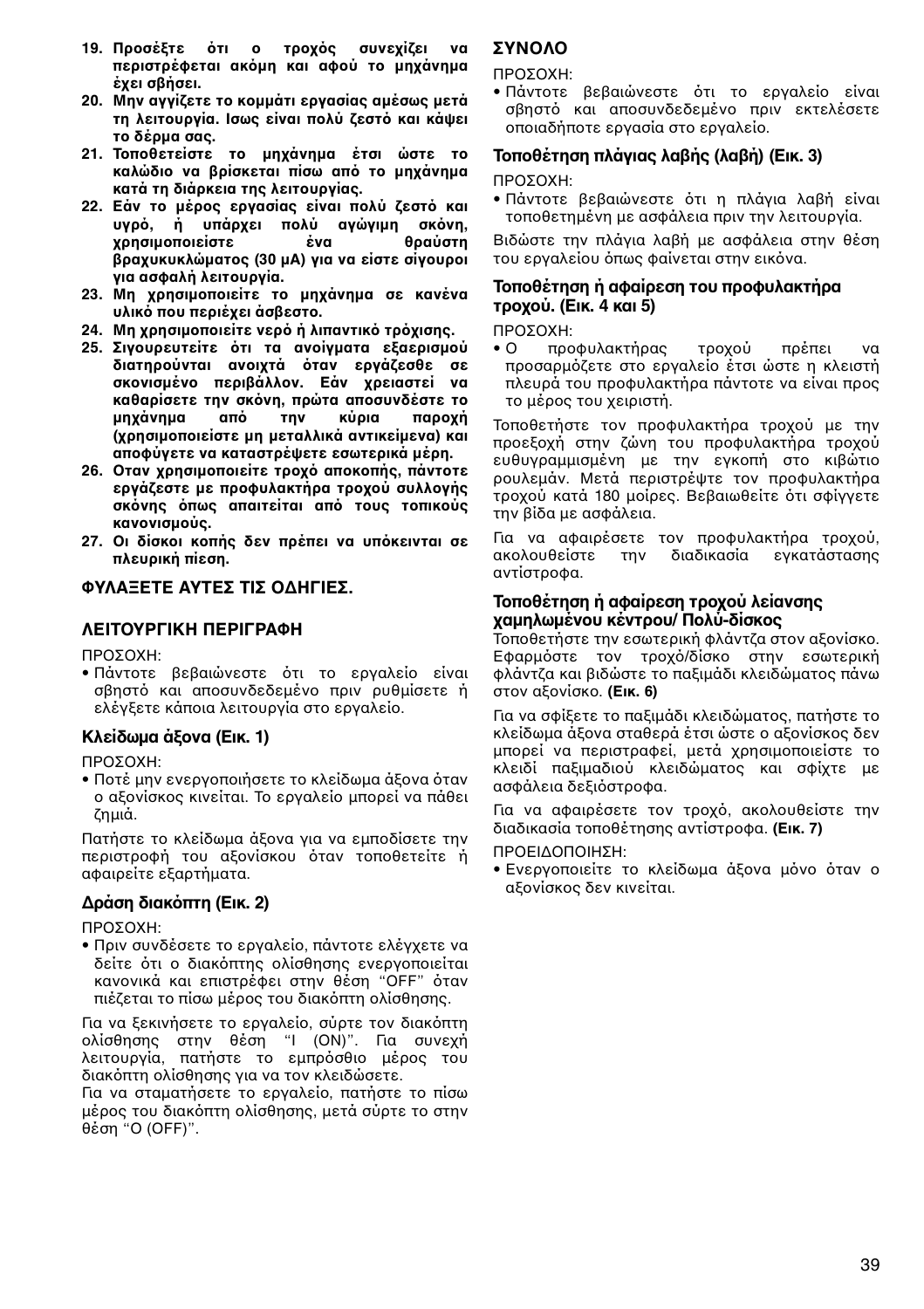## **ΛΕΙΤΥΡΓΙΑ**

#### ΠΡΟΕΙΔΟΠΟΙΗΣΗ:

- Δεν πρέπει ποτέ να γίνει απαραίτητο να εξανανκάσετε το ερναλείο. Το βάρος του εργαλείου εφαρμόζει αρκετή πίεση. Εξαναγκασμός και υπερβολική πίεση μπορεί να προκαλέσουν επικίνδυνο σπάσιμο του τροχού.
- ΠΑΝΤΟΤΕ αντικαταστείστε το τροχό εάν το εργαλείο πέσει κατά την λείανση.
- ΠΟΤΕ μη κρούσετε ή κτυπήσετε τον δίσκο λείανσης ή τον τροχό πάνω στο τεμάχιο εργασίας.
- Αποφύγετε την αναπήδηση και το πιάσιμο του τροχού, ιδιαίτερα όταν δουλεύετε γωνίες, κοφτερές άκρες κλπ. Αυτό μπορεί να προκαλέσει απώλεια ελέγχου και οπισθολάκτισμα.
- ΠΟΤΕ μη χρησιμοποιήσετε το εργαλείο με λάμες κοπής ξύλου και άλλες λάμες πριονιού. Τέτοιες λάμες όταν χρησιμοποιούνται συχνά σε λειαντή προκαλούν λακτίσματα και απώλεια ελέγγου που οδηγούν σε προσωπικό τραυματισμό.

ΠΡΩΣΩΧΗ·

• Μετά την λειτουργία, πάντοτε σβήνετε το εργαλείο και περιμένετε μέχρι ο τροχός να σταματήσει τελείως πριν αφήσετε το εργαλείο κάτω.

## **Λειτυργία λείανσης και τριψίµατς (Εικ. 8)**

ΠΑΝΤΟΤΕ κρατάτε το εργαλείο σταθερά με το ένα χέρι στο περίβλημα και το άλλο στην πλάγια λαβή. Ανάψτε το εργαλείο και μετά εφαρμόστε τον τροχό ή τον δίσκο στο τεμάχιο εργασίας.

Γενικά, κρατάτε την άκρη του τροχού ή δίσκου σε μιά γωνία περίπου 15 μοιρών στην επιφάνεια του τεµα
ίυ εργασίας.

Κατά την περίοδο εξοικίωσης με έναν νέο τροχό, μη λειτουργείτε τον λειαντή κατά την διεύθυνση Β διαφορετικά θα κόψει μέσα στο τεμάχιο εργασίας. Αφού η άκρη του τροχού έχει στρογγυλέψει από την χρήση, ο τροχός μπορεί να χρησιμοποιηθεί και στις δύ Α και Β διευθύνσεις.

## **ΣΥΝΤΗΡΗΣΗ**

ΠΡΩΣΩΧΗ·

• Πάντοτε βεβαιώνεστε ότι το εργαλείο είναι σβηστό και αποσυνδεδεμένο πριν επιχειρήσετε να εκτελέσετε επιθεώρηση ή συντήρηση.

Το εργαλείο και οι αεραγωγοί του πρέπει να διατηρούνται καθαρά. Καθαρίζετε τακτικά τους αεραγωγούς του εργαλείου όταν αρχίζουν να υλώνυν. **(Εικ. 9)**

Για τη διατήρηση της ΑΣΦΑΛΕΙΑΣ και ΑΞΙΟΠΙΣΤΙΑΣ των προϊόντων, πρέπει οι επισκευές και πιαδήπτε άλλη συντήρηση ή ρύθµιση να εκτελούνται από τα Κέντρα Σέρβις του Εργοστασίου ή από τα εξουσιοδοτημένα από την Μάκιτα Κέντρα Σέρβις, με χρήση πάντοτε ανταλλακτικών Μάκιτα.

## **ΕFΑΡΤΗΜΑΤΑ**

ΠΡΩΣΩΧΗ·

• Αυτά τα εξαρτήματα ή προσαρτήματα συνιστώνται για χρήση με το εργαλείο Μάκιτα που περιγράφτηκε στις δηγίες αυτές. Η 
ρήση οτιδήποτε άλλων εξαρτημάτων ή προσαρτημάτων μπροεί να προκαλέσει κίνδυνο τραυματισμού σε άτομα. Χοησιμοποιείτε τα εξαρτήματα ή προσαρτήματα μόνο νια την χρήση που προρρίζονται.

Εάν χρειάζεστε οποιαδήποτε βοήθεια για περισσότερες πληροφορίες σε σχέση με αυτά τα εξαρτήματα, αποτανθείτε στο τοπικό σας κέντρο ε.υπηρέτησης Μάκιτα.

- Προφυλακτήρας τροχού (Κάλυμμα τροχού)
- Εσωτερική φλάντζα
- Τροχοί χαμηλωμένου κέντρου
- Παξιμάδι κλειδώματος (Για τροχό χαμηλωμένου κέντρου)
- Ελαστικό επίθεμα
- Αποξεστικοί δίσκοι
- Παξιμάδι κλειδώματος (Για αποξεστικό δίσκο)
- Κλειδί παξιμαδιού κλειδώματος
- Συρμάτινη κυπελοειδής ψήκτρα
- Συρµάτινη κωνική ψήκτρα 85
- Πλάγια λαβή
- Προφυλακτήρας τρογού συλλογής σκόνης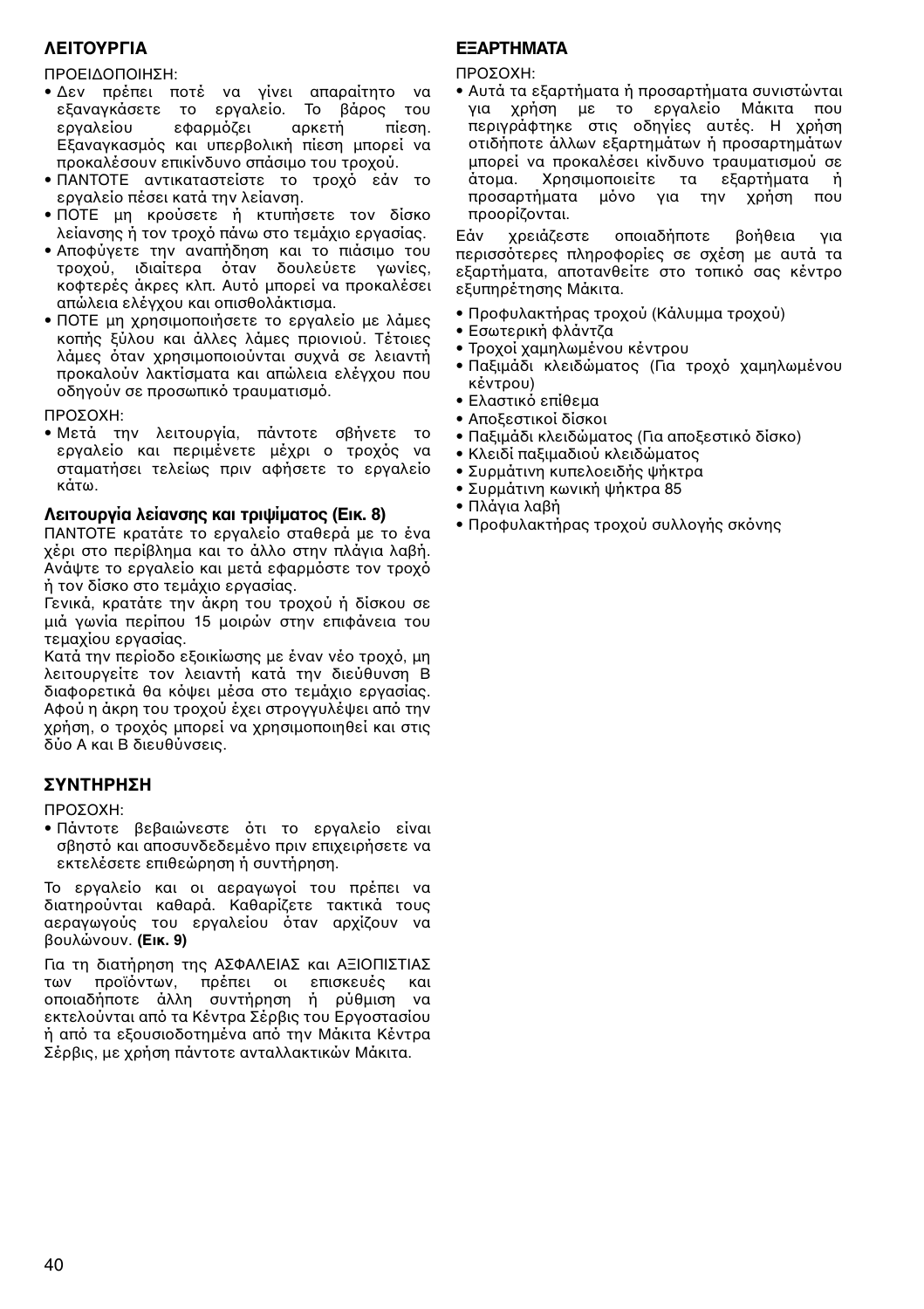## **ENGLISH**

## **EC-DECLARATION OF CONFORMITY**

We declare under our sole responsibility that this product is in compliance with the following standards of standardized documents,

EN50144, EN55014, EN61000

in accordance with Council Directives, 73/23/EEC, 89/ 336/EEC and 98/37/EC.

## **FRANÇAISE**

### **DÉCLARATION DE CONFORMITÉ CE**

Nous déclarons sous notre entière responsabilité que ce produit est conforme aux normes des documents standardisés suivants,

EN50144, EN55014, EN61000

conformément aux Directives du Conseil, 73/23/CEE, 89/ 336/CEE et 98/37/EG.

## **DEUTSCH**

#### **CE-KONFORMITÄTSERKLÄRUNG**

Hiermit erklärt wir unter unserer alleinigen Verantwortung, daß dieses Produkt gemäß den Ratsdirektiven 73/ 23/EWG, 89/336/EWG und 98/37/EG mit den folgenden Normen von Normendokumenten übereinstimmen: EN50144, EN55014, EN61000.

### **ITALIANO**

#### **DICHIARAZIONE DI CONFORMITÀ CON LE NORME DELLA COMUNITÀ EUROPEA**

Dichiariamo sotto la nostra sola responsabilità che questo prodotto è conforme agli standard di documenti standardizzati seguenti:

EN50144, EN55014, EN61000

secondo le direttive del Consiglio 73/23/CEE, 89/336/ CEE e 98/37/CE.

## **NEDERLANDS**

#### **EG-VERKLARING VAN CONFORMITEIT**

Wij verklaren hierbij uitsluitend op eigen verantwoordelijkheid dat dit produkt voldoet aan de volgende normen van genormaliseerde documenten,

EN50144, EN55014, EN61000

in overeenstemming met de richtlijnen van de Raad 73/ 23/EEC, 89/336/EEC en 98/37/EC.

## **ESPAÑOL**

#### **DECLARACIÓN DE CONFORMIDAD DE LA CE**

Declaramos bajo nuestra sola responsabilidad que este producto cumple con las siguientes normas de documentos normalizados,

EN50144, EN55014, EN61000 de acuerdo con las directivas comunitarias, 73/23/EEC, 89/336/EEC y 98/37/CE.

Yasuhiko Kanzaki **CE 2004**

Directeur Directeur<br>Direktor Director

Director Amministratore<br>Directeur Directeur Director

## **MAKITA INTERNATIONAL EUROPE LTD.**

Michigan Drive, Tongwell, Milton Keynes, Bucks MK15 8JD, ENGLAND

Responsible manufacturer: Produttore responsabile: Verantwortlicher Hersteller:

Verantwoordelijke fabrikant:<br>Fabricante responsable:

Makita Corporation Anjo Aichi Japan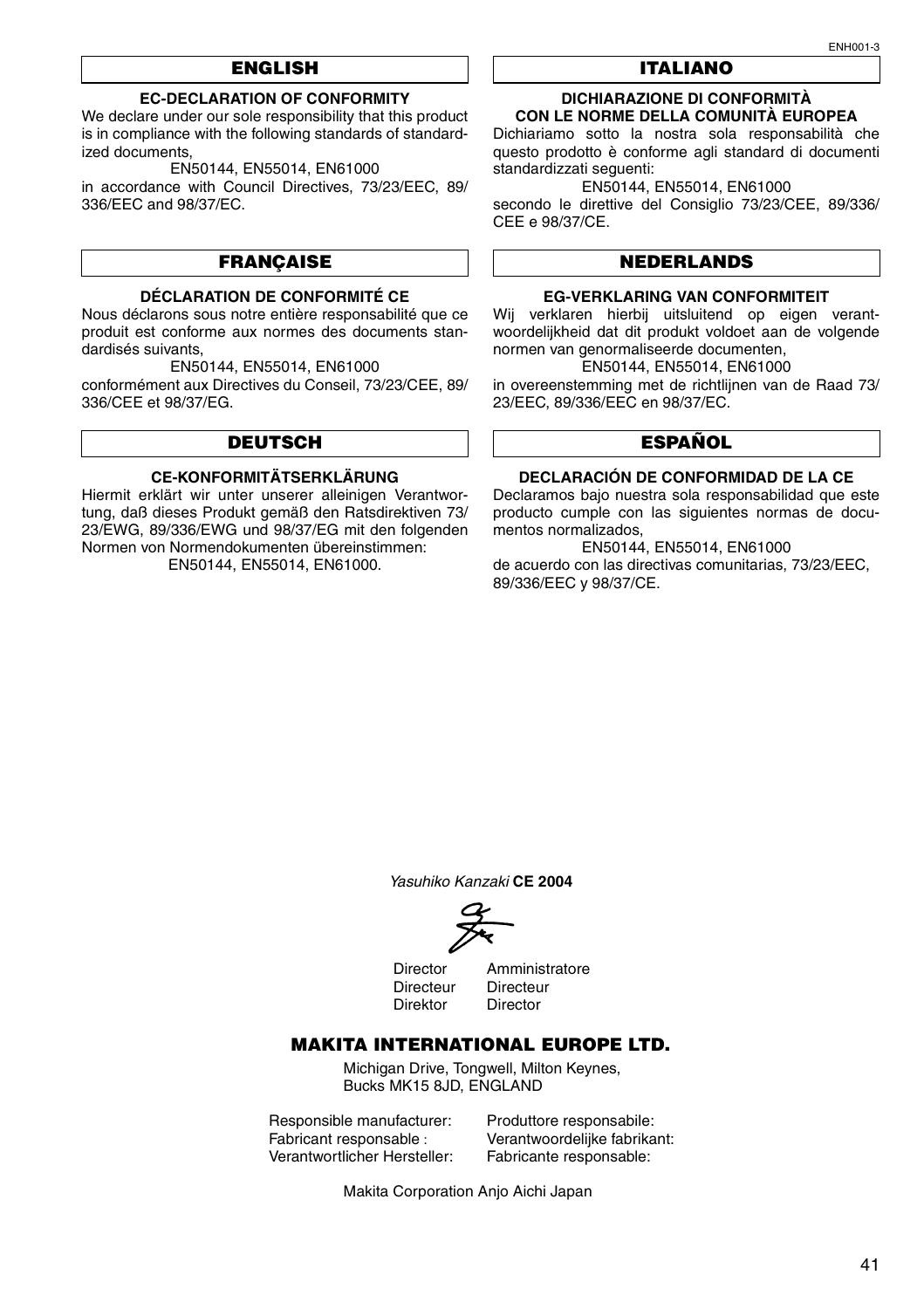## **PORTUGUÊS**

## **DECLARAÇÃO DE CONFORMIDADE DA CE**

Declaramos sob inteira responsabilidade que este produto obedece às seguintes normas de documentos .<br>normalizados

EN50144, EN55014, EN61000

de acordo com as directivas 73/23/CEE, 89/336/CEE e 98/37/CE do Conselho.

## **DANSK**

### **EU-DEKLARATION OM KONFORMITET**

Vi erklærer hermed på eget ansvar, at dette produkt er i overensstemmelse med de følgende standarder i de normsættende dokumenter,

EN50144, EN55014, EN61000

i overensstemmelse med Rådets Direktiver 73/23/EEC, 89/336/EEC og 98/37/EC.

## **SVENSKA**

## **EG-DEKLARATION OM ÖVERENSSTÄMMELSE**

Under eget ansvar deklarerar vi härmed att denna produkt överensstämmer med följande standardiseringar för standardiserade dokument,

EN50144, EN55014, EN61000

i enlighet med EG-direktiven 73/23/EEC, 89/336/EEC och 98/37/EC.

#### **NORSK**

#### **EUs SAMSVARS-ERKLÆRING**

Vi erklærer på eget ansvar at dette produktet er i overensstemmelse med følgende standard i de standardiserte dokumenter:

EN50144, EN55014, EN61000,

i samsvar med Råds-direktivene, 73/23/EEC, 89/336/ EEC og 98/37/EC.

## **SUOMI**

## **VAKUUTUS EC-VASTAAVUUDESTA**

Yksinomaisesti vastuullisina ilmoitamme, että tämä tuote on seuraavien standardoitujen dokumenttien standardien mukainen,

EN50144, EN55014, EN61000

neuvoston direktiivien 73/23/EEC, 89/336/EEC ja 98/37/ EC mukaisesti.

#### **ΕΛΛΗΝΙΚΑ**

#### **∆ΗΛΩΣΗ ΣΥΜΜΡΦΩΣΗΣ ΕΚ**

Δηλώνουμε υπό την μοναδική μας ευθύνη ότι αυτό το προιόν βρίσκεται σε Συμφωνία με τα ακόλουθα πρότυπα τυποποιημένων εγγράφων.

EN50144, EN55014, EN61000

σύμφωνα με τις Οδηγίες του Συμβουλίου, 73/23/ EEC, 89/336/EEC και 98/37/ΚE.

Yasuhiko Kanzaki **CE 2004**

Director Direktor<br>Direktør Johtaia Direktør Direktör ∆ιευθυντής

## **MAKITA INTERNATIONAL EUROPE LTD.**

Michigan Drive, Tongwell, Milton Keynes, Bucks MK15 8JD, ENGLAND

Fabricante responsável: Ansvarlig produsent:<br>Ansvarlig fabrikant: Vastaava valmistaja: Ansvarlig fabrikant: Vastaava valmistaja:

Υπεύθυνος κατασκευαστής:

Makita Corporation Anjo Aichi Japan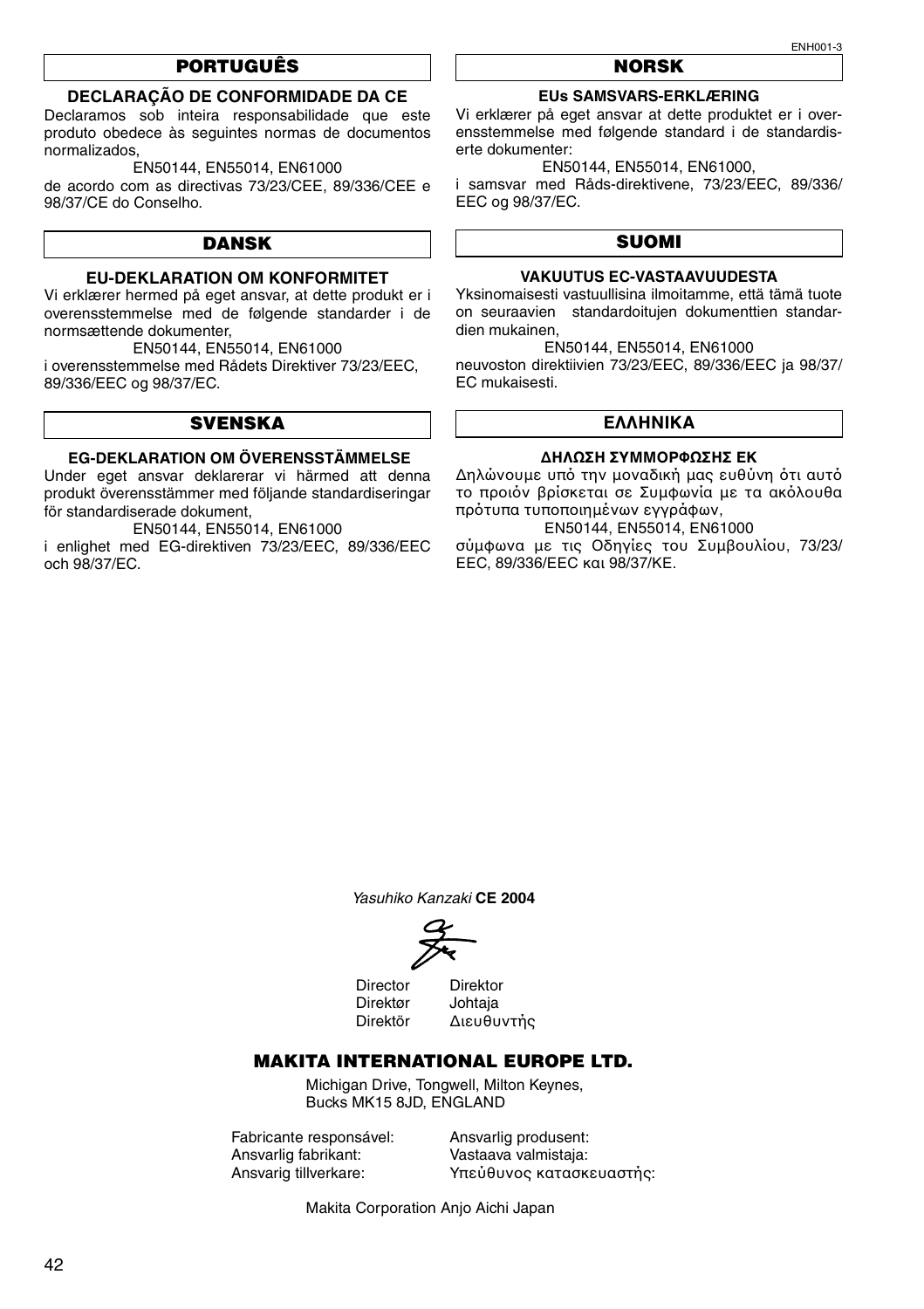## **ENGLISH**

#### **For European countries only**

#### **Noise and Vibration**

The typical A-weighted sound pressure level is 84 dB (A). The noise level under working may exceed 85 dB (A). – Wear ear protection. –

The typical weighted root mean square acceleration value is not more than  $2.5 \text{ m/s}^2$ .

These values have been obtained according to EN50144.

## **FRANÇAISE**

#### **Pour les pays d'Europe uniquement**

#### **Bruit et vibrations**

Le niveau de pression sonore pondere type A est de 84 dB (A).

Le niveau de bruit en fonctionnement peut dépasser 85 dB (A).

– Porter des protecteurs anti-bruit. – L'accélération pondérée ne dépasse pas  $2.5 \text{ m/s}^2$ . Ces valeurs ont été obtenues selon EN50144.

## **DEUTSCH**

## **Nur für europäische Länder**

**Geräusch- und Vibrationsentwicklung**

Der typische A-bewertete Schalldruckpegel beträgt 84 dB (A).

Der Lärmpegel kann während des Betriebs 85 dB (A) überschreiten.

– Gehörschutz tragen. –

Der gewichtete Effektivwert der Beschleunigung beträgt nicht mehr als  $2.5 \text{ m/s}^2$ .

Diese Werte wurden gemäß EN50144 erhalten.

## **ITALIANO**

## **Modello per l'Europa soltanto**

#### **Rumore e vibrazione**

Il livello di pressione sonora pesata secondo la curva A è di 84 dB (A).

Il livello di rumore durante il lavoro potrebbe superare gli 85 dB (A).

#### – Indossare i paraorecchi. –

Il valore quadratico medio di accellerazione non supera i  $2.5 \text{ m/s}^2$ .

Questi valori sono stati ottenuti in conformità EN50144.

## **NEDERLANDS**

#### **Alleen voor Europese landen**

#### **Geluidsniveau en trilling**

Het typische A-gewogen geluidsdrukniveau is 84 dB (A). Tijdens het werken kan het geluidsniveau 85 dB (A) overschrijden.

– Draag oorbeschermers. –

De typische gewogen effectieve versnellingswaarde is niet meer dan  $2,5$  m/s<sup>2</sup>.

Deze waarden werden verkregen in overeenstemming met EN50144.

## **ESPAÑOL**

#### **Para países europeos solamente**

#### **Ruido y vibración**

El nivel de presión sonora ponderada A es de 84 dB (A). El nivel de ruido en condiciones de trabajo puede que sobrepase los 85 dB (A).

– Póngase protectores en los oídos. –

El valor ponderado de la aceleración no sobrepasa los  $2,5 \text{ m/s}^2$ .

Estos valores han sido obtenidos de acuerdo con EN50144.